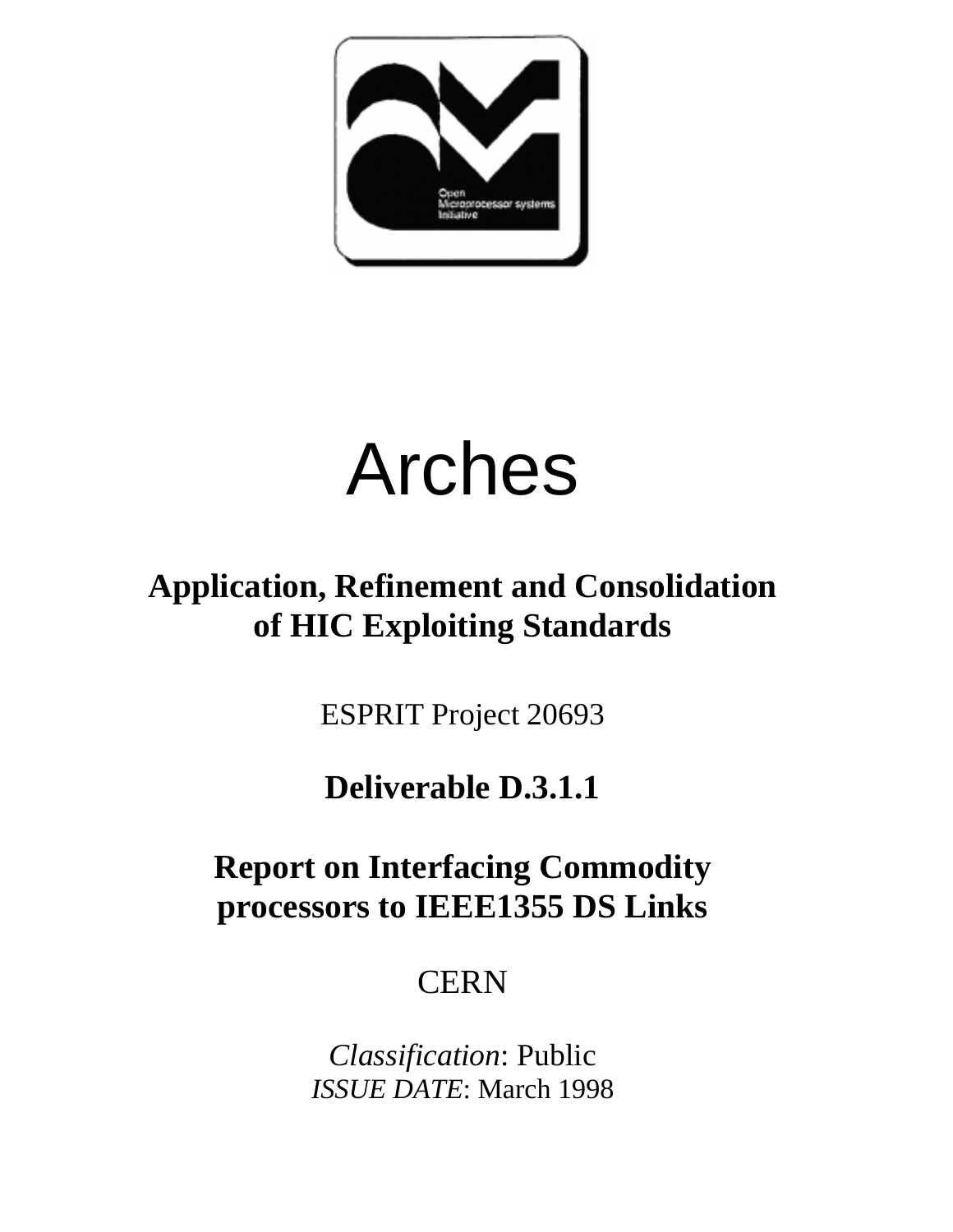# **D 3.1.1 Report on interfacing Commodity processors to IEEE1355 DS links**

# **Executive Summary.**

# **Description of task**

Task 3.1 was defined in terms of porting the successful DS link technology away from the defunct T9000 processor it had been designed for and towards commodity processors for which a high performance interconnect market still existed.

This deliverable, which is in three parts covers:

- the study of baseline criteria and performance issues.
- the design and implementation of the hardware platform.
- the design and implementation of the software and firmware.

# **Effort**

Within the Arches workpackage this task was estimated at one man-year of effort and yet the deliverable clearly represents work well in excess of this. This extra work has been accounted for outside this project.

# **Dissemination and technology transfer**

The results of the study and development have also been published at conferences such as RT97:

*http://www.cern.ch/HSI/dshs/marcel/marcel.ps* and WOTUG-21: *http://www.cern.ch/HSI/dshs/publications/wotug21/dsnic/main.html* as well as being publicised on our public WEB pages: *http://www.cern.ch/HSI/dshs/*

**Summary**

While the DS links have not had the success hoped for by their industrial sponsors they continue to enjoy some limited success as a standardised component in the European Space Agency program. As a result of the successful work achieved in this task, and its public exposure, several contractors for the ESA program have approached CERN with requests for technology transfer. These requests are currently under negotiation.

We consider this a good reflection on the quality of the work achieved in this task.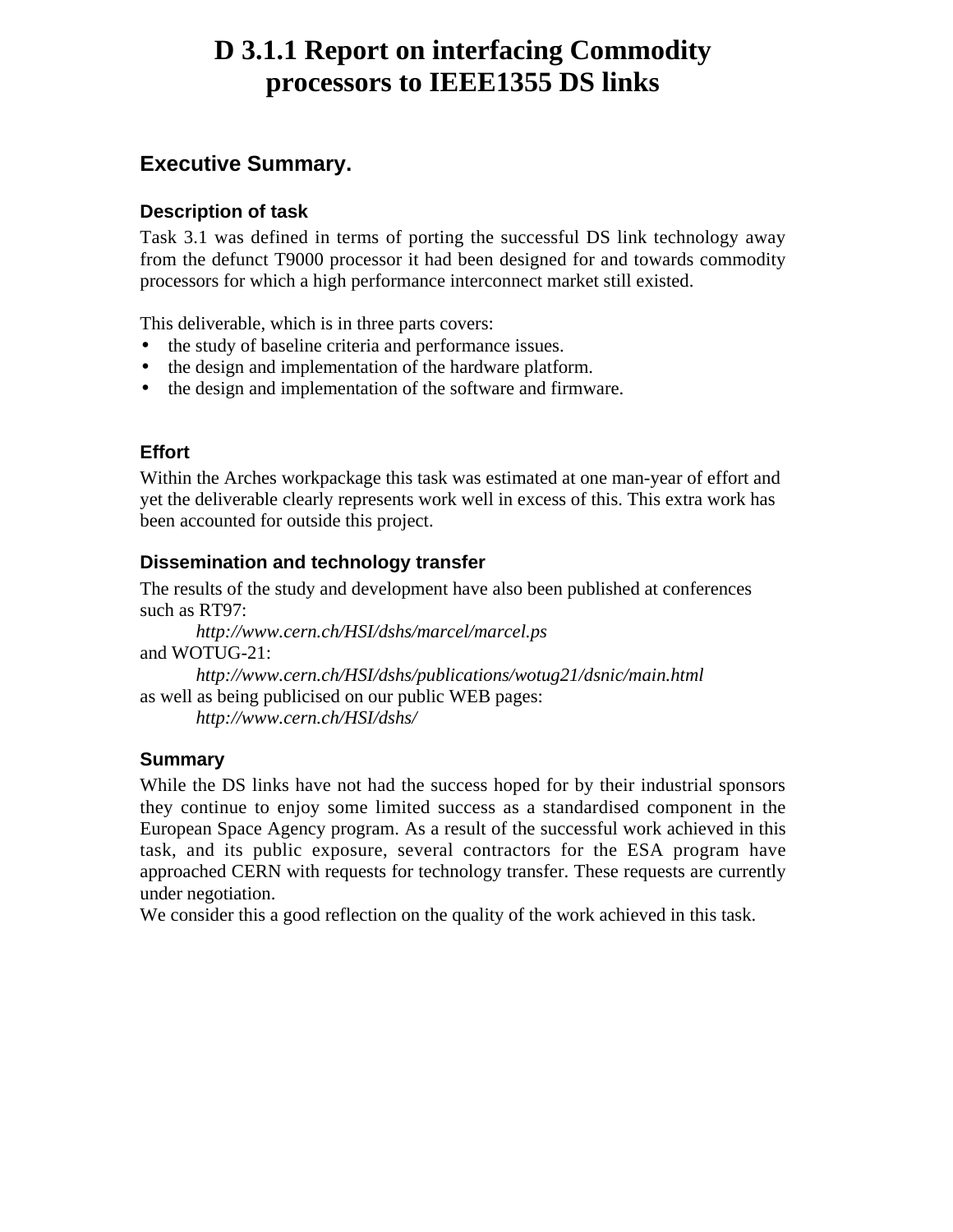# **D 3.1.1 Report on interfacing commodity processors to IEEE 1355 DS links**

# **PART 1: The study of baseline interfacing architectures and their performance issues**

| 1 Introduction                                    |    |
|---------------------------------------------------|----|
| 2 T9000 Communication Performance                 | 2  |
| 3 The T9000 used as a communications co-processor | 9  |
| 4 A PowerPC driving a DS link PMC                 |    |
| 6 Conclusions: what has been learned?             | 14 |
| References                                        |    |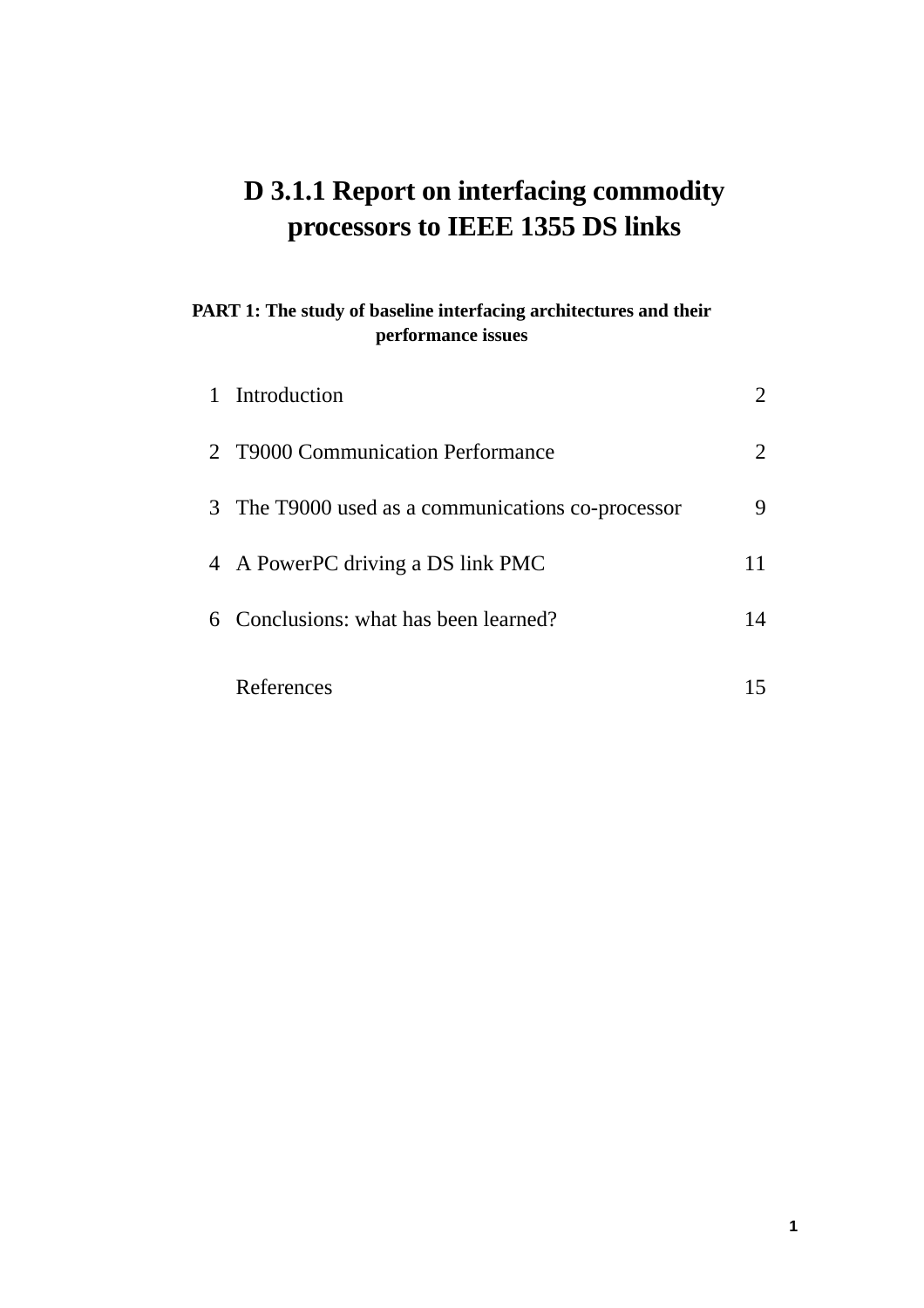#### **1 Introduction**

The DS links which form part of the IEEE 1355 standard[1] were originally integrated onto the T9000 Transputer chip[2] to provide interprocessor communications. The integration of the processor and its memory with four DS links was extremely efficient by virtue of a communications processor, the Virtual Channel Processor (VCP), which implemented packet and message passing protocols, as well as multiplexing multiple virtual links onto physical links. The overall communications performance was aided by the very low process context switching time of the T9000. The result being very low message passing overheads and good usage of the available link bandwidth.

However, despite the T9000's impressive communications capability, by the time it was in production it was unable to compete computationally with state of the art microprocessors. The T9000 has been used successfully as an I/O processor to provide DS link capability to other microprocessors with significantly higher computational performance. An example presented within this report is the DEC Alpha, but with the cessation of production and supply of the T9000 announced by SGS Thomson it has become important to find a replacement strategy for interfacing commodity processors to DS links.

The migration towards other processors had to be carefully considered. We had to analyse the communications performance of the T9000 in order to identify the strengths and weaknesses of the architecture, both as stand-alone and as a communications co-processor to the DEC-Alpha. A simple interface using a host processor to drive a DS link directly has also been implemented, i.e. the VCP functionality is provided by the host. The experience gained from the investigation and development of these systems allows the key design issues of a network interface to be identified. All of these issues were fed into the design and development of an efficient DSNIC (DS Link Network Interface Controller) which is presented in the second and third parts of this deliverable.

This report first presents as a baseline the performance of the T9000 driving DS links. Factors contributing to low message latency and high data throughput are identified. The use of the T9000 as an I/O processor for a DEC Alpha microprocessor is then discussed. Following this the performance of a PowerPC emulating the VCP functionality of the T9000 in software is presented. Finally the important design issues of a network interface (applicable to any serial link technology) are identified.

#### **2 T9000 Communication Performance**

This section presents an evaluation of the communications performance of the T9000 and the factors affecting performance are identified. The performance of the T9000 is the baseline by which other DS interfacing implementations can be judged. Further details on the communications performance of the T9000 can be found in [3,4].

#### **2.1 Single link performance**

The message passing overhead (elapsed time to send a zero length message) between two directly connected 20 MHz T9000s was measured to be 7.5 µsecs. If the T9000s are connected via a STC104 switch [5] then the overhead is 9.6 µsecs.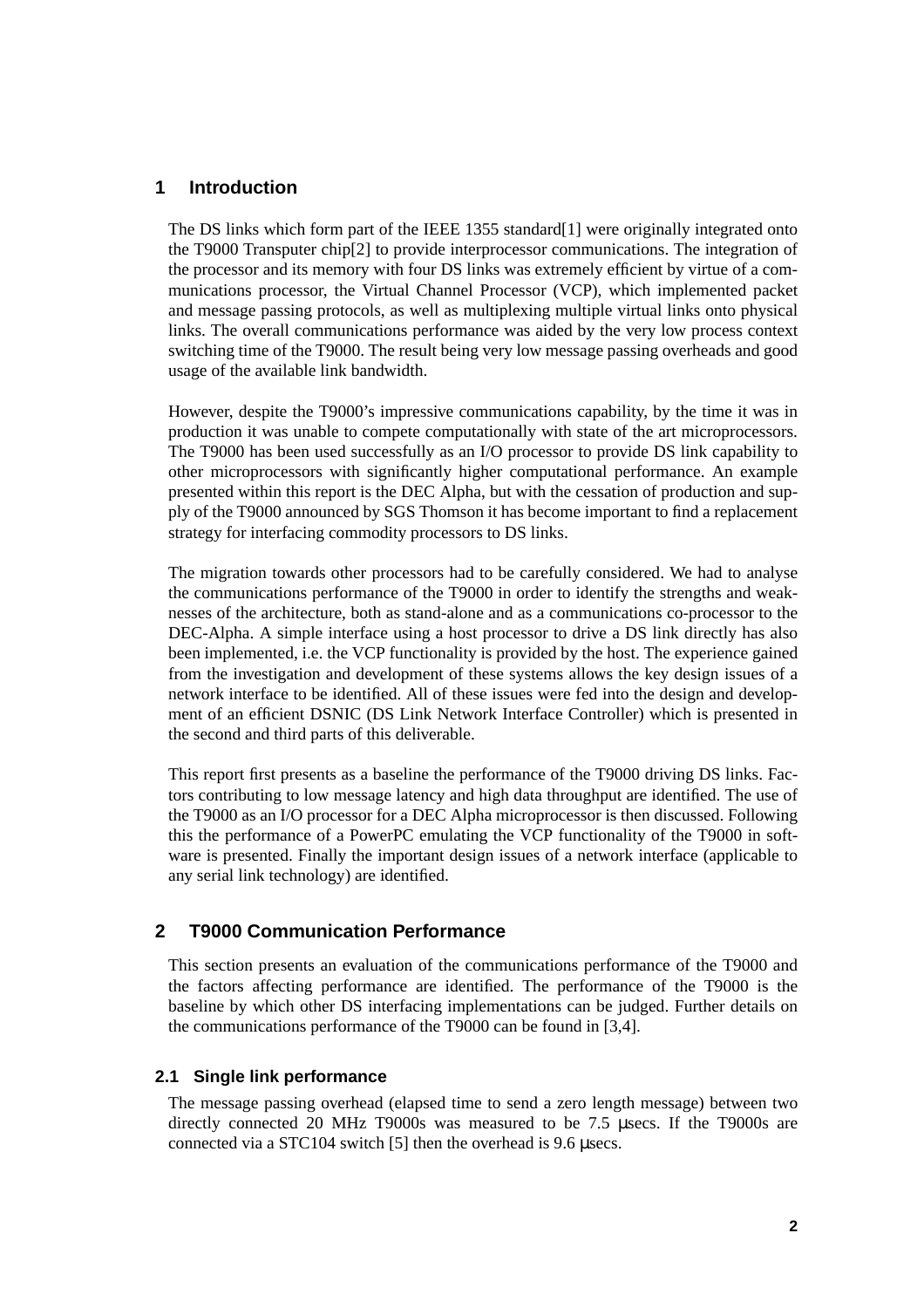In Figure 1 the dependency of the bandwidth between two 20 MHz T9000s on the number of virtual links used is presented. The T9000s are connected via a single STC104 switch. The figure shows the bandwidth as a function of message size for one to five virtual links mapped onto a single physical link. The bandwidth represents the usable amount of data exchanged between two T9000s running at 20 MHz. The discontinuity in bandwidth at each 32 byte boundary is due to the packetisation performed by the VCP. Data is transferred in packets of maximum length 32 bytes and each individual packet on a virtual link must be acknowledged before another is transmitted. A 32 byte message requires a single packet to be sent and acknowledged, whereas a 33 byte message requires two packets to be sent and acknowledged.



**FIGURE 1 Single link bandwidth, uni-directional. 20 MHz T9000s, 100 Mbits/s links, 64 bit memory interface, 8K cache 8K internal memory, connected via single STC104.**

In Figure 1 the increase in bandwidth for more virtual links can be accounted for by the increased packet inter-leaving performed by the VCP and more efficient use of its pipelined architecture. The VCP inputs the data on multiple virtual links from the link and writes it directly to the required area of user memory, it can then re-schedule the relevant process requiring that data. When multiple virtual links are used, packets for different virtual links may be transmitted independently of the reception of acknowledge packets on other virtual links. If a single virtual link is in use, a packet is sent, then the virtual link (and physical link) is idle until the acknowledge is received, which reduces the bandwidth. If another virtual link is in use, the first virtual link (waiting for an acknowledge) stays idle but the second can use the link. Directly connected T9000s achieve a higher bandwidth over a single virtual link (6.4 Mbytes/s) because the acknowledges pass between the T9000s in less time. A constant message start up time accounts for the reduced bandwidths for smaller messages.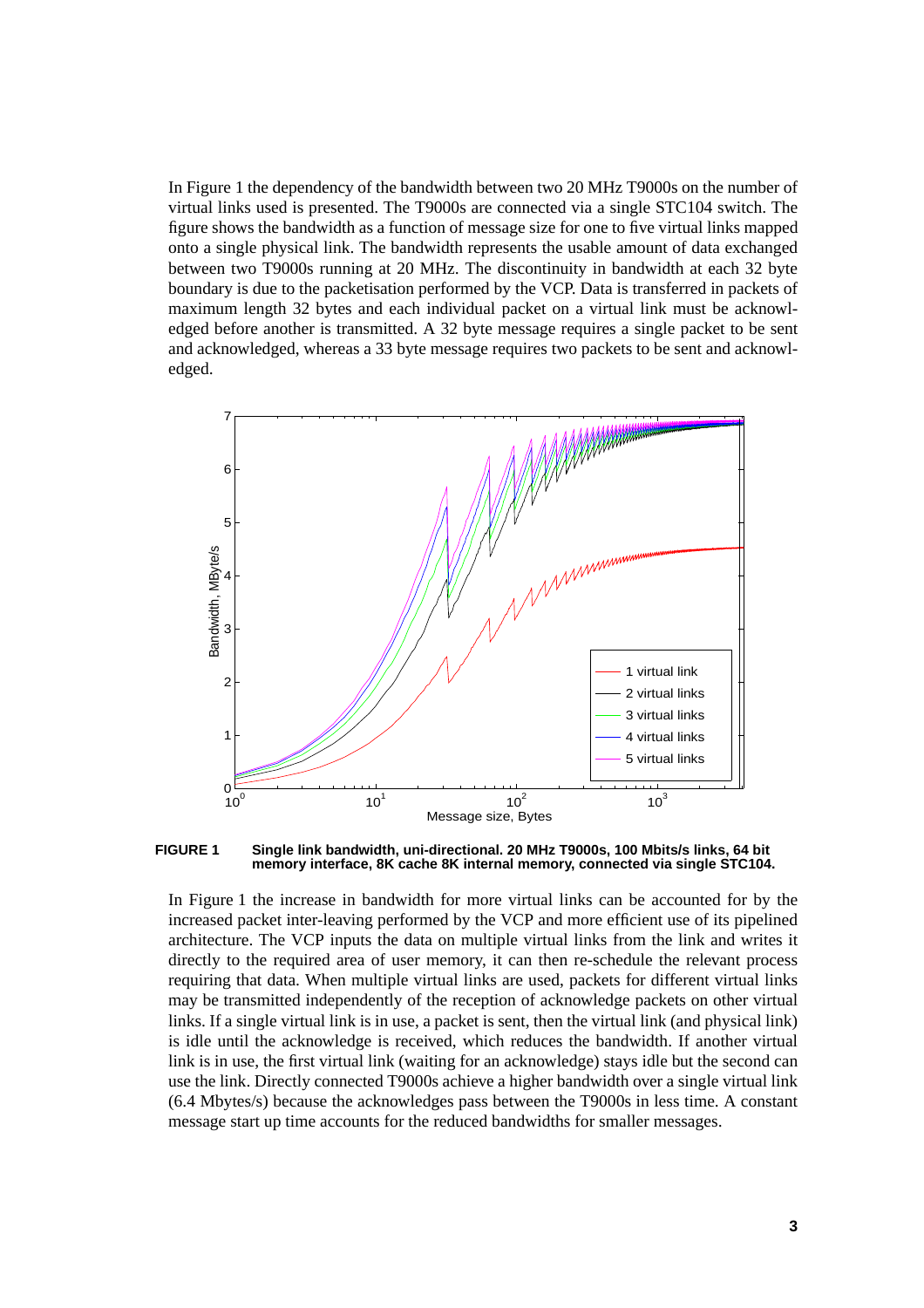The theoretical maximum of a DS link running at 100 Mbits/s using 2 byte headers is 9.26 Mbytes/s [6]. The measured limit is only 7.0 Mbytes/s. This is due to the fact that the VCP is only running at 20 MHz, whereas it was designed to achieve full link throughput at above 30 MHz.

The elapsed time for sending a message is composed of two parts: a fixed message passing overhead  $(T_0)$  and the time to transfer the message, which is the message length (L) divided by the effective transfer rate  $(R_{effective})$ . The relation can be expressed as

$$
El{}dTime = T_0 + \frac{L}{Reffective}
$$

The message passing overhead is defined as the elapsed time to transfer a zero length message from an application program in the source node to an application program in the destination node. For the T9000 implementation this value is 7.5 microseconds.

The message passing overhead can be divided into two further components: the network latency and the node message latency. The network latency is defined as the time to propagate a single byte through the switching network. The node message latency is defined as the I/O initiation time in a source or destination.

The equation allows the calculation of two very important parameters for quantifying the performance of parallel computers: the message passing overhead and the achieved asymptotic bandwidth. For ideal performance the  $R_{\text{effective}}$  in the above equation should be the raw transmission speed of the interconnection medium. In Figure 2 the elapsed time to send a message on a single virtual link is plotted against message length. In addition, the ideal performance is shown where R<sub>effective</sub> is the raw transmission speed of the link. The raw transmission rate of a 100 Mbits/s link is approximately 10 Mbytes/s (one byte sent as a 10 bit token over the link).



**FIGURE 2 Measured and theoretical results for the T9000 (20 MHz T9000s using single virtual link connected via a single STC104)**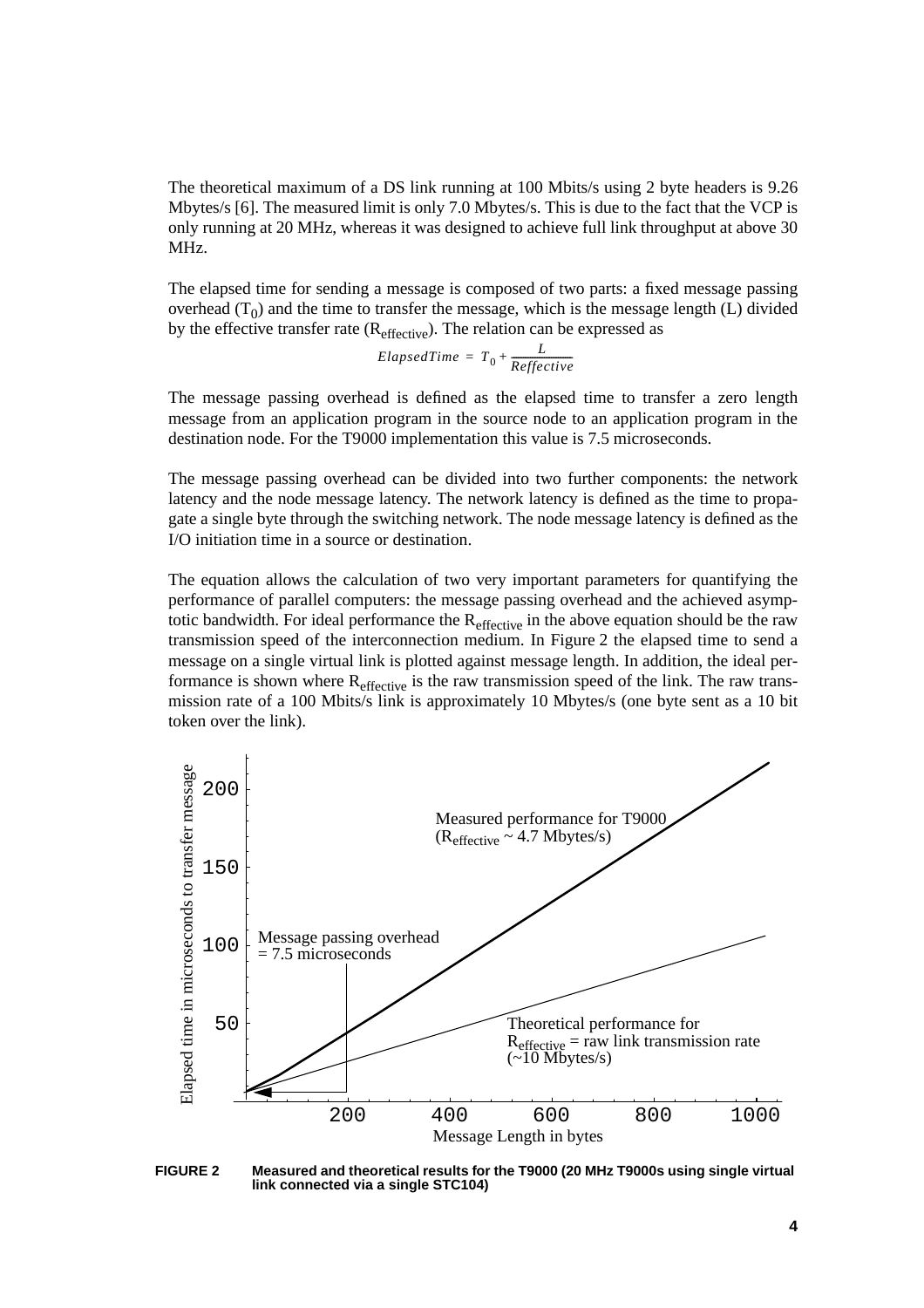It is clear that the achieved Reffective is not equal to the raw transmission rate of the link. Reasons for this are (applicable to any link interface):

- Node interface to the raw link, i.e. the rate at which data can be transferred into the application program from the link - the low clock speed of the VCP on the T9000 (20 MHz) limits performance to 7 Mbytes/s (for multiple virtual links)
- **•** Protocol implementation overheads, e.g. packetisation of messages and production of acknowledges - this limits the performance to 4.7 Mbytes/s for a single virtual link, due to the strict acknowledge scheme of the T9000

#### **2.2 Dependence on memory bandwidth**

If data is written to the links from internal memory of a 20 MHz T9000 the limit when four links are in use is 28 Mbytes/s. Again, the bottleneck is the VCP which can only drive the links at 28 Mbytes/s. If data is accessed from external memory the limit is 16.5 Mbytes/s. This is due to a combination of the poor design of the external memory interface and the low clock speed (20 MHz compared to 50 MHz design).

#### **2.3 One to four physical links**

Figure 3 demonstrates that the maximum achieved bandwidth scales linearly with the number of physical links used for uni-directional traffic, i.e. the rate at which the VCP can drive the links scales linearly with the number of links in use.



**FIGURE 3 Multiple links, 20 MHz T9000s, all data in internal memory, 100 Mbits/s links. Connections via a single STC104.**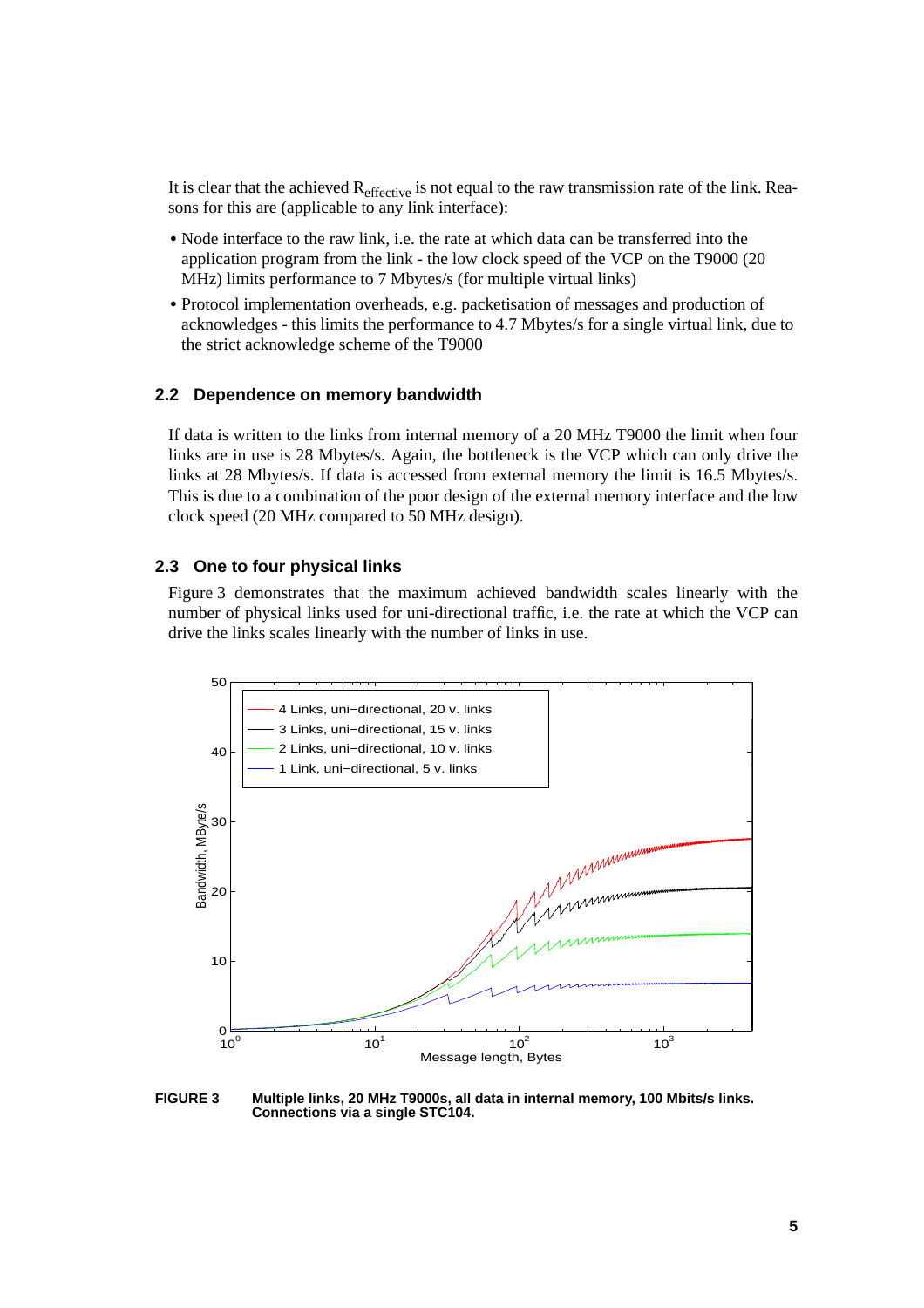#### **2.4 Dependence on clock speed**

The measured bandwidths as a function of message size when using 20 and 25 MHz processors are shown in Figure 3 (20 MHz) and Figure 4 (25 MHz). The theoretical limit for the single link bandwidth is 9.26 Mbytes/s on each physical link. The bandwidths measured at 20 and 25 MHz fall short of the 9.26 Mbytes/s, but there is a clear improvement from the 20 MHz to 25 MHz processors. This demonstrates the improvement of increasing the speed of the VCP, however, it is still unable to exploit fully the capacity of the links. However, if the T9000 were running at 30 MHz the VCP should be able to reach the theoretical limits for the link bandwidth.



**FIGURE 4 Multiple links, 25 MHz T9000s, all data from internal memory, 100 Mbits/s links. Connections via STC104s.The theoretical limits of 1 to 4 DS links are also shown.**

#### **2.5 Interrupt Response and Context Switch Summary**

The T9000 contains a hardware scheduler providing efficient interrupt response and context switch times. The T9000 interrupt response time (time from interrupt until user specified code is executing) is 1.9 µs. This is the time for a full process context switch, i.e. a context switch which may occur when any instruction is being executed. A partial context switch (or timeslice operation) which may only occur at certain instructions requires 1.4 µs.

#### **2.6 Short Message Sends**

An investigation has been carried out to measure the number of short messages that a single T9000 can produce per second. Ten processes run concurrently on a single source and a single destination, each process on the source is communicating to a single process on the destination via a virtual link. The source processor sends in parallel on all virtual links, continually switching between the processes, sending as many short messages as possible.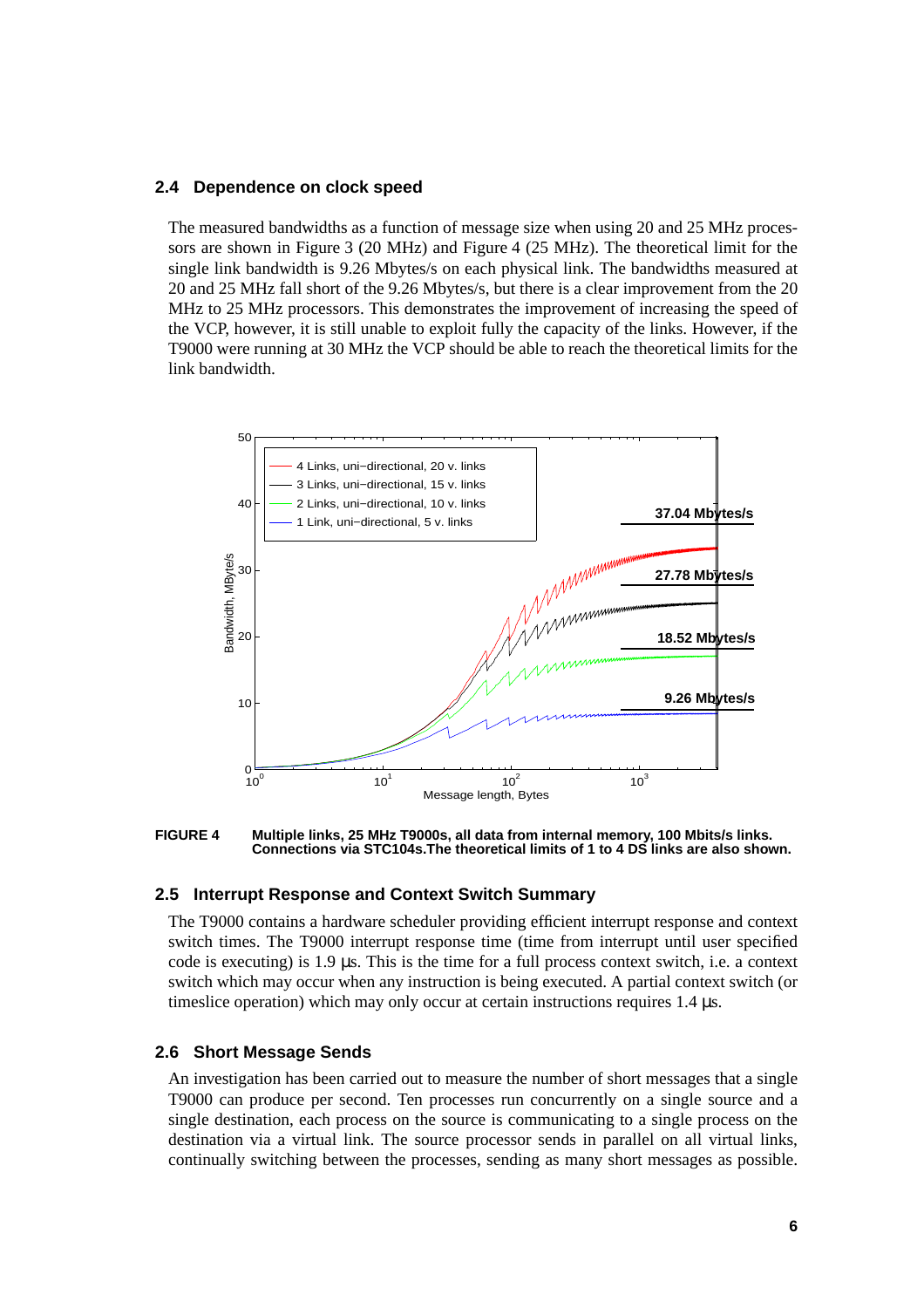On the destination the processes continually wait for input. When a packet arrives at the destination the corresponding process for that virtual link will be rescheduled.

The performance depends heavily on the efficiency of the VCP and context switching times. Results are produced from two 20 MHz T9000s with a single STC104 switch between them. The following parameters are varied: message length, number of virtual links and number of physical links. This investigation is of interest for two reasons:

- It evaluates the ability to context switch during communications. When short messages are used the latencies of context switching are more dominant than when larger messages are in use. Ten processes are continuously context switching on a single processor every time they send a single packet (message).
- It measures the capability of the processor to perform as a centralised supervisor or control processor in a distributed system, where many short messages must be sent to large numbers of possible destinations.

Figure 5 shows the performance when using up to four physical links. The maximum rate at which messages can be sent is 430 KHz, which occurs for 0 to 32 byte messages.



**FIGURE 5 Short message sends, vary number of physical links, between two 20 MHz T9000s connected by STC104s, 64 bit interface 8 K cache 8 K internal memory. 100 Mbits/s links. 10 virtual links in use per physical link.**

At 430 KHz the total CPU time required to produce each message is 2.33 µs. This corresponds to 1.4 us for a partial context switch and less than 1 us of CPU time to perform the communication. This performance is possible due to extremely low context switch times and the ability of the VCP to multiplex multiple virtual links onto the physical links without loading the CPU.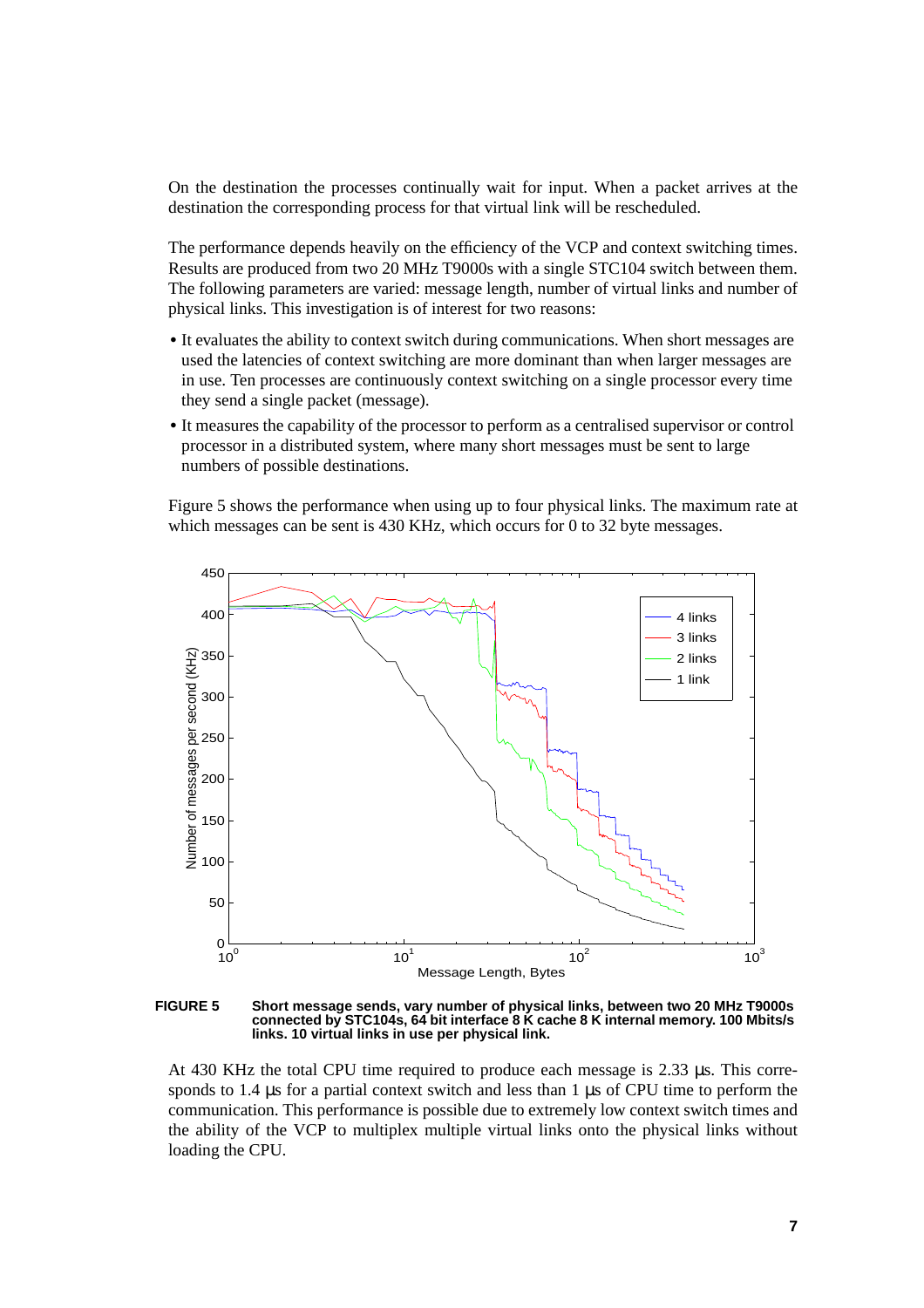#### **2.7 Combined Communication and Computation**

An important aspect of performance is the load which communications place on the CPU. There are two important times to consider for a communication: the actual time of the communication and the time the CPU is utilised.

The following test has been carried out: a single processor runs two processes, one performs floating point operations and the other performs communication over a single virtual link to a second processor. The processors are connected via a single STC104. The number of floating point instructions carried out by the first process is measured during communication, this gives the fraction of the CPU which is available. The message length is varied (which alters the communications bandwidth) and the load of this communication on the CPU is measured. Measuring the load communication imposes on the CPU is the same as measuring the extent to which communications and computation can be overlapped. The results are shown in Figure 6. It is clear that the load on the CPU is below 100% for all message lengths, for 10 Kbyte messages the load on the CPU is  $\sim$  20%. The reduction in CPU load as the message length increases is due to a constant message passing overhead on the T9000. The main factors which allow the T9000 to achieve such results are:

- **•** The VCP (a dedicated on-chip communications processor) which off-loads protocol and general communications requirements from the CPU. The VCP also facilitates a low message passing overhead and efficient use of the available link bandwidth (it avoids memory copies)
- **•** Low context switch times (provided by a hardware scheduler) to allow the computation process to take full advantage of the remaining CPU time.

The increase in CPU load above 10 Kbytes is due to a cache effect, the T9000 uses 8 Kbytes of cache for the measurements.



**FIGURE 6 Comparison of throughput and communications Load on CPU.**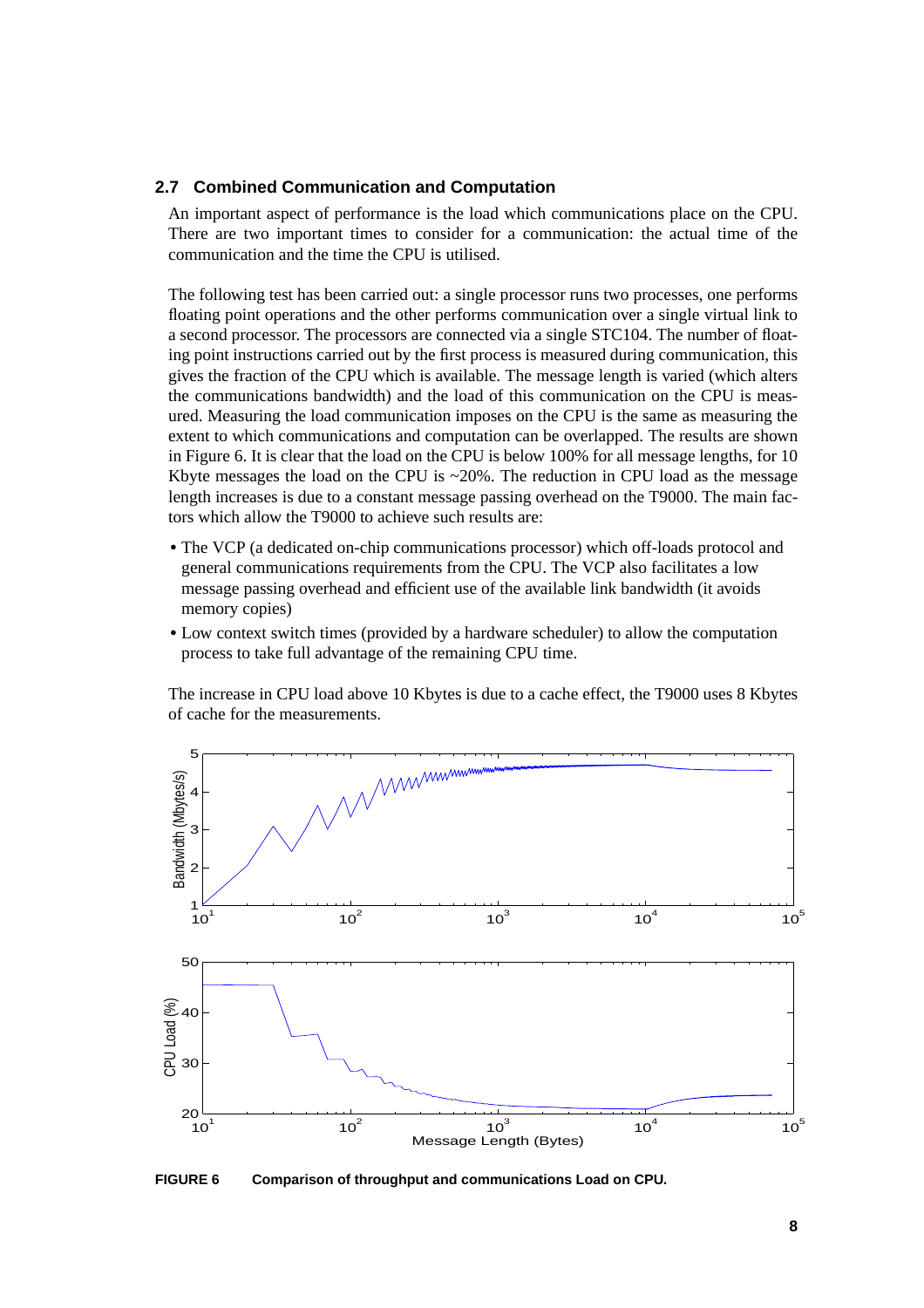#### **2.8 Summary**

The T9000 communications results show extremely low message passing overheads (i.e. 7.5 µs between two directly connected processors). The 25 MHz T9000 is very close to exploiting the full bandwidth of 4 DS links, a 30 MHz T9000 could saturate the links fully. The T9000 can produce over 400,000 short messages per second and for longer messages the communications load on the CPU is approximately 20%. Primarily, this performance has been possible due to low context switching times and the dedicated communications processor (the VCP).

#### **3 The T9000 used as a communications co-processor**

The TransAlpha module[7] was designed to remedy the lack of computing power provided by the T9000. The module consists of a T9000 Transputer, acting now solely as a communications controller, and a DEC 21066A Alpha processor used to boost computational performance.

In order to facilitate the inclusion of this module into existing networks the module has a mother-card housing the T9000 which conforms to the INMOS HTRAM specification. A daughter-card with the DEC Alpha and its memory plugs onto the mother-card via a PCI bridge.



A block diagram of the TransAlpha module is shown in Figure 7.

**FIGURE 7 A block diagram of the TransAlpha module showing the main components and the Mother-card - Daughter-card split.**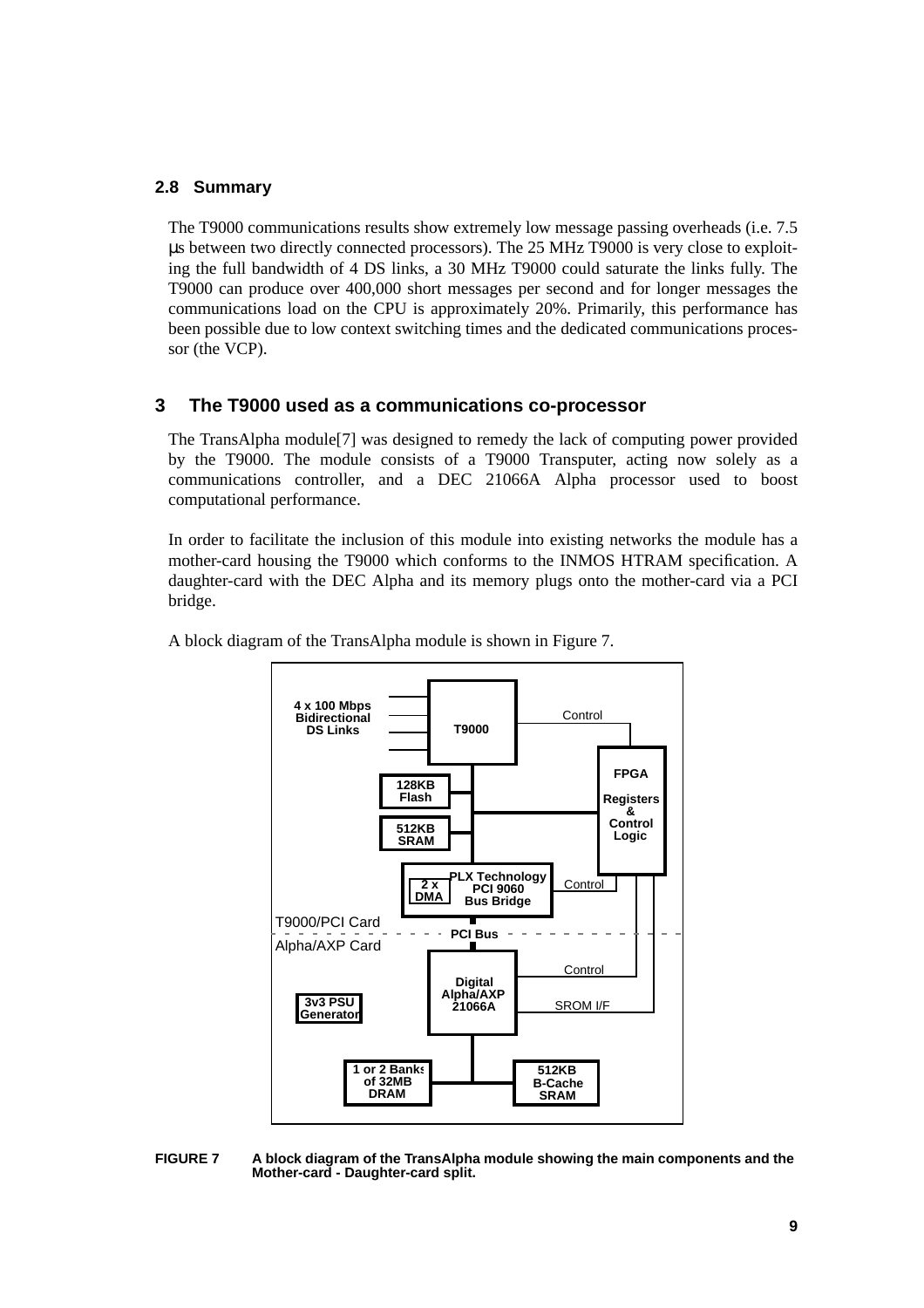The major components are:

- **•** A 233MHz 21066A DEC Alpha with 512 KBytes of second level cache and 32 or 64 MBytes of DRAM. This chip has an on-chip PCI IO controller connected directly to a PCI bus. A serialROM interface provides a path for the initialisation data.
- **•** A 20 MHz T9000 Transputer with 512 KBytes of SRAM on its local bus.
- **•** A PLX PCI 9060 chip acting as a bridge between the PCI bus and the local bus of the T9000.
- **•** An FPGA providing glue logic between the local bus of the T9000 and the PCI 9060 chip. This is also responsible for initialising the Alpha chip.

Both processors have full access to all memory via either their own local bus or the PCI bridge. Access is either via single word read and writes or via DMA transfers. DMA transfers are performed by the PCI 9060 chip which has two independent DMA engines. These are controllable from either processor. Interrupts may be sent to either processor from the other via doorbell registers in the bridge chip and interrupts may also be sent on completion of DMA transfers.

The Alpha processor runs no operating system or micro kernel which restricts code to a single thread. It is programmed in C and a library of synchronous and asynchronous communication functions are provided to facilitate parallel computing. Message passing between the Alpha and the rest of the network are performed by a server process on the Transputer. The DMA engines in the 9060 transfer data between the Alpha's memory and the T9000's local memory. The VCP in the T9000 sends and receives data on the DS links.

The results presented here (see Figure 8) demonstrate that data may be transferred from the Alpha's memory and sent out on the DS links very efficiently. A program on the T9000 initiates a DMA transfer from the Alpha's memory into buffers in an un-cached region of the T9000's memory. This data is then transferred out of the TransAlpha via the DS links. Two buffers are defined so that the transfer of data from the Alpha memory into one buffer (via 70 Mbyte/s DMA transfer) may proceed concurrently with the transfer of data from the other buffer out onto one of the T9000 links.

In this way the bandwidth achieved on the single virtual link (4.64 Mbytes/s) is almost the same as that achieved sending directly from the T9000's memory (4.74 Mbytes/s). With no overlapping of the DMA and the link communication the maximum achievable bandwidth would be 4.3 MBytes/s i.e.  $\left(\frac{1}{70} + \frac{1}{4.7}\right)^{-1}$ . It is also possible to drive multiple virtual links from the TransAlpha.

It is possible to read data directly from the Alpha's memory and send it out over the DS links. This requires single word reads across the PCI bridge for which the effective bandwidth is 2.5 Mbytes/s. The overhead incurred by initiating a DMA transfer is 6.4 µs, but for messages greater than around 30 bytes in length the gain in bandwidth across the PCI bus makes DMA transfer the optimal mode.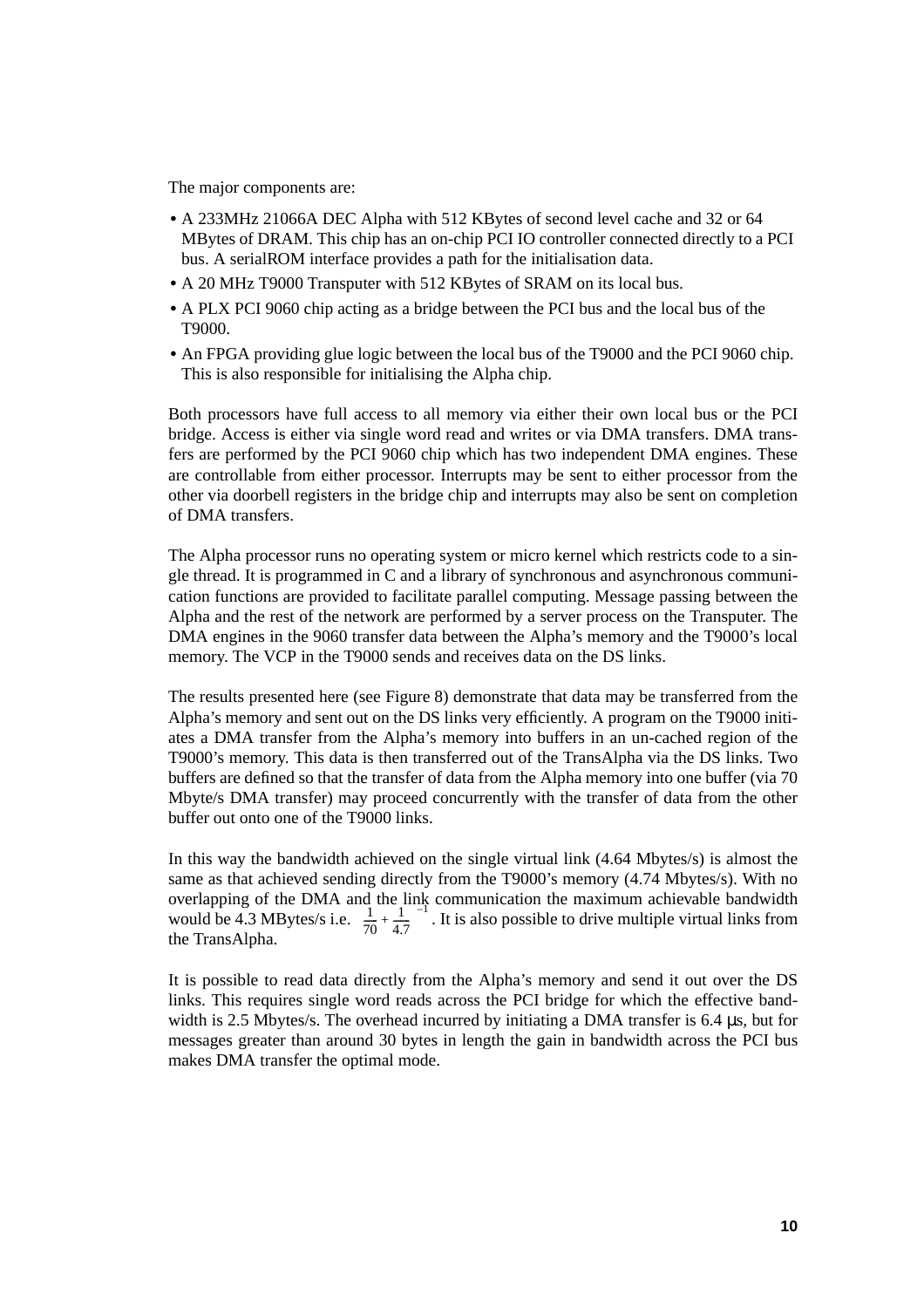

**FIGURE 8 Bandwidth versus message size for TransAlpha to T9000 uni-directional traffic over a single virtual link, connection via STC104.**

The message passing overhead between the TransAlpha and a T9000 (connected via a STC104) is 16 µs, the overhead between two T9000s connected via a switch is 9.6 µs. The extra time required for the TransAlpha is the 6.4 µs to initiate the DMA transfer.

A more detailed discussion of the TransAlpha module and its performance can be found in reference [7].

#### **4 A PowerPC driving a DS link PMC**

A basic DS link PCI Mezzanine Card (PMC) has been designed and built by DESY Zeuthen [8]. This card provides a DS link interface for embedded processors, for example, VMEbased systems. The main components of the PMC are: the S5933 PCI controller from AMCC[9]; two 16 Kbyte FIFOs; the STC101 parallel to Data-Strobe-Link (DS link) converter[10]; a MACH 445 by AMD. A schematic of the PMC is shown in Figure 9.

The VCP functionality of the T9000 must be emulated by the host CPU, i.e. the PowerPC. The T9000 has been replaced by the STC101 link interface and a software emulation of the VCP on the host processor.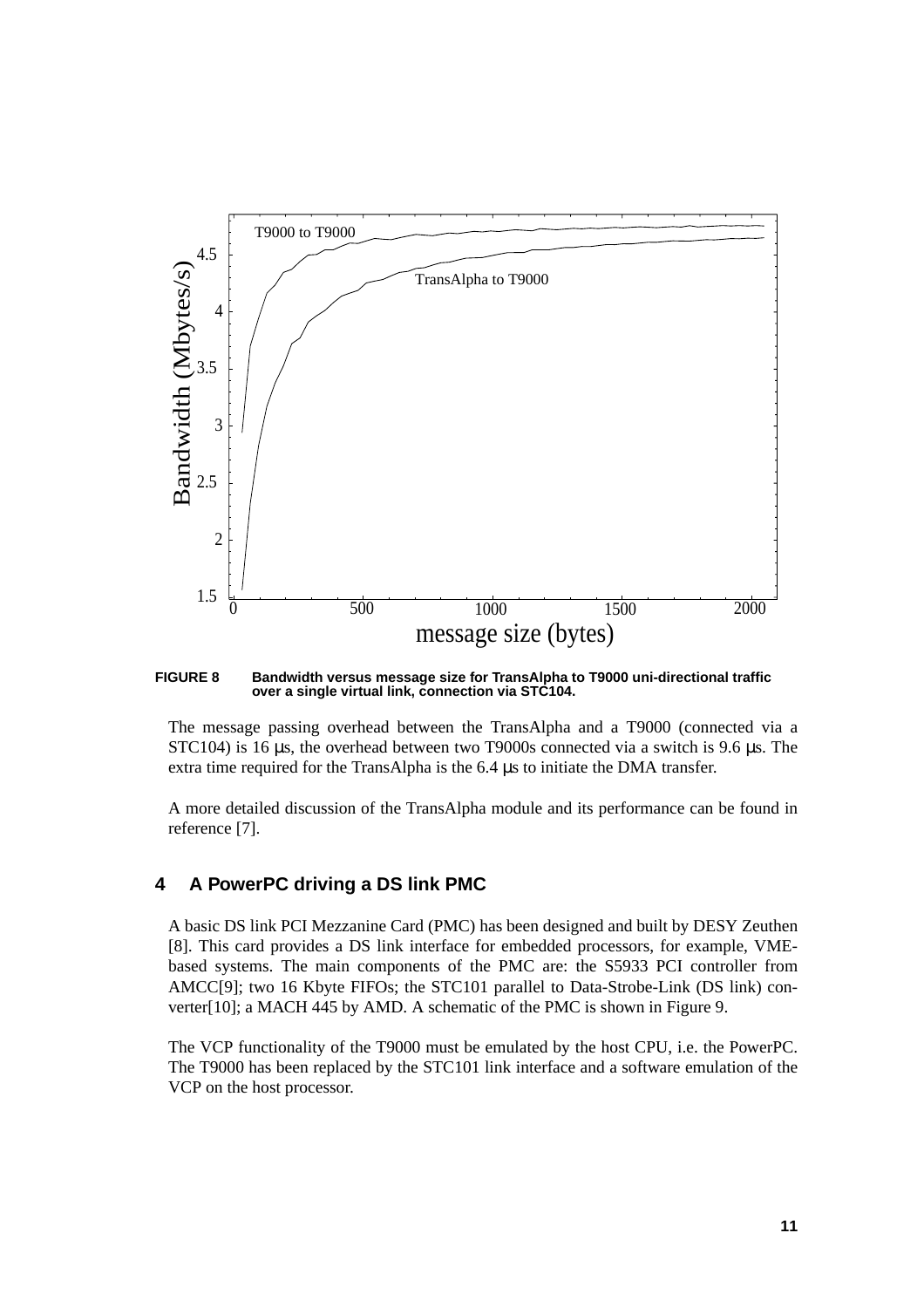

#### **FIGURE 9 Schematic of the DS link PMC.**

The PCI controller has both PCI target and bus master capabilities and has such features as mail box registers and DMA functionality. Two 16 Kbyte FIFOs connect the 32-bit local bus of the S5933 to the 8-bit Rx/Tx ports of the STC101 and allow PCI read/write burst accesses without wait states.

The STC101 is a full duplex link interface operating at up to 100 Mbits/s. It provides packetisation, framing and de-framing functionality. The packet size is programmable and with packetisation enabled the maximum data block length is 4 Kbytes. All registers of the STC101 can be accessed by single PCI read/write transactions via a 16-bit port.

A 100-pin Programmable Logic Device (PLD), the MACH 445-12, is responsible for the overall control and is programmable via a 10-pin JTAG port on the front panel of the PMC.

Software has been developed to enable an application running on a PowerPC processor embedded in a VME bus system to interface to the DS link. In particular, the software has been developed for the RIO2 806x[11]. The library emulates the VCP of the T9000 in software, implementing the same packet and message protocols as the VCP and allowing the multiplexing of multiple virtual links onto a single physical link. Figure 10 shows the bandwidth obtained between the PowerPC and a T9000 on a single virtual link, the maximum rate achieved is below 1.4 Mbytes/s and the CPU is totally saturated.

Data is passed between the PowerPC and the Rx/Tx FIFOs by DMA transfer. In order to avoid context switching overheads the STC101 does not interrupt the PowerPC on the arrival of every packet. Instead the PowerPC polls the STC101 registers with the disadvantage that a heavy load is placed on it's CPU. The current implementation does not use multiple virtual links concurrently.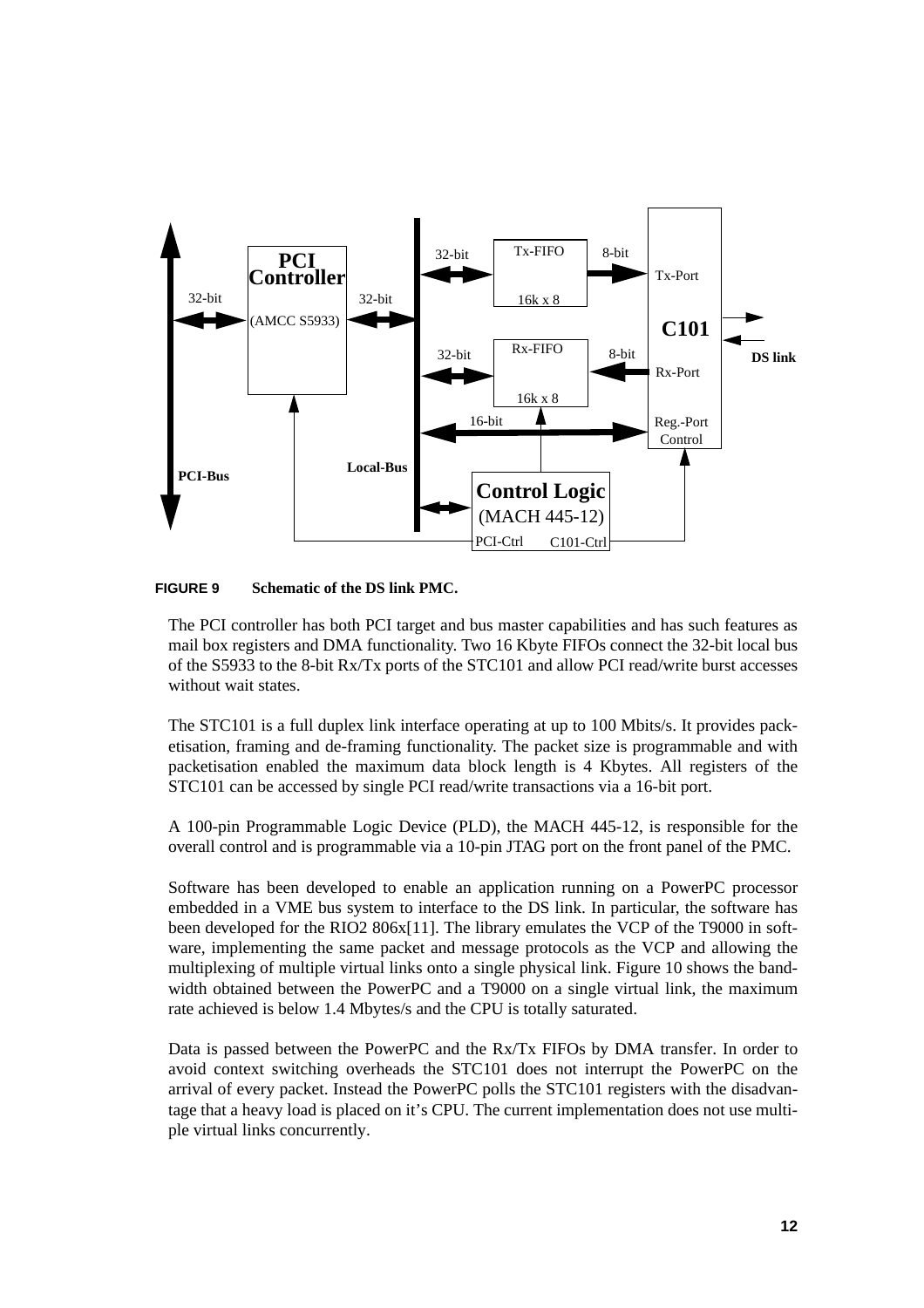

**FIGURE 10 Bandwidth versus message size for PowerPC to T9000 uni-directional traffic over a single virtual link, connection via a STC104, packet size is 32 bytes.**

The achieved bandwidth on a single virtual link between two directly connected PMC modules has also been measured (see Figure 11). The restriction of a maximum packet length of 32 bytes (imposed by the T9000) is now removed, so results for different packet lengths are shown. For comparison, the performance of two directly connected T9000s with a single virtual link reaches 6.4 Mbytes/s. The PowerPC implementation reaches this figure using 1024 byte packets, but for short messages (less than 1024 bytes) performance is greatly reduced. It should also be noted that the PowerPC is fully saturated for all measurements.

It is clear from the PowerPC results that to emulate the functionality of the VCP in software on the host processor does not give good communications performance and fully loads the CPU.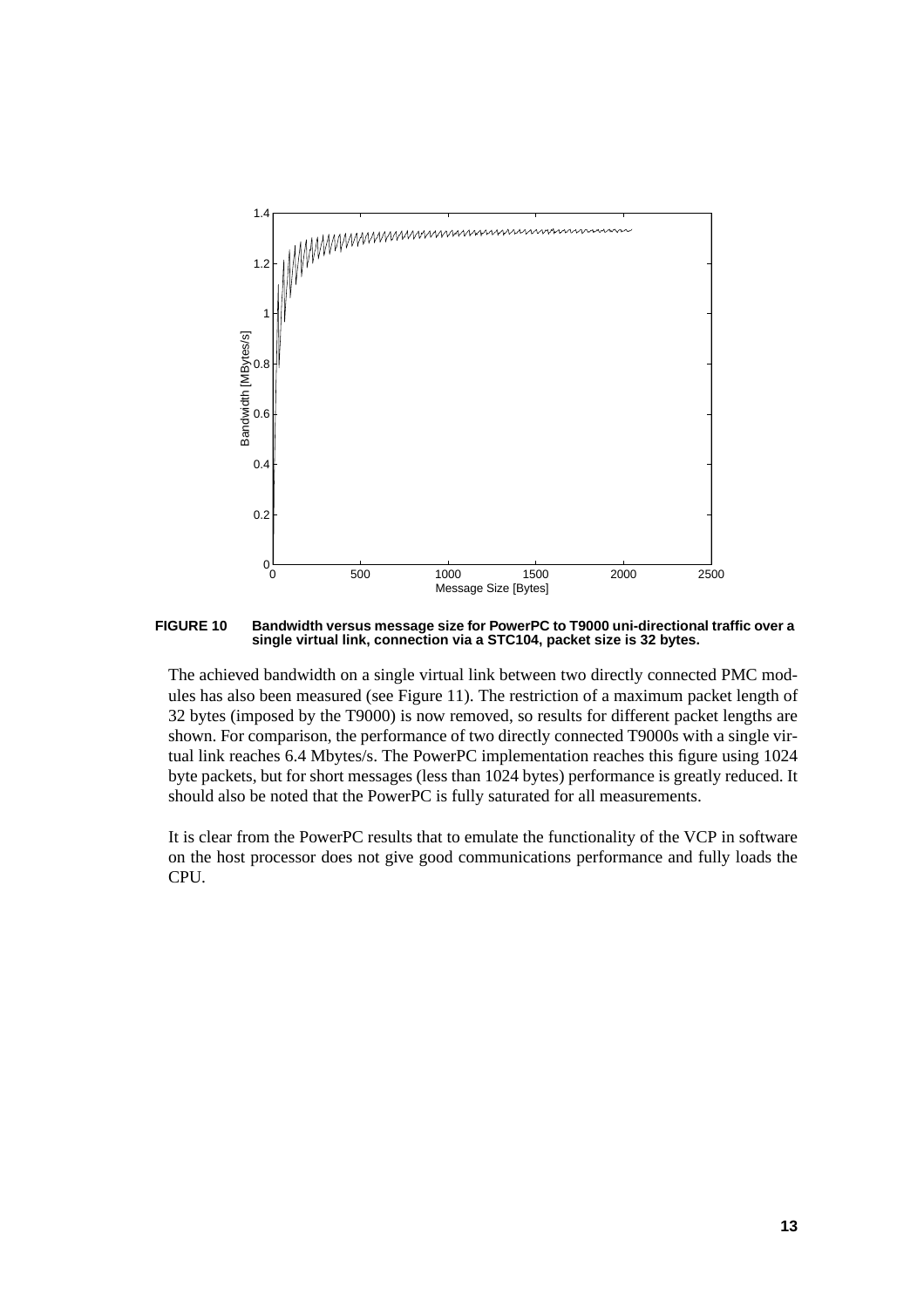

**FIGURE 11 Bandwidth versus message size for PowerPC to PowerPC (directly connected) over a single virtual link whilst varying the packet size**

#### **5 Conclusions: what has been learned?**

The TransAlpha module has shown that it is still possible to exploit the efficient communications performance of the T9000 when it is used as a communications coprocessor. The throughput obtained is close to that for the T9000 stand-alone and there is a small increase in the message passing overhead.

The PowerPC implementation has shown that a software implementation of the VCP functionality puts a significant load on the host processor with inefficient communications performance.

Experience with the T9000 has shown the importance of low message passing overheads, high data throughput and low CPU loading.

Low message passing overheads are favoured by:

- An efficient interface between the user process and the network interface by using a dedicated communications processor (i.e. the VCP).
- **•** Low process context switching times by using a hardware scheduler.

High data throughput is favoured by:

- **•** Sufficient bandwidth between host memory and the network interface.
- **•** Reducing or avoiding memory to memory copies.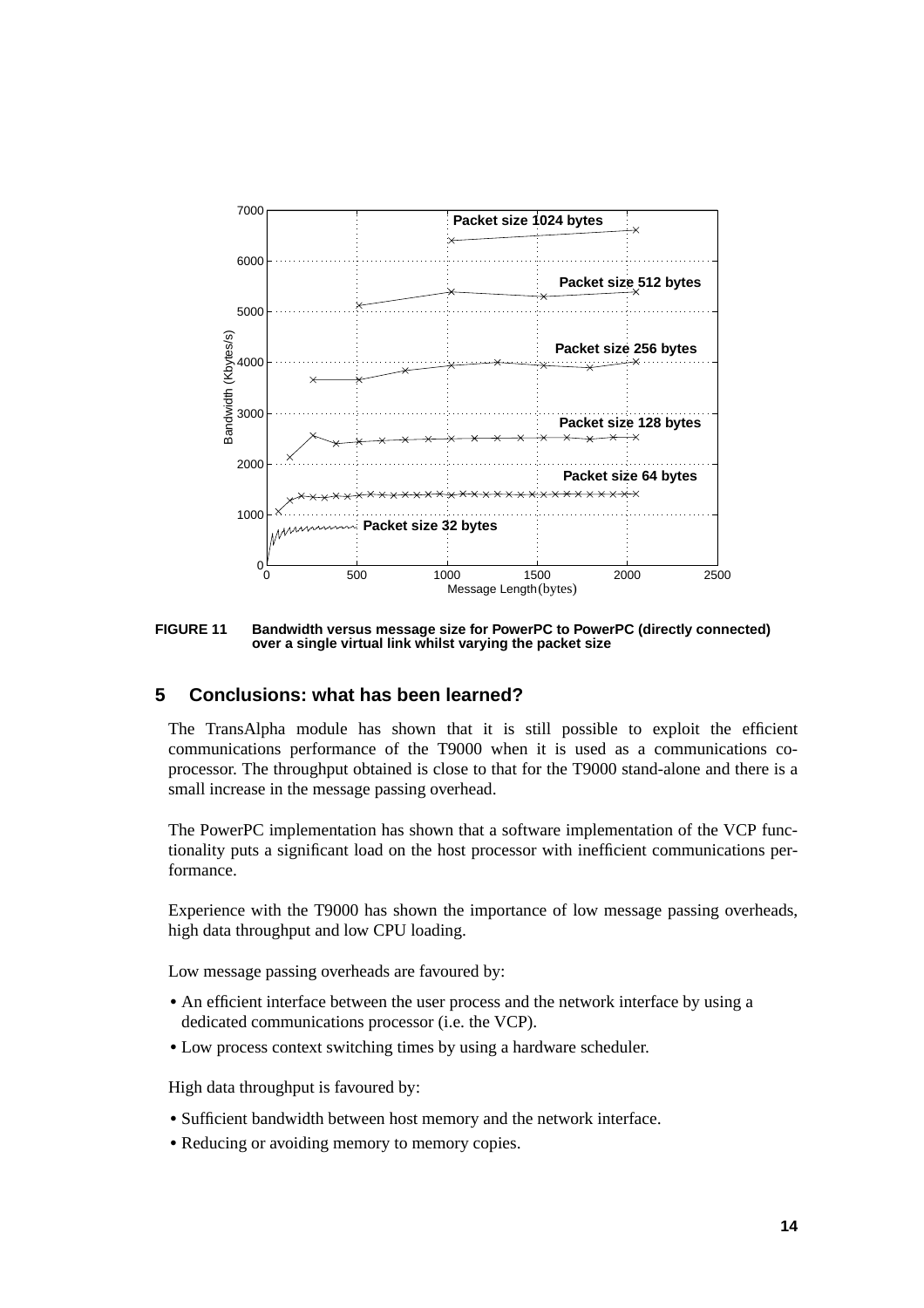• The use of multiple DMA channels to drive multiple virtual links over multiple physical links.

Low host CPU loading is favoured by:

- **•** Reducing or avoiding memory to memory copies.
- **•** Low interrupt overheads.
- **•** Light weight protocols implemented in the VCP.

The T9000 has performed well in these areas, with the exception of a poorly designed external memory interface and a low clock speed. In addition, the acknowledge scheme of the T9000 restricts the per virtual link throughput. The above issues are addressed on a commodity computing platform in part 3 using DS link interface hardware described in part 2.

#### **References**

- [1] IEEE Std. 1355, *Standard for Heterogeneous Inter-Connect (HIC). Low Cost Low Latency Scalable Serial Interconnect for Parallel System Construction*. IEEE Inc., 1995.
- [2] *The T9000 Transputer Hardware Reference Manual*. Inmos Ltd., Inmos document number 72 TRN 238 01.
- [3] R. Heeley, *Real Time HEP Applications using T9000 Transputers, Links and Switches*, Ph.D. Thesis, The University of Liverpool, October 1996.
- [4] S.Fisher, *Low Level Benchmarking of the T9000 Transputer*, M.Sc dissertation, the University of Liverpool, February 1995.
- [5] *The STC104 Asynchronous Packet Switch*, Data Sheet, April 1995, SGS-Thomson Microelectronics.
- [6] Networks, Routers and Transputers, edited by M.D. May, P.W. Thomson and P.H. Welch, pp. 90, ISBN 90 5199 129 0.
- [7] T.C. Carden, R.W. Dobinson, S. Fisher, P.D. Maley, High Performance Computing Nodes for Real Time Parallel Applications, Nuclear Instruments and Methods in Physics Research A, 394 (1997) 211-218.
- [8] For more information contact K-H Sulanke, DESY Zeuthen, Platanenallee 6, 15738 Zeuthen. Tel. +49-(0) 33762-77207.
- [9] *S5930-S5933 PCI Controllers*, Applied Micro Circuits Corporation.
- [10] *The STC101 Parallel DS Link Adapter*, SGS-Thomson Microelectronics, June 1994.
- [11] *RIO2 8061 and RIO2 8062 PowerPC based RISC I/O Board*, Technical Manuals, CES.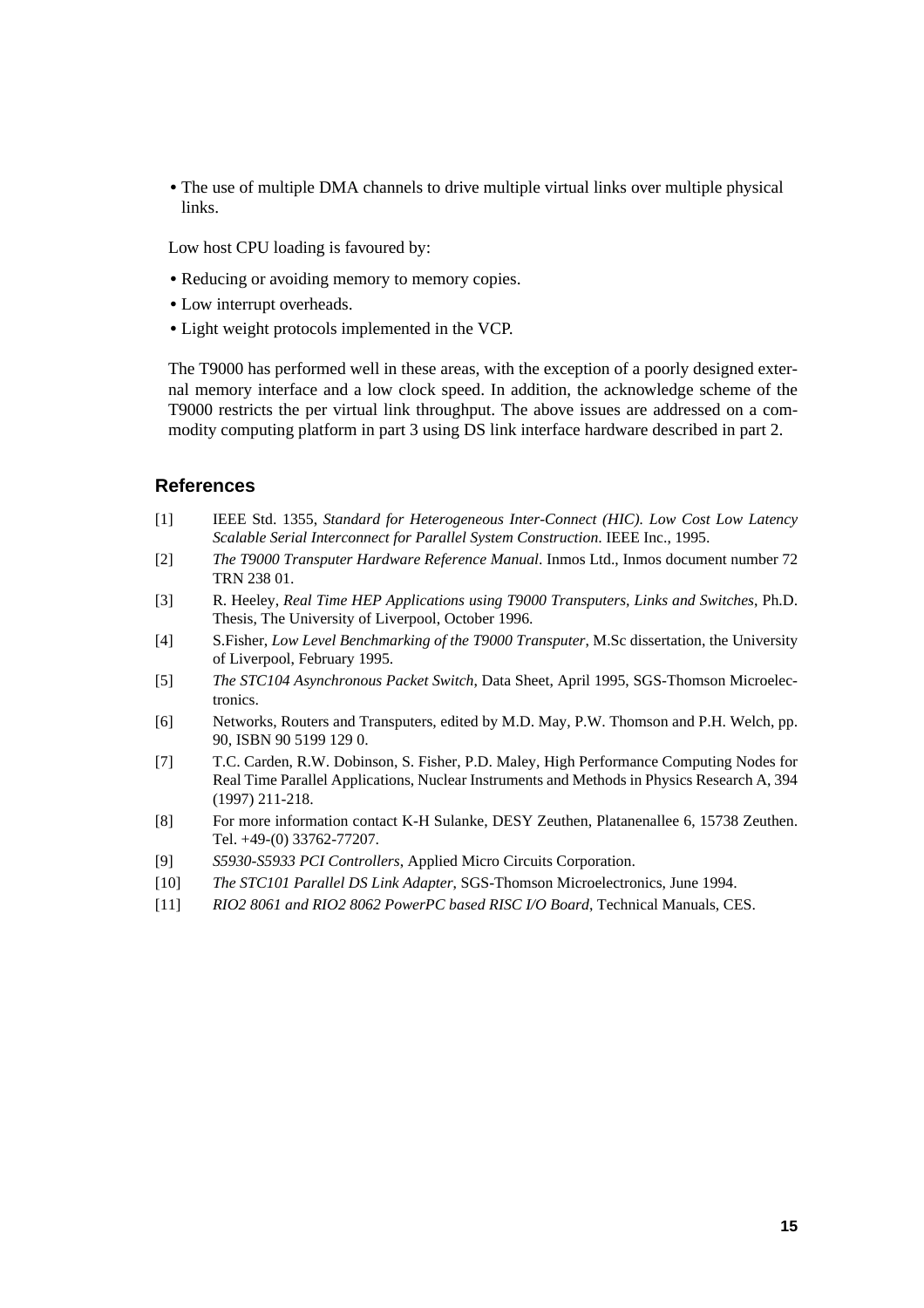# **D 3.1.1 Report on interfacing Commodity** processors to IEEE1355 DS links

# **PART 2: The architecture of the hardware interfaces**

| $\mathcal{D}_{\mathcal{L}}$ |     |  |
|-----------------------------|-----|--|
|                             | 2.1 |  |
|                             | 2.2 |  |
|                             | 2.3 |  |
|                             | 2.4 |  |
|                             | 2.5 |  |
| $\mathcal{E}$               |     |  |
|                             | 3.1 |  |
|                             | 3.2 |  |
|                             | 3.3 |  |
|                             | 3.4 |  |
|                             | 3.5 |  |
|                             | 3.6 |  |
|                             | 3.7 |  |
|                             | 3.8 |  |
|                             | 3.9 |  |
| $\overline{4}$              |     |  |
|                             | 4.1 |  |
|                             | 4.2 |  |
|                             | 4.3 |  |
|                             | 4.4 |  |
|                             | 4.5 |  |
|                             | 4.6 |  |
|                             | 4.7 |  |
|                             | 4.8 |  |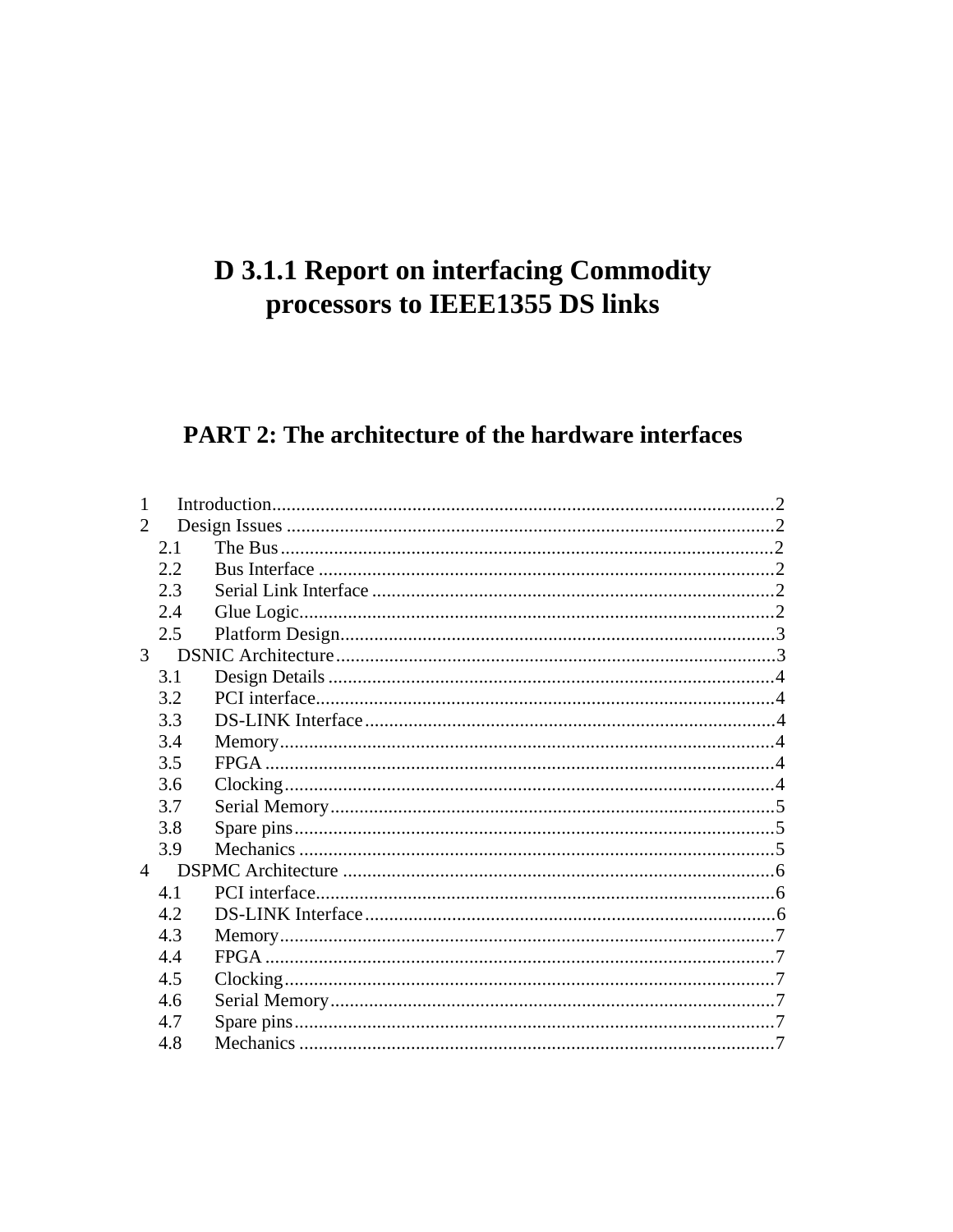# **1 Introduction**

The hardware platforms in this task were developed to provide access to the widest possible market for DS link technology. This was done by adopting the PCI standard to address both PC and workstation markets and its mezzanine equivalent PMC for the embedded systems markets of VME and Compact-PCI. This part of the deliverable describes the design choices and implementation of the two platforms.

# **2 Design Issues**

# **2.1 The Bus**

It was decided to exploit the large market share of the PCI bus to facilitate the connection of heterogeneous processors via DS links. PCI in its original form is the interface of choice for the IBM PC compatible platforms for commodity processors. Motherboards are available with processors from: Intel, AMD, Cyrix, DEC, Motorola etc.

 The industrial market also profits from the PCI albeit in a different mechanical form factor, the PMC mezzanine bus. PMC mezzanine sockets are provided on many VME and COMPACT-PCI processor modules and used for standard or application specific I/O. These CPU modules are available from many different manufacturers and employ a variety of processors such as Intel, SPARC, Power PC, ARM etc.

# **2.2 Bus Interface**

Having chosen the bus it was decided to employ a known and existing interface chip to limit the risks. The choice was made to use an AMCC design. This was a second generation component whose known bug list did not compromise any of the required design functionality.

## **2.3 Serial Link Interface**

The STC101 component was the only available DS link interface device available.

# **2.4 Glue Logic**

For compute systems doing heavy I/O the studies in Part 1 showed that the system performance is enhanced by using lightweight protocols and moving functionality away from the host CPU towards the I/O interface itself. The full T9000 I/O functionality could not possibly be added on to a processor having a different architecture due to the crucial role of the hardware scheduler.

This leaves a sliding scale of options available to the network interface designer. The cheapest and most inefficient approach uses a host based 'software only' solution. The inefficiencies involved however would make it difficult to find a market for such a solution. The most performant (and expensive) approach would be an ASIC that incorporated fixed logic for time critical operations together with programmable processing for flexibility. The cost of this is clearly beyond consideration.

What is sought then is some point at which sufficient performance can be obtained from the interface while remaining within a marketable cost.

It was decided then not to incorporate a communications processor but to see to what extent lightweight protocols could be accommodated using Field Programmable Gate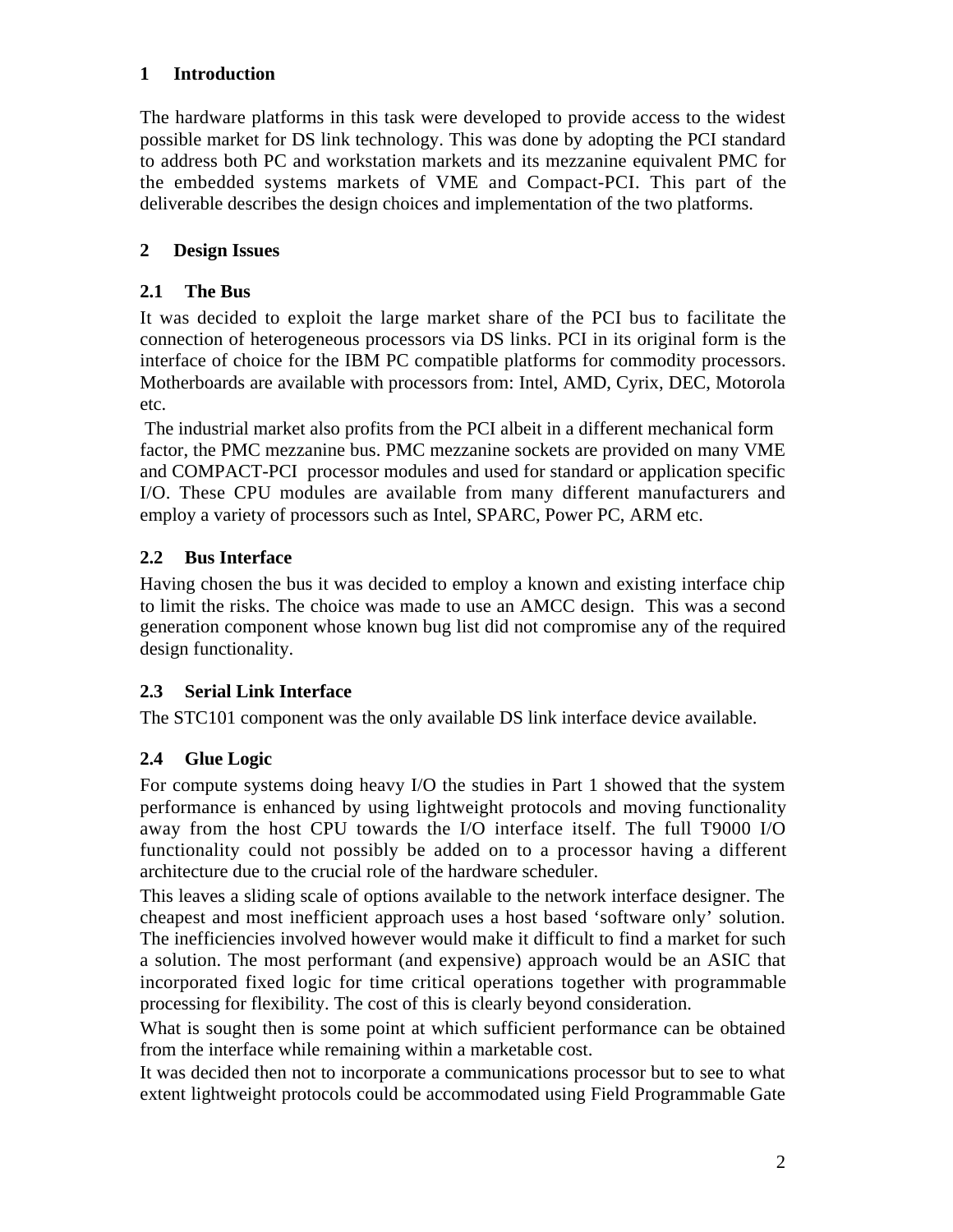Array (FPGA) technology. Such devices are available over a wide range of capacity, speed and cost. At the time of design, devices were available with from 30,000 to 50,000 gate capacities, routed gate delays from 27nS down to 16 nS and costs from \$80 to \$480

During the architectural design phase there were requests for protocol specific operations such as packet concatenation and swinging buffers. Fast memory was added to the FPGA to cater for these functions.

The final architecture then provided for a range of price/performance options that would fulfill the requirements of a performant DS link network interface. We chose the largest such device available in order to explore the flexibility that this offered the design process. Just what the attainable performance limits were, is a subject of the research described in Part 3.

# **2.5 Platform Design**

A PCI based design meeting the above requirements had been done independently of the ARCHES project as a joint collaboration between CERN and the INFN (Rome). This platform, named the DS Network Interface Card (DSNIC) was used in Arches to develop the software and firmware required for a PCI based host to exploit the message passing capabilities of DS links.

To meet the requirements of the embedded market a second interface board based on PMC mechanics was designed and built within Arches using the same approach as that employed in the DSNIC. The mechanical and power constraints of the PMC form factor required a few design changes, notably the use of only one DS link. Firmware addressing just one link can be used on both boards with only a simple re-compilation to account for the different packaging pin-outs.

# **3 DSNIC Architecture**

The architecture is shown in Fig 1.



**Fig 1. THE DSNIC Architecture Block Diagram**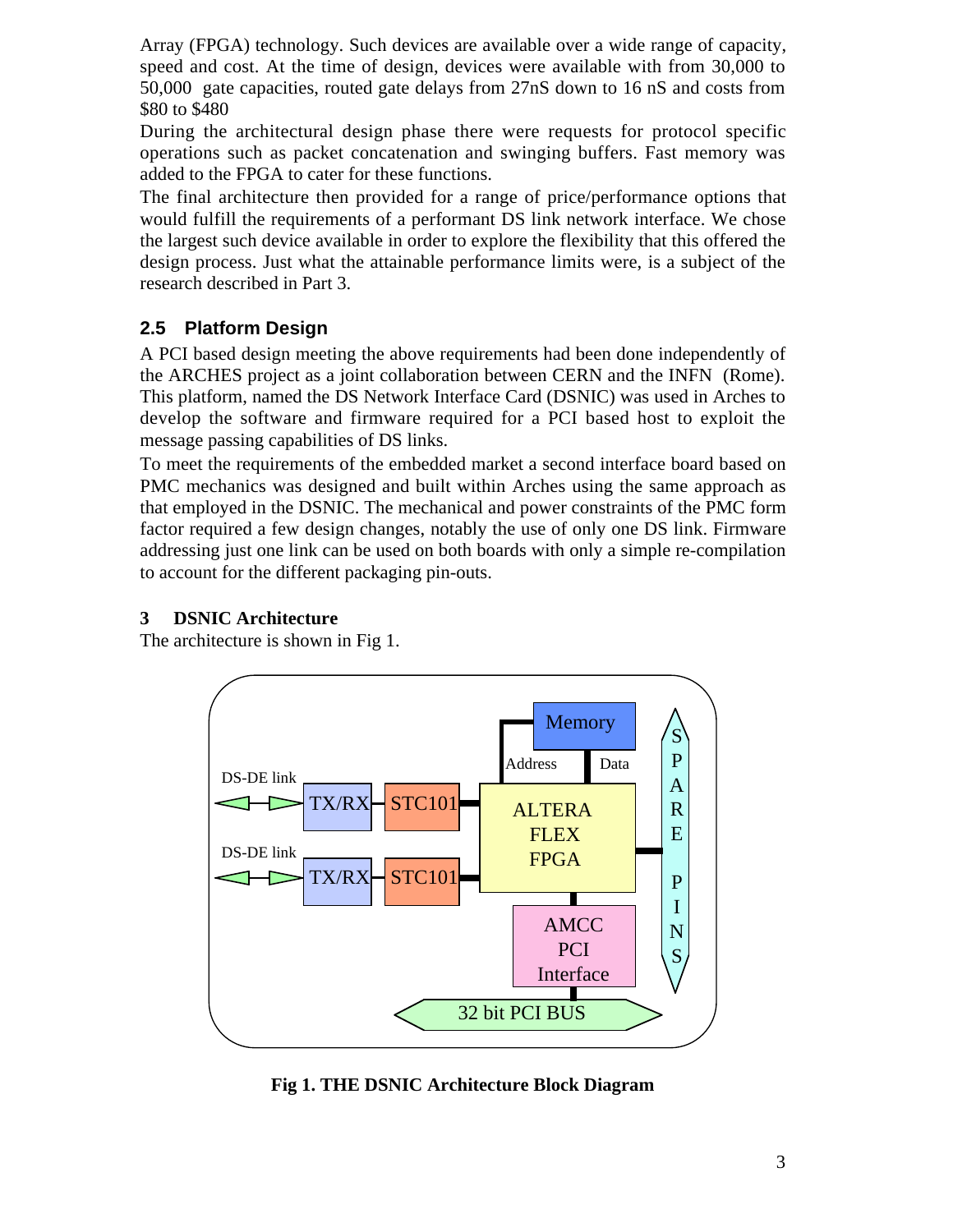# **3.1 Design Details**

The design goal was first to provide host control to the platform through some known interface chip (for security) and secondly to provide outputs in the form of one or two DS links. For simplicity there would be no embedded processor. All the intelligence, control, and 'glue' functionality would be subsumed into one large programmable gate array. This approach provided for a large degree of flexibility with the possibility of maximum hardware performance provided that the resources could be sufficiently exploited. It also ensured a simple hardware design and minimised design and development risk. The functionality and performance of the platform is therefore totally under the control, and limits, of the firmware loaded into the FPGA.

# **3.2 PCI interface**

A commodity interface chip, the AMCC 5933, provides the necessary PCI master, slave, DMA, interrupt and mailbox facilities between the onboard resources and any PCI bus host. Details of the chip can be found at:

*http://www.amcc.com/Products/PCI/S5933.htm*

All the 'user-side' data and control lines are handled by logic implemented in the FPGA.

# **3.3 DS-LINK Interface**

There are optionally two interfaces to DS links using the STC101 Parallel to Serial link drivers. Details of the chip can be found at:

*http://www.hensa.ac.uk/parallel/vendors/inmos/ieee-hic/data/C101-04.ps.gz*

The appropriate differential transceivers and common-mode rejection chokes are incorporated on-board to provide a secure physical layer for data transmission. Access to the STC101's is entirely controlled from logic implemented in the FPGA.

# **3.4 Memory**

A bank of 128Kbyte of SRAM is optionally available and configured as byte writeable, byte readable 64 bits wide by 16Kwords deep. Access to the memory is entirely controlled from logic implemented in the FPGA.

# **3.5 FPGA**

All the onboard resources are controlled from the Altera FLEX 10K50 family in PGA packaging. Details of the chip specifications can be found at:

*http://www.Altera.com/html/products/f10k.html*

There is sufficient board space to permit the mounting of a ZIF socket for easy speed upgrades. The FPGA can be optionally initialised from:

- Serial Eprom on power up
- Parallel Eprom on power up.
- Parallel Byte Blaster ™ plug
- Software control over PCI bus (requires three wire patch to pcb)

# **3.6 Clocking**

The PCI interface and the FPGA run at 33MHz from the bus clock. The STC101's run at a nominal 50MHz.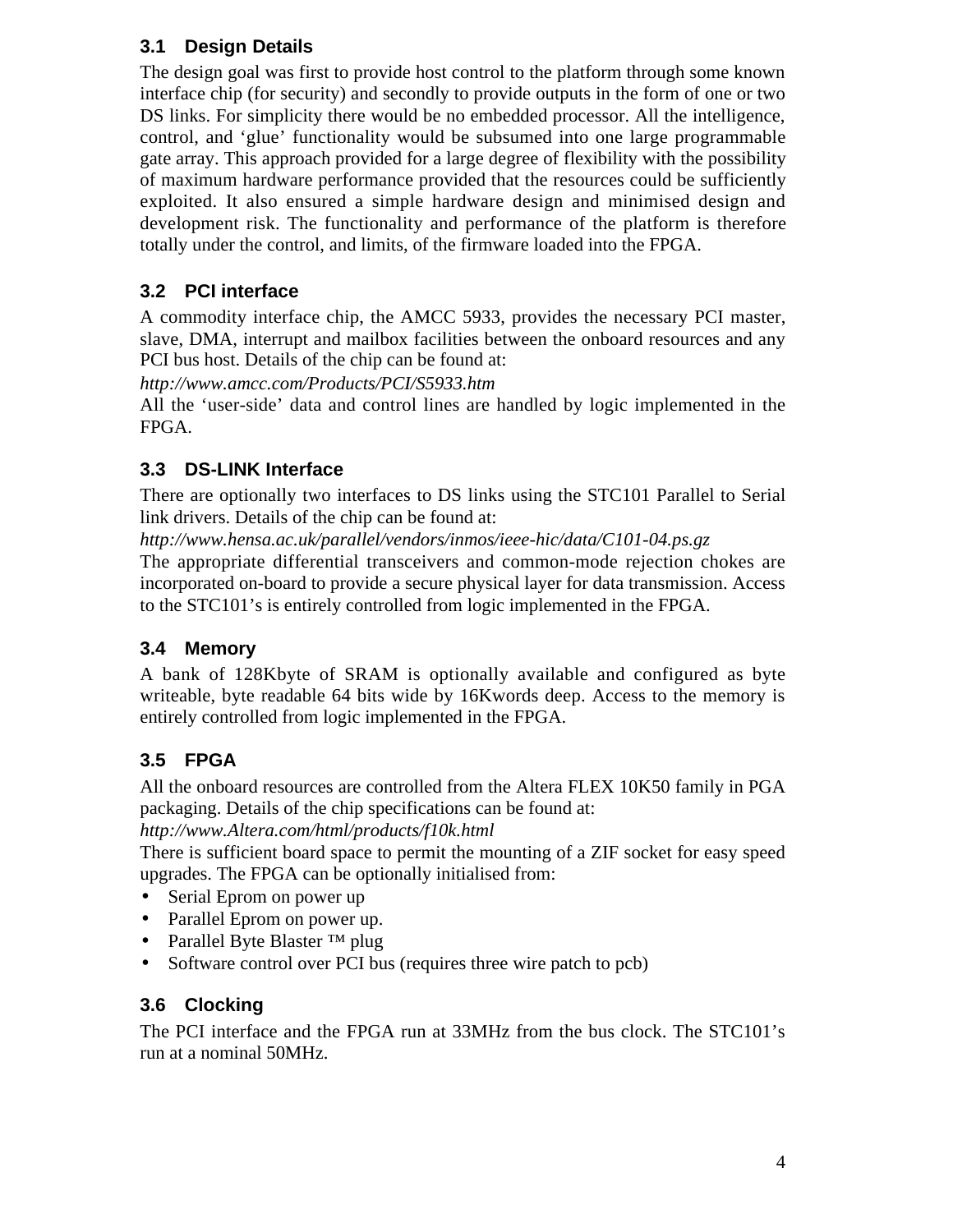# **3.7 Serial Memory**

There are separate serial memories to initialise the BIOS variables of the PCI interface and the initial conditions of the Altera FPGA.

# **3.8 Spare pins**

 The FPGA has 30 spare pins if both STC101's are mounted and 130 spare pins if the second C101 is not mounted. All these spare pins are brought out to headers for exploitation in the patch area of user defined functionality. The intention here was to provide connectivity for a mezzanine processor board should the application need arise.

# **3.9 Mechanics**

 The electronics are mounted on a full-length PCI form factor board. Users should be aware that on some PC compatible motherboards this restricts the freedom of choice of available PCI slots since the long board may be in conflict with motherboard elements such as heatsinks, fans, memory subsystems etc.

A picture of the mounted and working board (without a front panel) is shown in Fig 2.



**Fig 2 DSNIC photograph**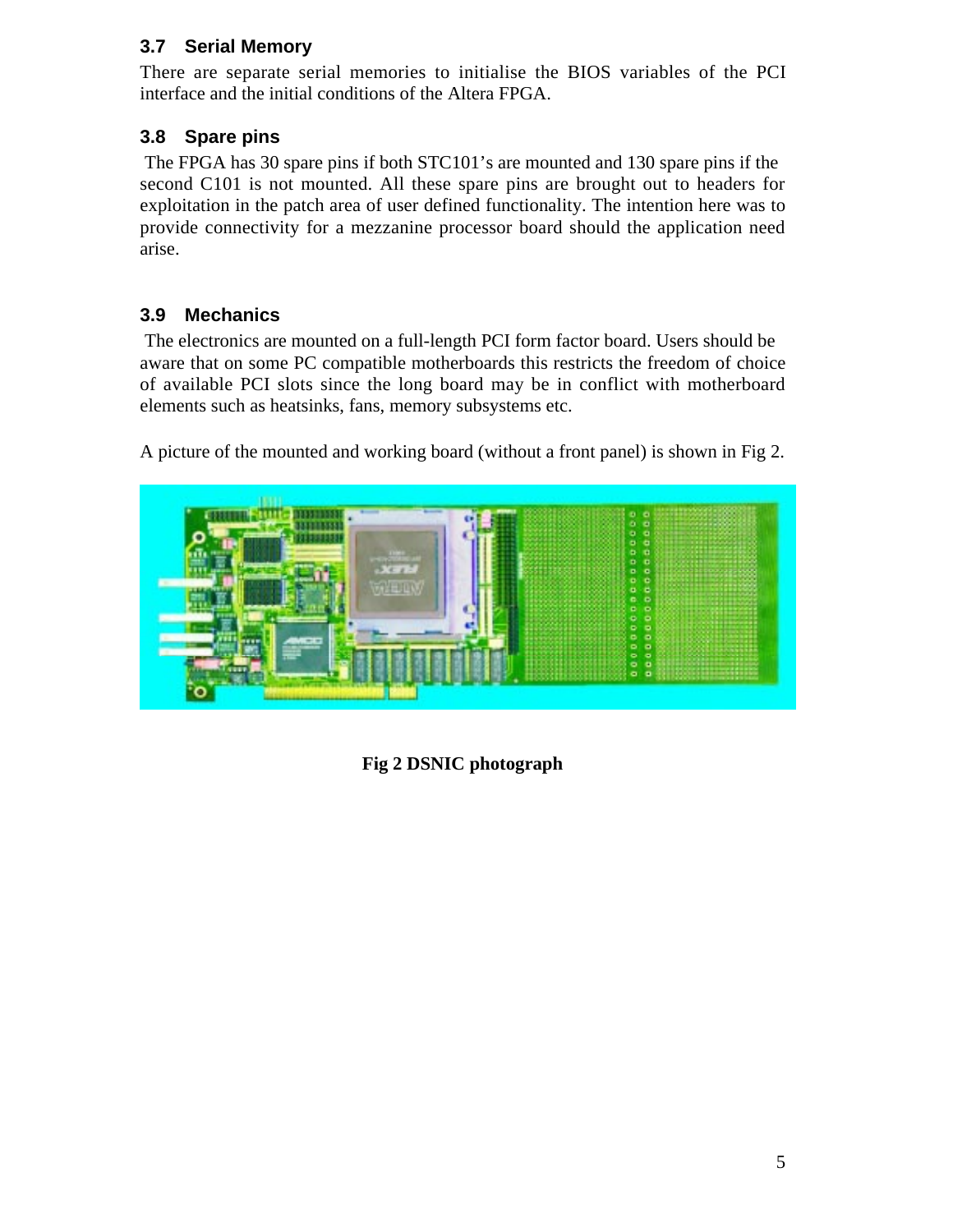# **4 DSPMC Architecture**

The architecture of the DSPMC, very similar to the DSNIC, is shown in Fig 3. This common approach permits the easy migration of software and firmware from one platform to the other.



**Fig 3 DSPMC Architecture Block Diagram**

# **4.1 PCI interface**

A commodity interface chip, the AMCC 5933, provides the necessary PCI master, slave, DMA, interrupt and mailbox facilities between the onboard resources and any PCI bus host. Details of the chip can be found at:

*http://www.amcc.com/Products/PCI/S5933.htm*

All the 'user-side' data and control lines are handled by logic implemented in the FPGA.

# **4.2 DS-LINK Interface**

There is one DS link interface the STC101 Parallel to Serial link driver. Details of the chip can be found at:

*http://www.hensa.ac.uk/parallel/vendors/inmos/ieee-hic/data/C101-04.ps.gz*

The appropriate differential transceivers and common-mode rejection chokes are incorporated on-board to provide a secure physical layer for data transmission. Access to the STC101 is entirely controlled from logic implemented in the FPGA.

Given the uncertainties of continued support for the STC101, pcb tracking has been provided from the FPGA to solder pads at the serial input and outputs of the STC101. It would thus be possible to subsume the functionality of the STC101 into the FPGA in the case that the chip was no longer available.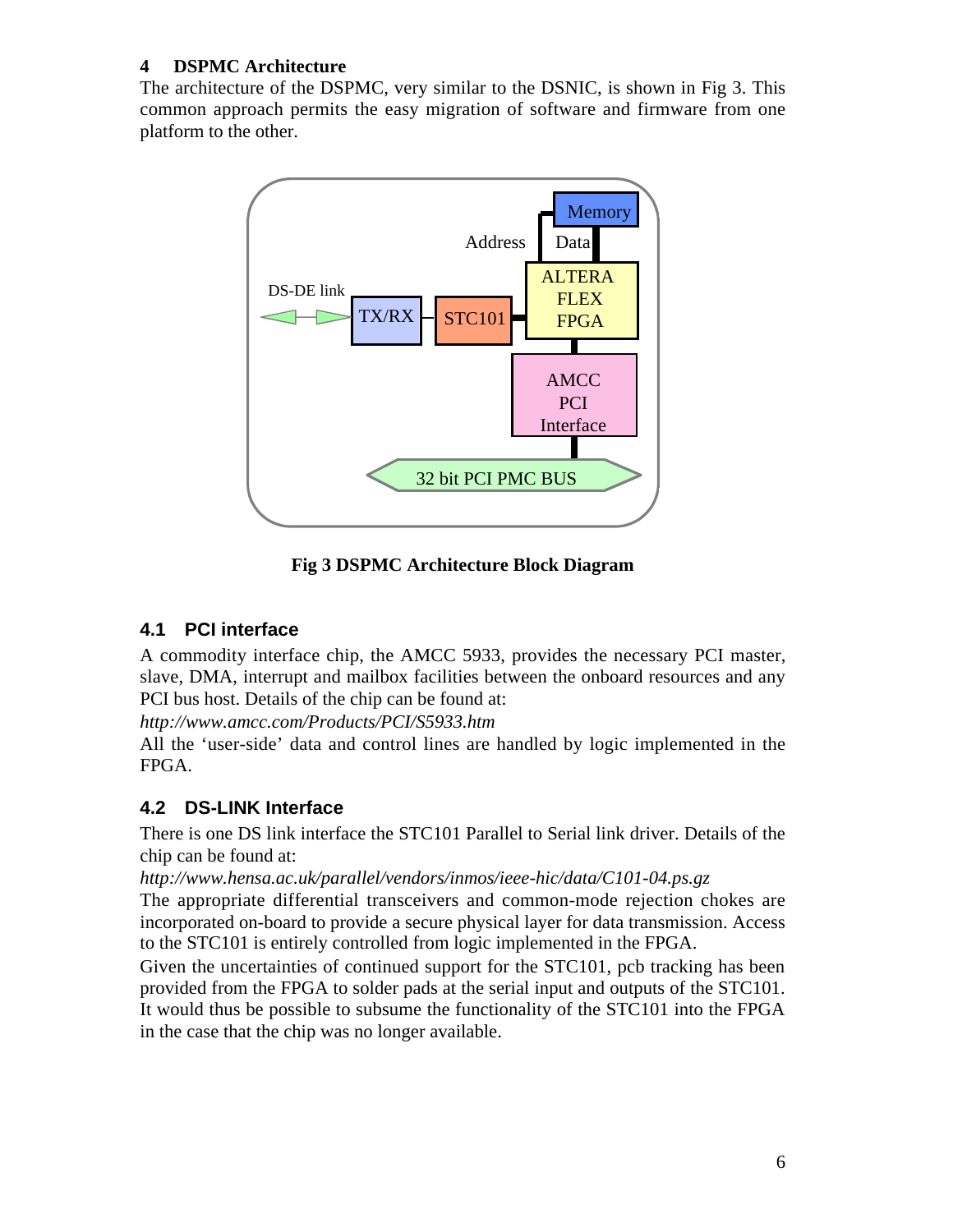# **4.3 Memory**

A bank of 128Kbyte of SRAM is optionally available and configured as byte writeable, byte readable 64 bits wide by 16Kwords deep. Access to the memory is entirely controlled from logic implemented in the FPGA.

# **4.4 FPGA**

All the onboard resources are controlled from the Altera FLEX 10K50 family in BGA packaging. Details of the chip specifications can be found at: *http://www.Altera.com/html/products/f10k.html* The FPGA can be initialised under software control over the PCI bus.

# **4.5 Clocking**

The PCI interface and the FPGA run at 33MHz from the bus clock. The STC101 runs at a nominal 50MHz.

# **4.6 Serial Memory**

There is a serial memory to initialise the BIOS variables of the PCI.

# **4.7 Spare pins**

 Some of the spare pins of the FPGA are brought out to test-point pads to assist in any needed firmware debugging or monitoring.

# **4.8 Mechanics**

 The components are mounted on a PMC double width board. A photograph of the DSPMC can be seen in Fig.4.



**Fig 4 DSPMC photograph**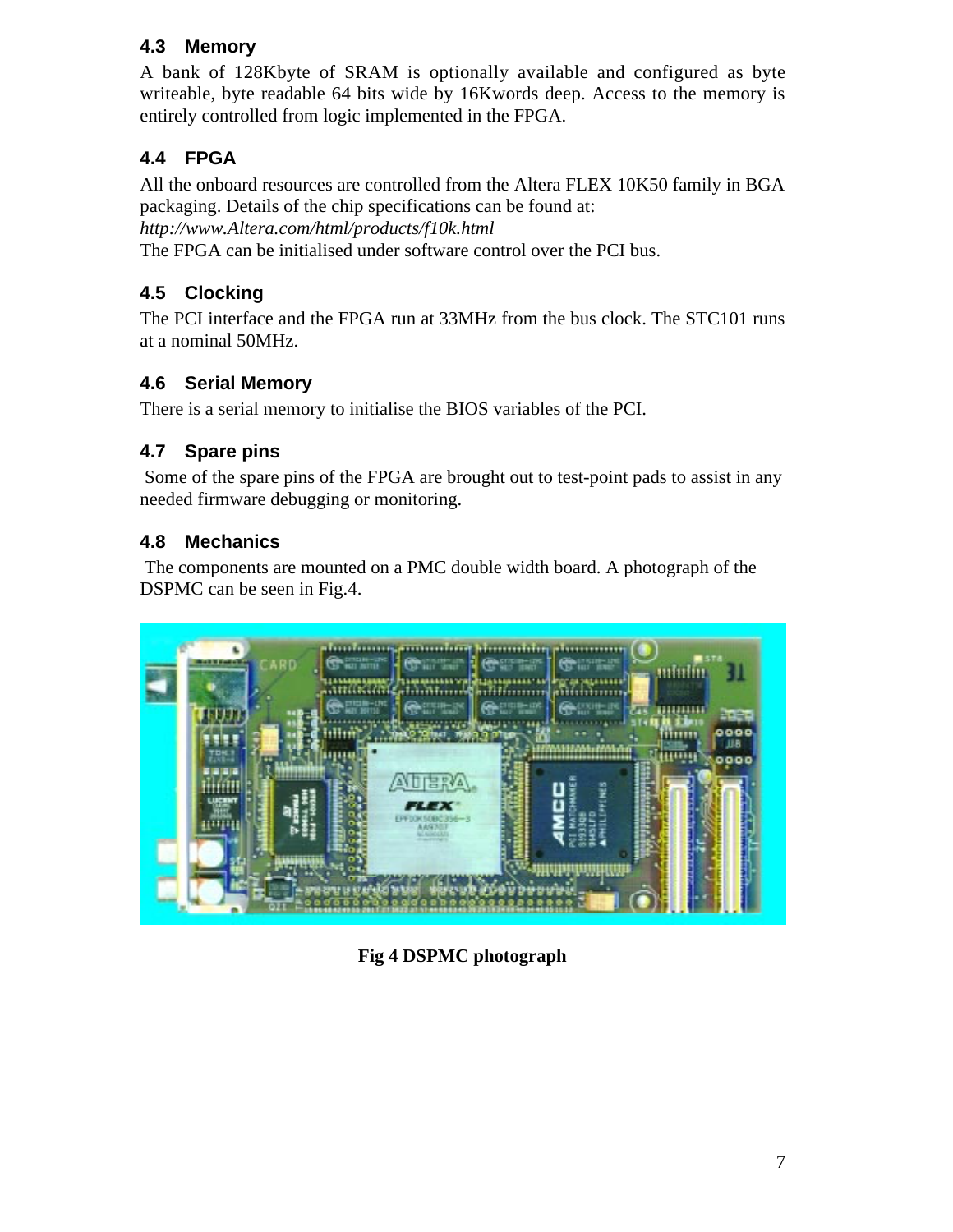# **D 3.1.1 Report on interfacing commodity processors to IEEE 1355 DS links**

# **PART 3: The design and implementation of the software and firmware**

| 1              | <b>Introduction</b>                                                                                                                                                                           | $\mathbf{1}$                                    |  |  |
|----------------|-----------------------------------------------------------------------------------------------------------------------------------------------------------------------------------------------|-------------------------------------------------|--|--|
| $\overline{2}$ | <b>Switched IEEE 1355 DS link networks</b>                                                                                                                                                    |                                                 |  |  |
| 3              | <b>DSNIC</b> board                                                                                                                                                                            | 1                                               |  |  |
| 4              | <b>Choice of platform</b>                                                                                                                                                                     | $\boldsymbol{2}$                                |  |  |
| 5              | <b>Communication API</b>                                                                                                                                                                      |                                                 |  |  |
| 6              | Protocol design<br>Splitting messages into packets $\dots \dots \dots \dots \dots \dots \dots \dots \dots \dots$<br>6.1<br>6.2<br>6.3<br>6.4<br>Transmission overhead and optimal packet size | 3<br>3<br>$\overline{4}$<br>$\overline{4}$<br>5 |  |  |
| 7              | <b>System design</b><br>7.1<br>7.2                                                                                                                                                            | 6<br>6<br>$\overline{7}$                        |  |  |
| 8              | <b>Measurements</b><br>8.1<br>8.2<br>8.3<br>8.4                                                                                                                                               | 7<br>8<br>9<br>10<br>11                         |  |  |
| 9              | <b>Analysis</b><br>9.1<br>9.2<br>9.3<br>9.4                                                                                                                                                   | 14<br>14<br>14<br>15<br>15                      |  |  |
|                | 10 Performance improvements<br>10.1 Modelling the CPU load                                                                                                                                    | 15<br>16<br>17<br>17                            |  |  |
|                | 11 Conclusion                                                                                                                                                                                 | 17                                              |  |  |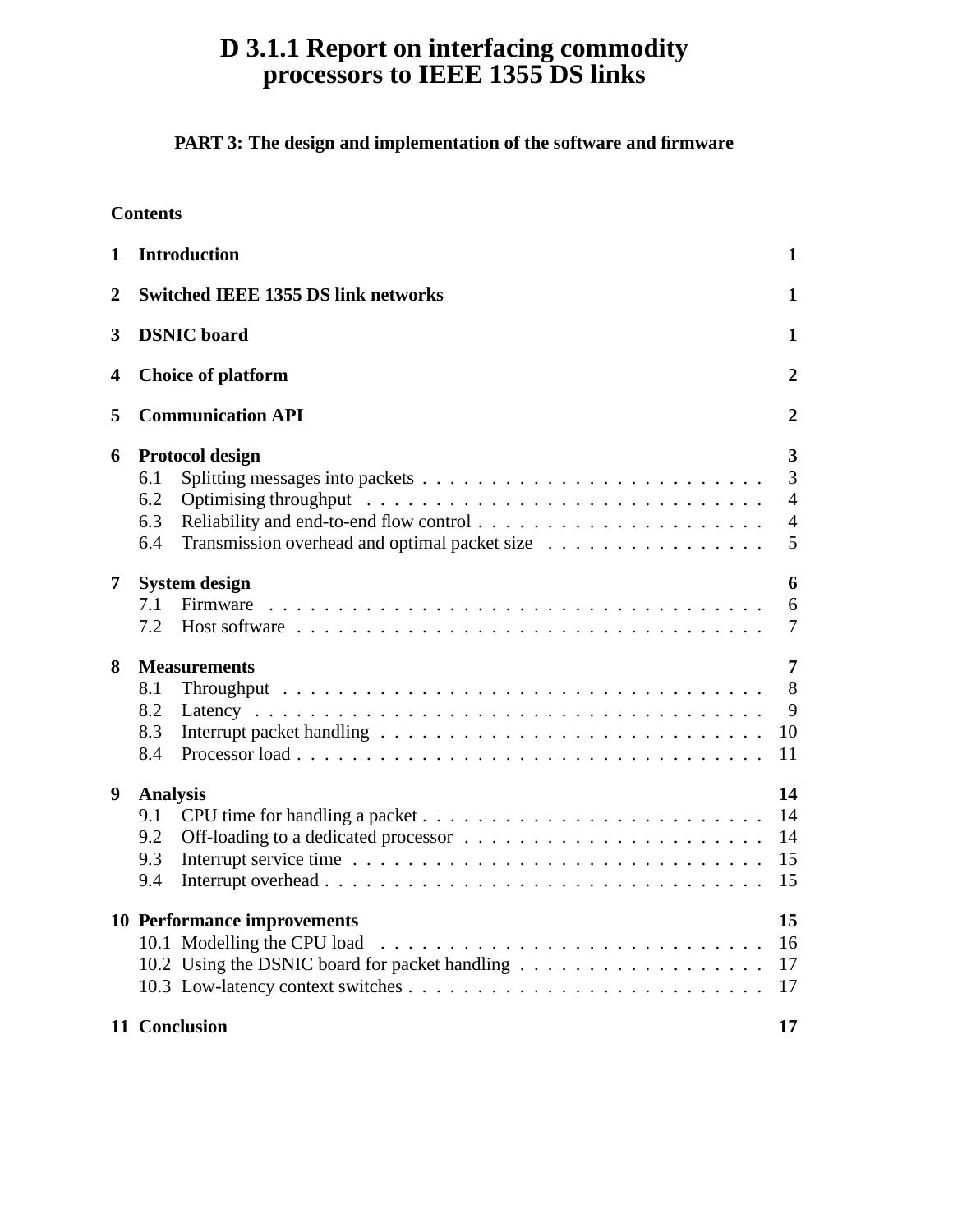### **1 Introduction**

In part 1 we examined the baseline performance of DS links and identified the elements needed for their sucessfull exploitation. In part 2 we considered the hardware possibilities and limitations to construct cost effective yet flexible network interface cards that could attain attractive levels of throughput and latency. This part of the deliverable addresses the questions of which communication paradigms and protocols can best exploit the available resources and how best to partition the functionality between software in the host processor and firmware in the interface. The API and protocol design is explained and was implemented. Measured results are presented and discussed.

#### **2 Switched IEEE 1355 DS link networks**

IEEE 1355 DS links are bidirectional flow-controlled point-to-point serial links running at 100 Mbaud. DS link networks can be built using the 32 port SGS Thompson C104 packet switch[17]. This chip uses wormhole routing to route DS link packets; preloaded routing tables determine the packet's destination port on the basis of the packet header, as soon as this header has been received by the source port. The C104 does *not* use a bus based architecture, instead a non-blocking crossbar is implemented to route packets. It has a switching latency of 1  $\mu$ s.

As part of the Macramé Esprit project, CERN has constructed a very large network testbed[21] based on DS links and C104 switches. This has allowed the investigation of latency and throughput for many different traffic patterns and network topologies up to 1024 terminal-nodes.

#### **3 DSNIC board**

A PCI based DSNIC board[3] has been developed jointly between CERN and INFN[11]. The wide acceptance of the PCI bus standard allows the board to support many present and future processors.



Figure 1: The DSNIC board.

The board, see Figure 1, contains the AMCC 5933 PCI interface chip, two SGS Thompson C101 parallel to serial DS link interfaces[16], 256 Kbytes RAM, and the Altera FLEX 10K50 Field-Programmable Gate Array (FPGA). The spare pins of the FPGA are brought out to headers to allow hardware extensions, e.g., via a daughter board. The flexibility of the FPGA allows part of the communication functionality to be off-loaded to the board; this functionality is thus spread over the board's firmware and the controlling software, i.e., the driver, executed by the host CPU.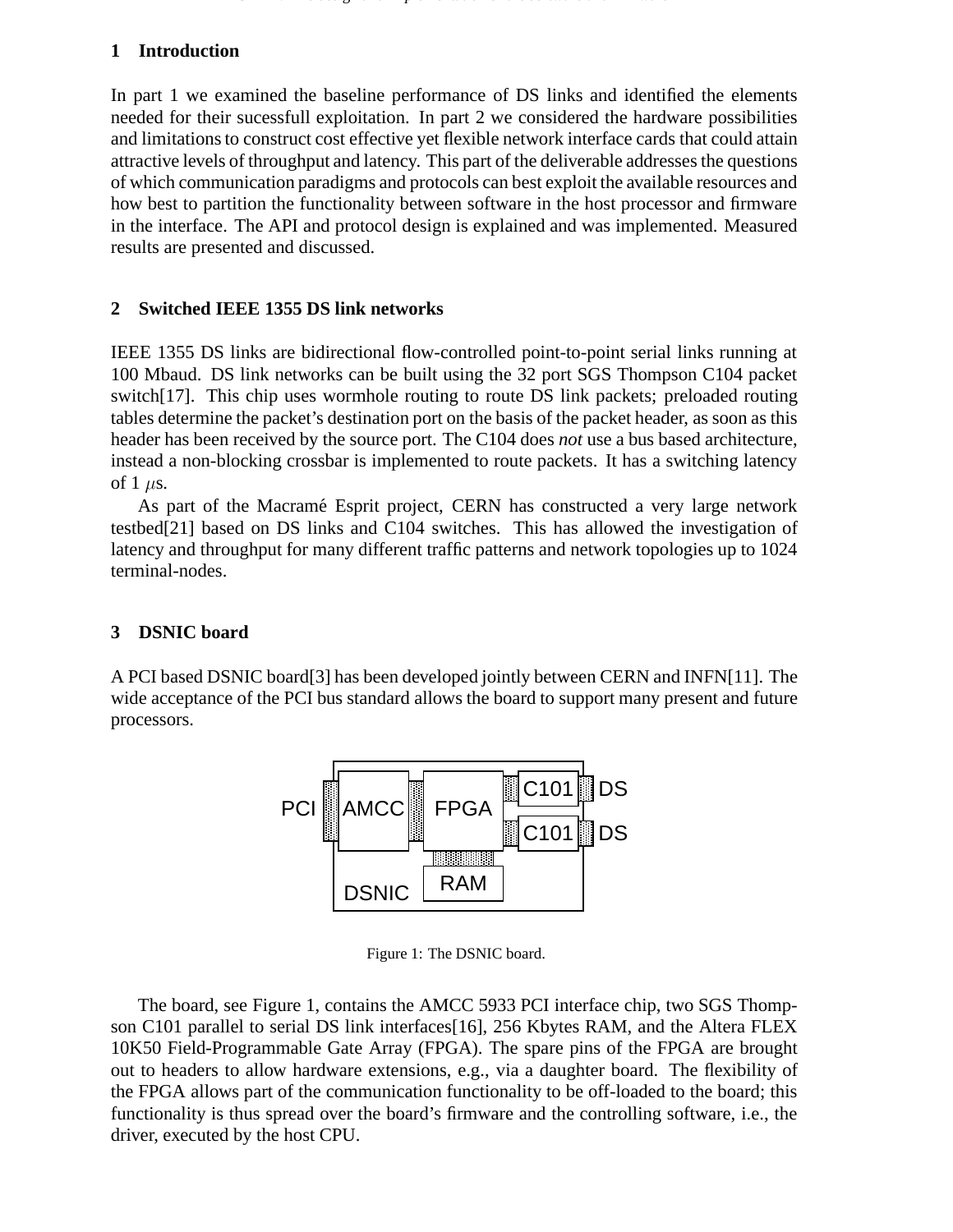

 $2$  CERN  $\sigma$  and implementation of the software and firmware and firmware and firmware and firmware and firmware and firmware and firmware and firmware and firmware and firmware and firmware and firmware and firmware and

#### **4 Choice of platform**

We use high-performance commodity processors, like the DEC Alpha, Power PC, or Pentium, to perform real-time analysis because of their very good price/performance ratio. For the same reason, we use the Linux Operating System (OS): it is freely available, is highly reliable, and offers POSIX compatible real-time features. Our platform consists of 200 MHz Pentium Pro PCs running the Linux 2.0.27 OS.

#### **5 Communication API**

We base our parallel computer on Communicating Sequential Processes [8] (CSP). We use OS processes, i.e., Linux processes or threads, for the CSP processes. The CSP channels are virtual links between these processes. The Application Programming Interface (API), see Table 1, provides full CSP communication functionality, including facilities for active channel selection.

We add non-blocking communication to the blocking CSP interface, since non-blocking communication allows concurrent computation and communication without task switching. This improves the performance of the DSNIC, since task switching is a time consuming operation in general purpose OSs. The definition of blocking and non-blocking corresponds to the definition in the Message Passing Interface[12] (MPI) standard. In non-blocking communication, the send or receive call may return before the operation is completed, and before the user is allowed to re-use resources, such as buffers, specified in the call. In blocking com-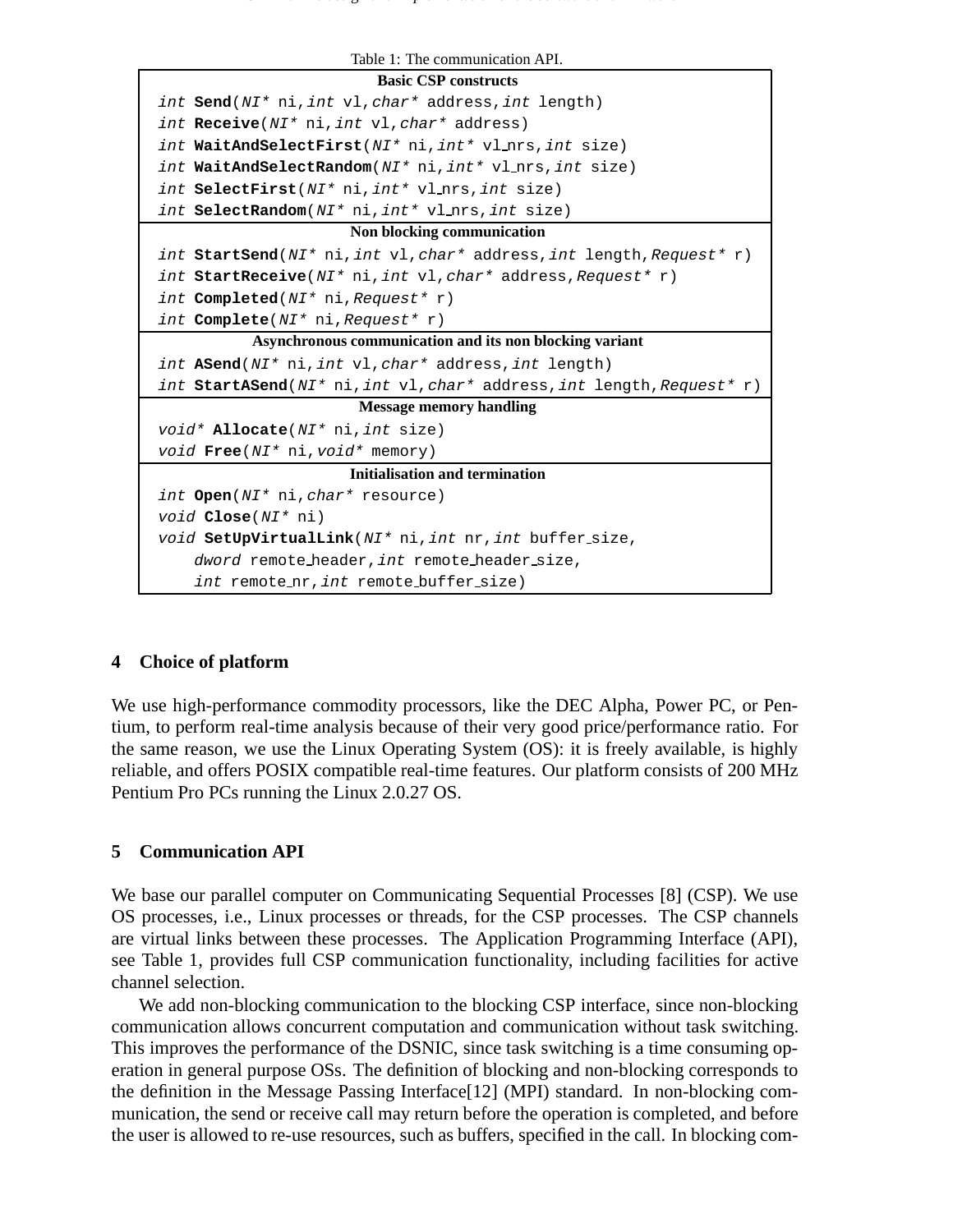

Figure 2: The format of data and acknowledge packets.

munication, returning from a send or receive call indicates that the user is allowed to re-use resources specified in the call.

Furthermore, we add asynchronous communication to the synchronous CSP interface. In synchronous communication, the sender and receiver processes not only exchange a message, but they also synchronise during this communication: the send and receive operations only terminate after they both have been executed. In asynchronous communication, the send and receive operations do not necessarily synchronise: the send operation may terminate even before the receive operation has been executed, by exploiting the use of buffers. By using buffers on the receiving host, asynchronous communication may result in latency improvements, since the message data may already have arrived at the destination host even before it is requested by the receiving process. The API allows the user to specify the amount of buffer space on the receiving host for each virtual link.

To avoid memory-to-memory copying on the host CPU, we make the DSNIC collect and deposit the message data directly in user space. Direct user space access puts constraints on the kind of memory that can be used: the memory must be locked, word aligned, and accessible via Direct Memory Access (DMA). Therefore, the API is extended with special allocation and release functions for message memory.

#### **6 Protocol design**

The IEEE 1355 standard describes the communication protocol up to the packet level: a DS link packet consists of a destination address, payload, and a packet delimiter. At the application level, processes need to be able to exchange messages. The gap between these two interfaces must be covered by a communication protocol. We try to optimise the performance, i.e., network latency and throughput, induced by the protocol.

#### 6.1 Splitting messages into packets

The length of a message is not limited; it is determined by the application process. Messages must be communicated by exchanging packets. Using large packets in wormhole routed networks results in a performance penalty in both network latency and available network throughput due to network congestion. The impact of the packet size on the available network throughput has been shown in [6]: the maximum network throughput in a 512 end-node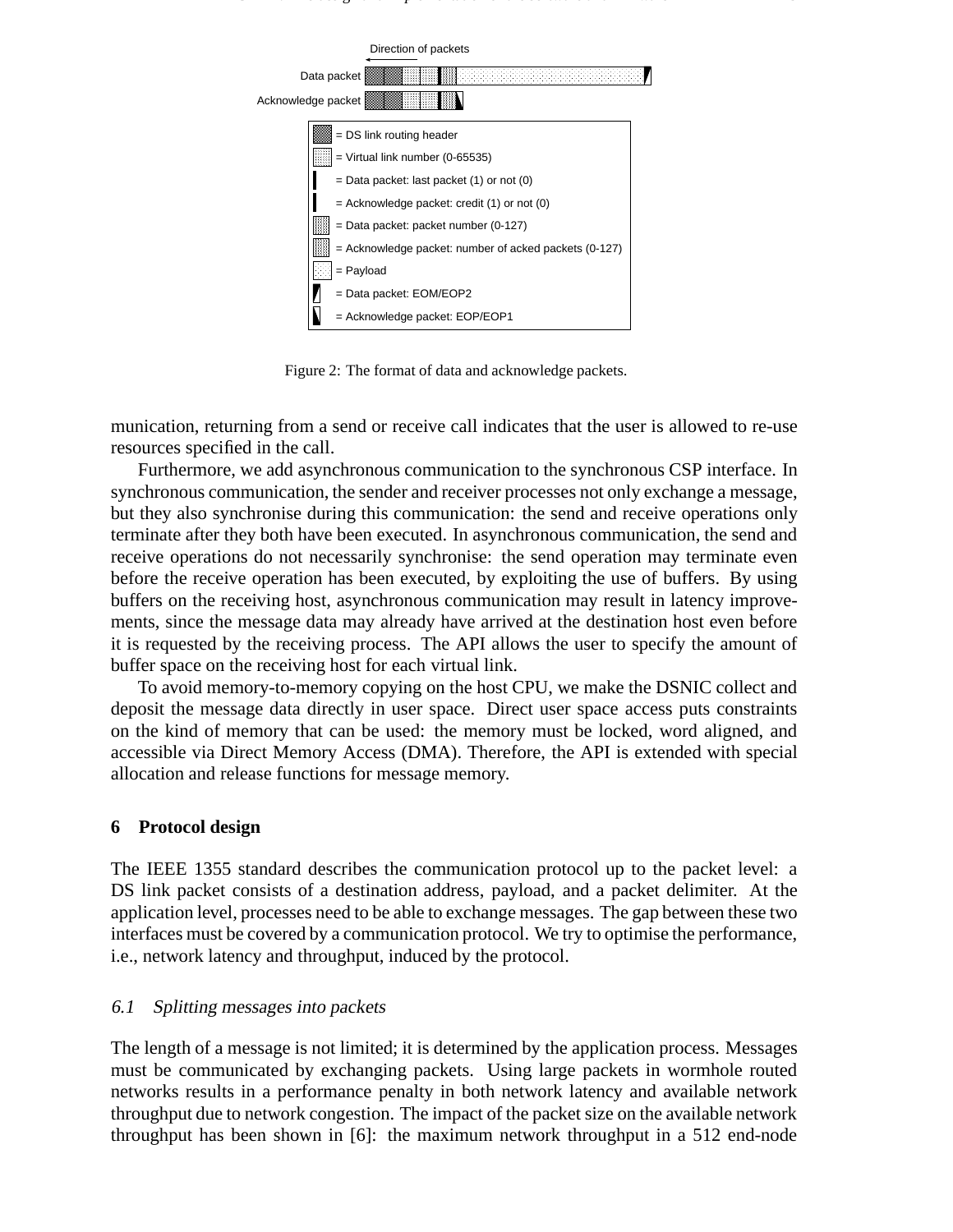

Figure 3: The transmission overhead against packet size for message length 1000.

Clos network drops by 22 % if packet size 1024 is used instead of 16. Section 6.4 presents more detailed network performance measurements that are related to the characteristics of the DSNIC protocol. To avoid the performance penalty which occurs if each message is transmitted as a single packet, we have decided to split up each message into a number of limited-size packets. Each message is sent as a number of maximum size packets, and one last packet, which is smaller than or as large as the maximum size.

#### 6.2 Optimising throughput

The protocol supports the adaptive routing capabilities of the C104 switch to improve the network throughput performance[6]. However, adaptive routing can cause packets of the same message to arrive out-of-order at their destination.

The communication protocol of the T9000 transputer[18] uses a strict acknowledgement scheme to avoid out-of-order packet arrival. This scheme limits the maximum message throughput[7] due to the latency of the acknowledge. Measurements have shown that two T9000 transputers, interconnected via one C104, can achieve a throughput of 4.7 Mbytes/s over a single virtual link. Interconnecting them via five C104s, which increases the latency of the acknowledge by 4  $\mu$ s, reduces the maximum throughput to 2.3 Mbytes/s.

We use a sliding window protocol[19], together with an acknowledgement scheme without the limit in maximum throughput: each acknowledgement packet can acknowledge a sequence of packets. The protocol does not use piggybacking because we do not expect a performance gain from it, since DS link networks perform well for small packets, and the protocol requires only a few acknowledgements per message.

#### 6.3 Reliability and end-to-end flow control

The protocol should provide reliable communication. The Macramé testbed has proven that the per-link flow control, together with well designed hardware[13], can result in very reliable systems: a maximum Bit Error Rate (BER) of  $9.6 \times 10^{-18}$ [21] has been reported. We decide to accept the maximum BER of  $9.6 \times 10^{-18}$  for our purposes. The consequence is that the occurrence of an error in the network will result in unspecified system behaviour. We assume that the DS network does not to lose or corrupt any data, however, we should also avoid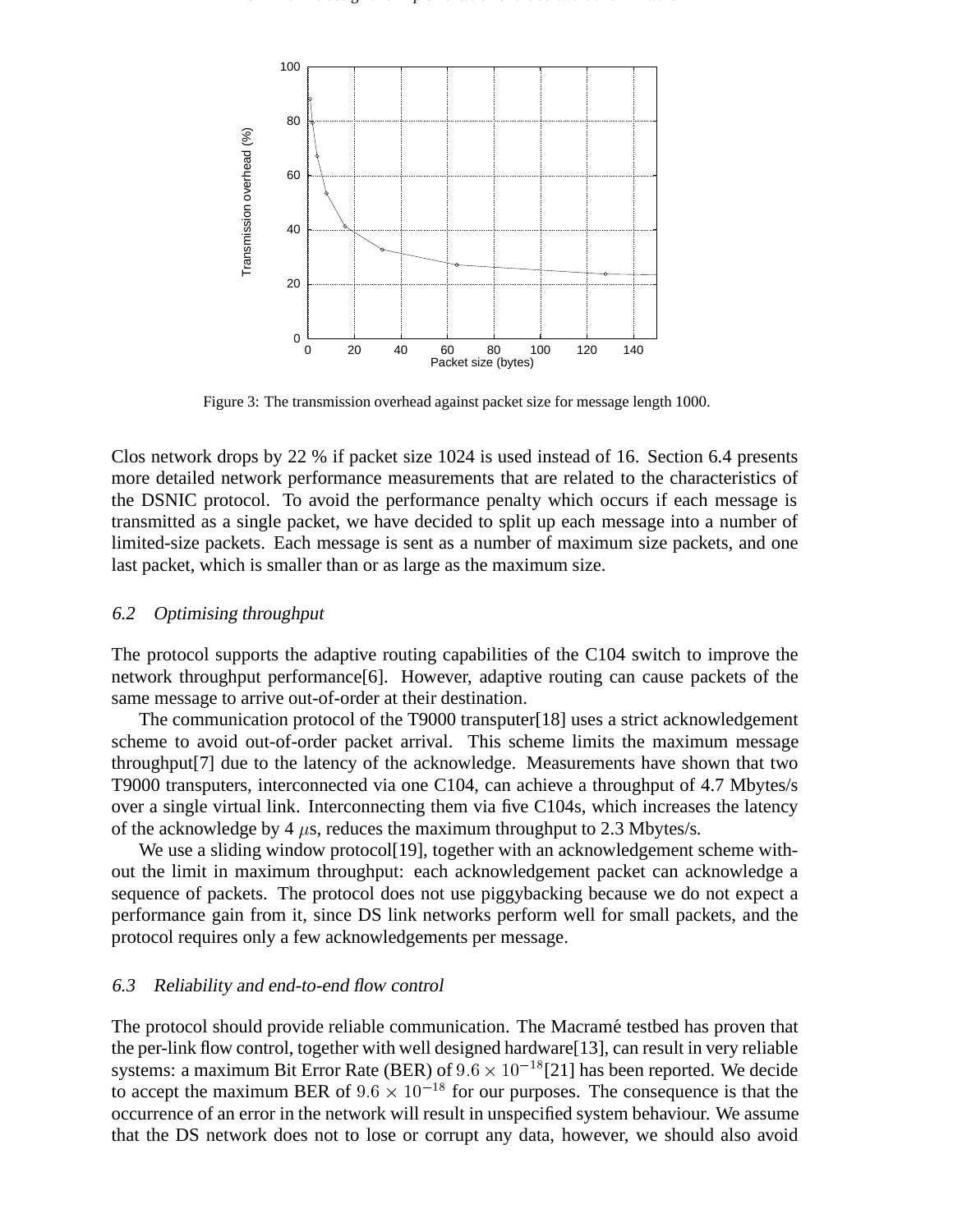

 $\Gamma$  , the design and implementation of the software software  $\Gamma$ 

Figure 4: The maximum network throughput versus packet size.

data being lost by the message receiver due to overflowing buffers. Therefore, a means of end-to-end flow control is required.

We choose *not* to implement end-to-end flow control via the DS per-link flow control, holding data reception as soon as the buffers are full, since this blocks the network until the receiver executes a receive operation, and therefore leads to poor network performance and possibly deadlock. We use credit based end-to-end flow control: the receiver allows a sender to start message transmission by sending it a credit.

#### 6.4 Transmission overhead and optimal packet size

We define the transmission overhead to be the number of bits, communicated for a message, that do not represent the data bits of the message. In particular, packet headers and acknowledge packets determine the transmission overhead. Most forms of serial communication use encoding, e.g., adding stop bits, to ensure that the receiving side correctly interprets the serial bit stream. DS links use an encoding scheme that extends each byte, 8 bits, to a 10 bit token. The transmission overhead is therefore at least 20 %.

Figure 2 shows the format of data and acknowledgement packets that we use for the DSNIC protocol. It shows that, apart from the DS link routing header, three characters are used for protocol specific information, independent of the payload size. Together with the acknowledgement scheme, this allows us to calculate the transmission overhead for different packet sizes. Figure 3 shows the transmission overhead against packet size, or, more precisely, against payload size, for sending a 1000 byte message. The packet size strongly influences the required number of packets and packet headers, and thereby the transmission overhead.

Figure 4 shows the influence of the packet size on the maximum network throughput for a 512 end-node Clos network under random traffic. This graph shows an optimal network throughput for packet size 28. For packets smaller than 28, the network throughput drops due to the domination of the transmission overhead. For packets larger than the optimum, the network throughput becomes worse due to network congestion.

The header of each packet needs to be processed by the DSNIC. This processing requires time. Using a small packet size, such as the optimal 28, requires a lot of processing to achieve full bandwidth communication. To keep this processing from becoming the system's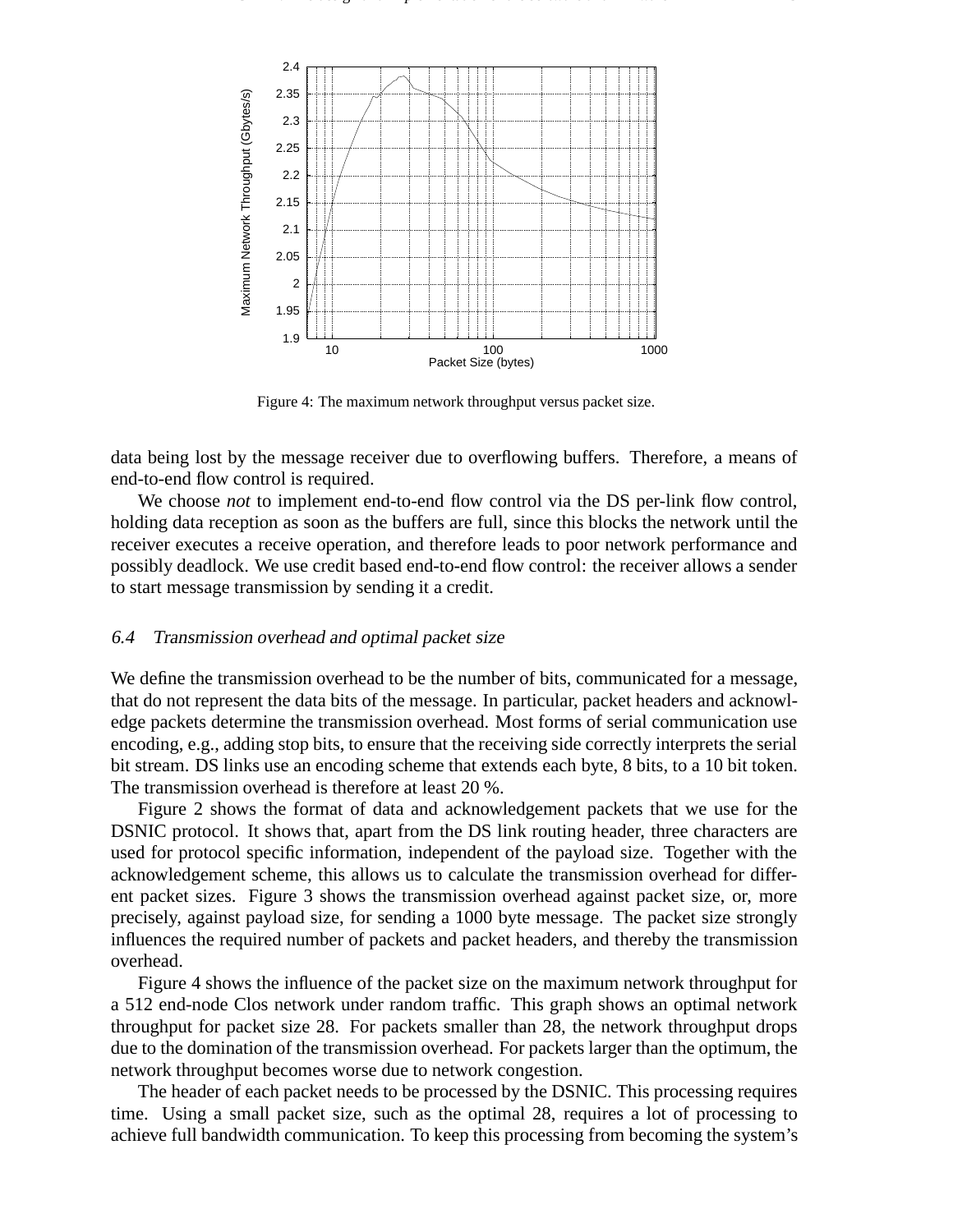

Figure 5: Block diagram of the firmware.

bottleneck, we choose not to fix the packet size, but to make it adaptable so that its influence on the performance of the DSNIC can be investigated. We only support powers of two for the packet size to accommodate the implementation.

#### **7 System design**

The DSNIC should offer the described API to processes, and implement communication via the described protocol. This functionality must be distributed over the FPGA firmware and the host software.

Measurements have proven that the maximum throughput cannot be reached if the host CPU is used to transfer every single byte of a message via register I/O. The firmware therefore minimally needs to offer a packet transfer interface. Being unable to estimate the development time and resource utilisation, i.e., the required number of Logic Cells (LCs), for complex firmware functionality, made us decided to initially only implement the packet transfer functionality in firmware.

A well-known problem in interfacing is memory-to-memory copying. Memory-to-memory copying is an expensive and often nonessential operation which causes CPU loading and latency. Consequently, we choose to avoid it: message data must be DMA-transfered directly to the right address in a process' memory.

#### 7.1 Firmware

A block diagram of the firmware components is shown in Figure 5. Two main data flows can be recognised: data reception and data transmission.

Comin takes care of packet reception, it splits packet headers from packet data. The headers are sent to the *headlenfifo*, and the data is sent to the *infifo*. Apart from splitting, comin also counts the length of the packet, which is known as soon as the end-of-packet character has been received. This length is also sent to the headlenfifo. Data in the headlenfifo is delivered to an AMCC mailbox, which can generate an interrupt. On a header reception interrupt, the host CPU can determine destination address of the packet data and establish the receiving DMA, thereby avoiding memory-to-memory copying.

To avoid a store-and-forward mechanism, the receiving DMA must be established as soon as the header of the packet has been received. To set up a DMA, the length of the DMA transfer must be known beforehand. Therefore flush pads out each packet to the full packet size, even though less data is communicated over the DS link. DMAs can now be set up immediately on header reception, using the full packet size.

Comout takes care of sending data and acknowledge packets. If data is available in both the ackfifo and the outfifo, data in the ackfifo will be selected. This way, acknowledgements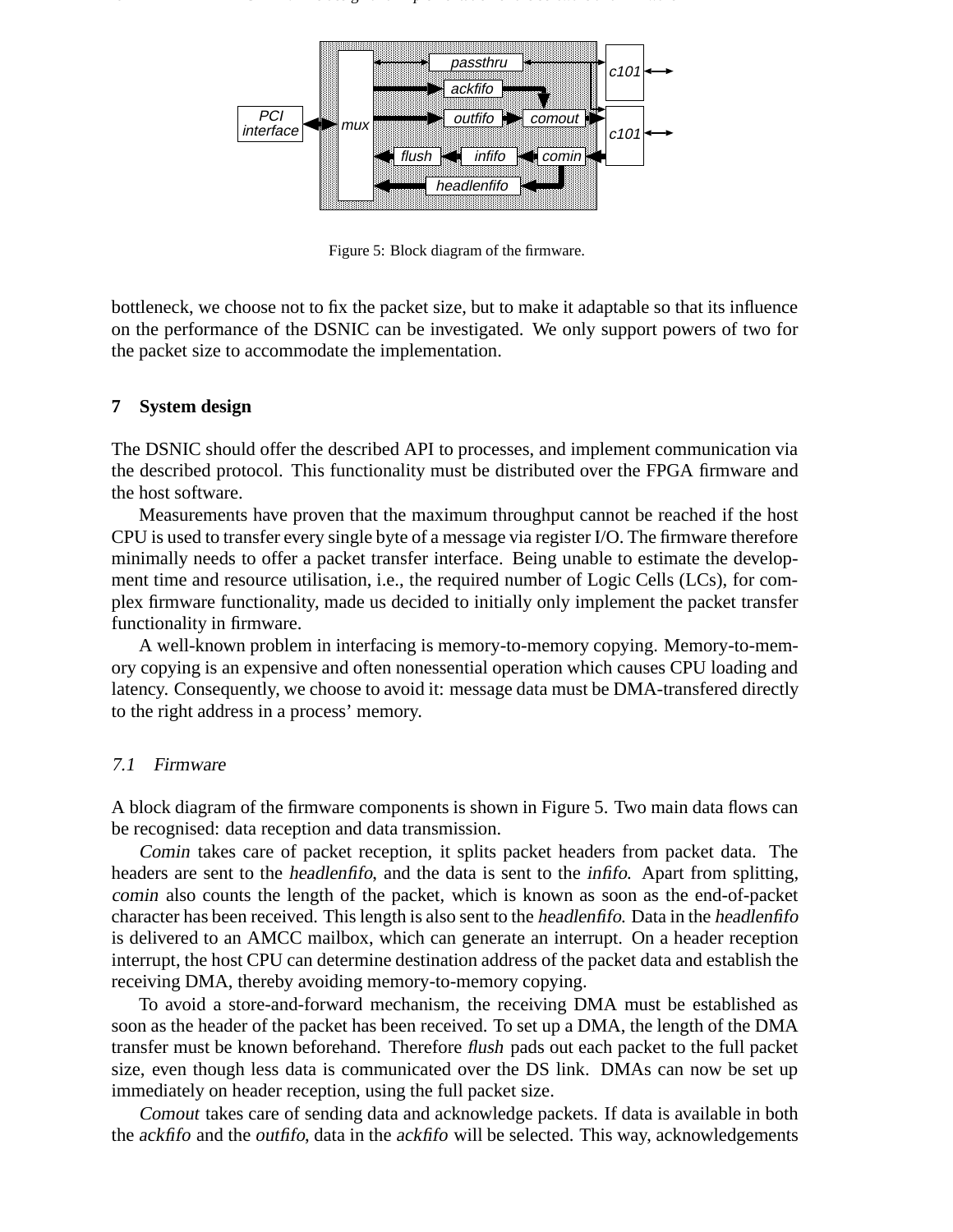can bypass enqueued data packets.

In order to hide the reaction latency of the software driver, there are FIFOs on both the receiving and the transmitting side. The buffer size of 1 Kbyte was chosen because it fits well into the internal resources of the Altera FPGA. A 1 Kbyte FIFO can hide a reaction latency up to 100  $\mu$ s, which should be sufficient.

Mux multiplexes the AMCC to all the FIFOs so that interleaved transmission and reception is possible. Passthru provides access to the registers of the C101s. The registers of both C101s are accessible via register I/O. The firmware only supports one C101 efficiently, i.e., with a DMA driven interface.

#### 7.2 Host software

The host software consists of an interface library that provides the API, as shown in Table 1, to processes. This library communicates via system calls to a driver, resident in the kernel, that implements all the message communication functionality, using the packet transfer interface provided by the DSNIC board.

We choose to make the software interrupt driven and to deschedule processes performing blocking communication, in order to allow concurrent computation and communication.

The host software should take care of the communication of every packet, of every message, for any process, over any virtual link. These aspects make the host software complex. Using an Object-Oriented[15] approach helped in the development of this software.

By only using facilities that are common in every operating system that offers real-time facilities, such as process scheduling, memory locking, and interrupt handling, we facilitate portability of the DSNIC software to other operating systems with real-time features, assuming they allow access to a PCI bus. Furthermore, using only standard kernel facilities makes the DSNIC an extension of the OS: processes are *not* restricted in the use of other OS facilities, e.g., storage facilities or other communication facilities.

#### **8 Measurements**

We have used two benchmarks: Comms1 and Comms2. These benchmarks are based on Parkbench[9]. For both benchmarks, two Pentium Pro 200 MHz PCs, each running a communication process, are interconnected via the DSNIC with a single DS link. Not using a large DS network ensures that we are able to measure the process-to-process communication performance without network influence.

In both Comms1 and Comms2, the processes bounce messages of a certain length. For each message length, we obtain the process-to-process message latency by measuring the message bounce time and halving it. The throughput is obtained by dividing the message length by the message latency. In Comms1, the two processes, using blocking communication, bounce a single message. The link is therefore mainly used unidirectionally. In Comms2, the two processes exchange messages simultaneously, using both blocking and non-blocking communication. The link usage is therefore bidirectional. For an ideal bidirectional link, the maximum throughput in Comms2 is twice the maximum throughput in Comms1.

We have performed the Comms1 and Comms2 benchmarks for the following packet sizes: 8, 16, 32, 64, 128, 256, 512, 1024, 2048, and 4096. To ensure readability, we only show the results for packet sizes 8, 1024, and 4096 in the graphs. As a reference, we also show the benchmark results of the T9000 transputer. These results have been obtained on two 20 MHz T9000 transputers, that are interconnected via a C104 switch network. The communication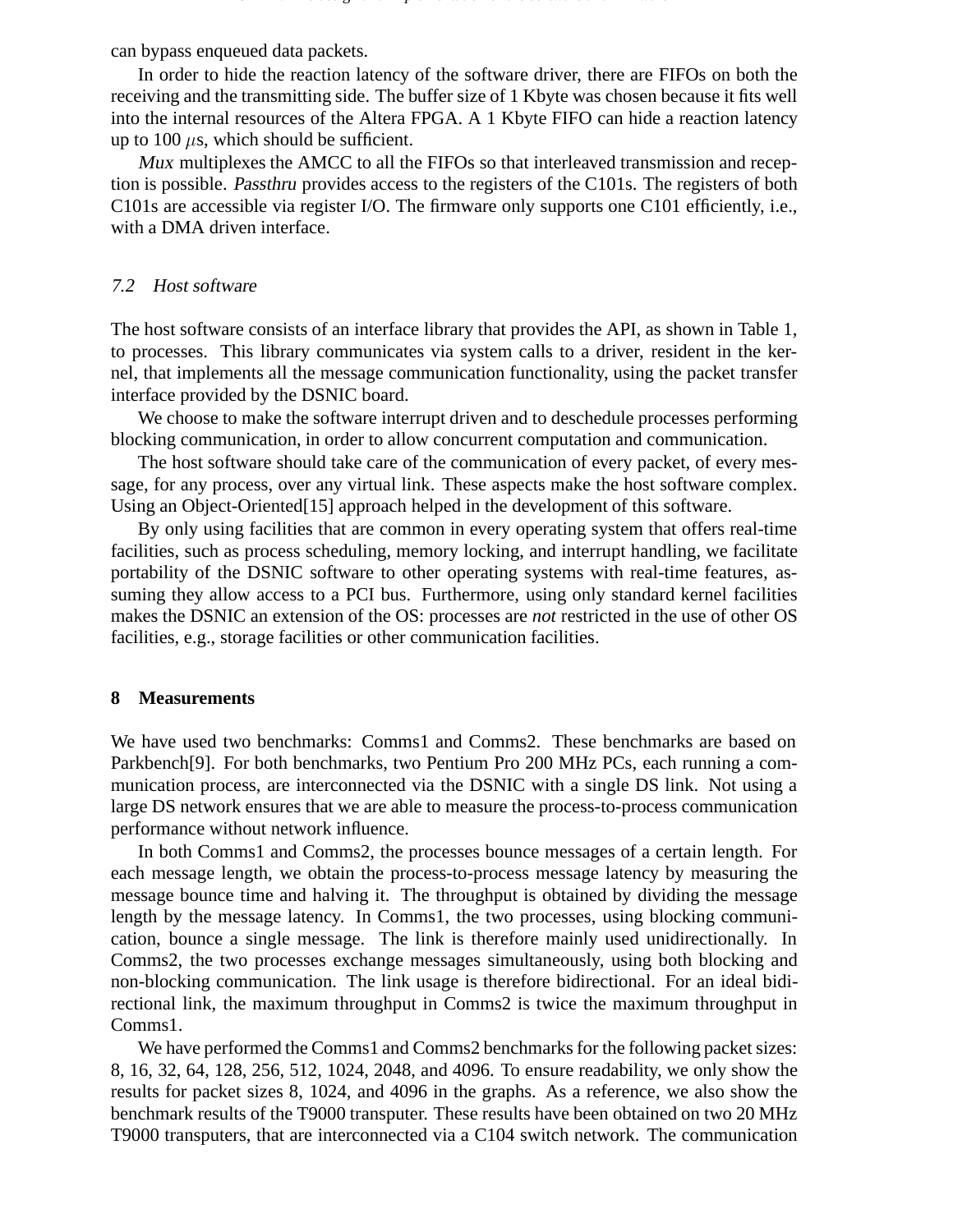

8 CERN / The design and implementation of the software and firmware and firmware and firmware and firmware and firmware and firmware and firmware and firmware and firmware and firmware and firmware and firmware and firmwa

Figure 6: Throughput versus message length for Comms1 for various maximum size packets.

processes on the two T9000 transputers communicate via a single virtual link. The T9000 transputer uses a packet size of 32 bytes.

#### 8.1 Throughput

Figure 6 shows the throughput versus message length for Comms1 for the three packet sizes and the T9000 transputer. The maximum throughput reached for long message lengths is 8.3 Mbytes/s. This is less than the maximum C101 throughput of 9.2 Mbytes/s. The reason for this is a limitation in the C101 receive FIFO. Only in some very specific cases, the limitation allows achieving a throughput higher than 8.3 Mbytes/s. The peaks in the 4096 packet size graph show such a situation.

The minimal packet size required to achieve the maximum throughput in Comms1 is 512. Using packet size 256 the 8.3 Mbytes/s is nearly reached. The other packet sizes are too small to be handled efficiently enough to reach the maximum throughput.

The plots in the graphs show a sawtooth pattern. This pattern is related to the packet size: if the message length exactly fits within a number of data packets, the packet handling overhead is relatively low, and therefore the throughput will show an optimum. If, however, the message length is one byte longer, an extra data packet is needed, so the packet handling overhead will be relatively high, which causes a throughput dip.

The maximum Comms1 throughput achieved on two T9000 transputer depends on the network latency, caused by the C104 switches that interconnect the two transputers. Directly interconnecting the T9000 transputers will result in an increase of maximum throughput of about 25 %. Due to the use of a different acknowledgement scheme, interconnecting two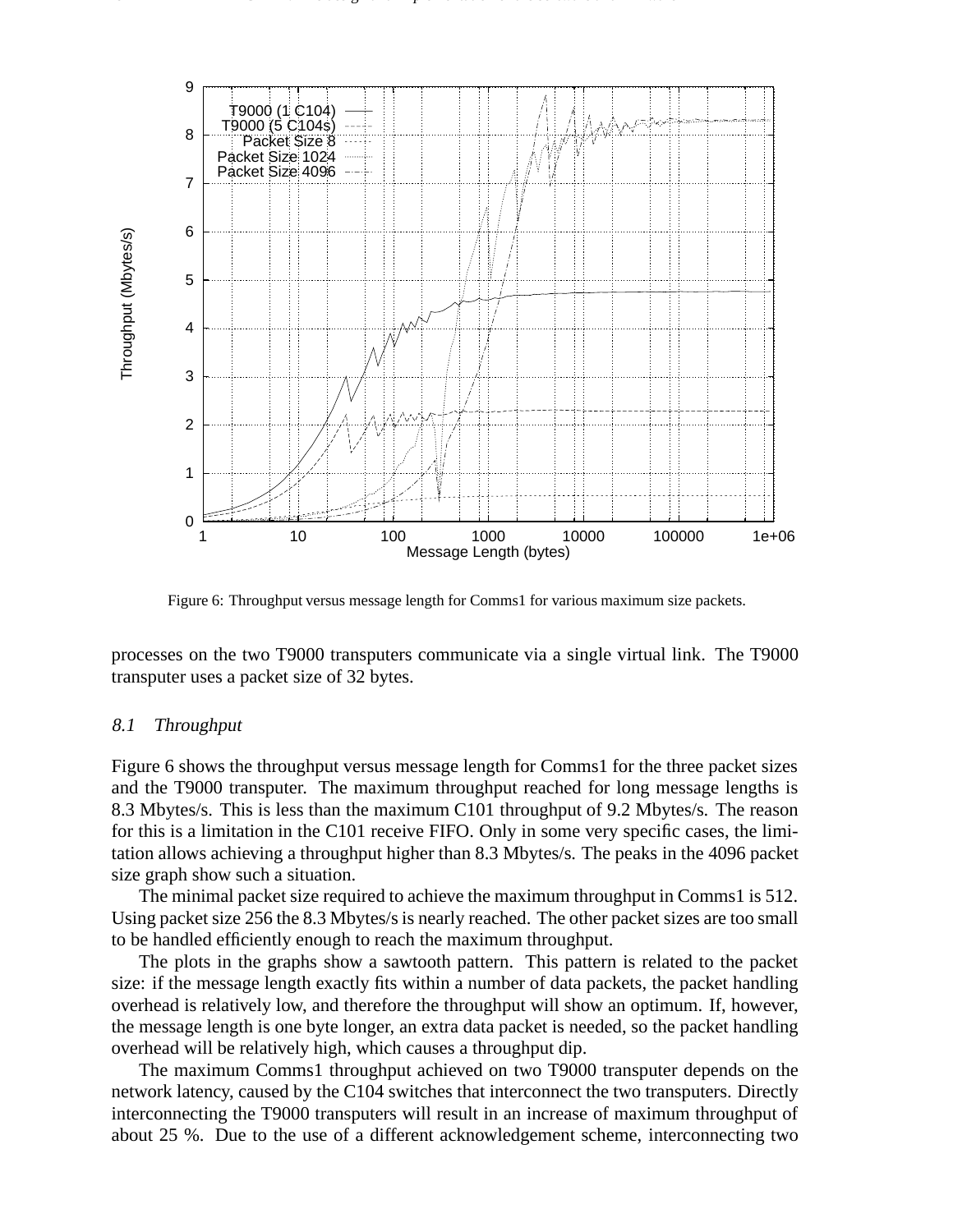

 $\Gamma$  , and implementation and implementation of the software  $9$  the software  $9$ 

Figure 7: Throughput versus message length for Comms2 for various maximum size packets.

DSNICs via a number of C104s does not affect the maximum throughput, it only affects the latency.

Figure 7 shows the throughput versus message length for Comms2. As expected, the maximum throughput reached for long messages is 16.6 Mbytes/s: twice the 8.3 Mbytes/s Comms1 throughput. This proves that the DSNIC can fully exploit the bidirectional bandwidth of DS links.

The minimal packet size required to achieve the maximum throughput in Comms2 is 512. Packet size 256 definitely does not achieve the maximum throughput. Considering the Comms1 situation, this is to be expected: since the throughput is twice as high, the packet size must roughly be doubled in order to keep the CPU load the same.

#### 8.2 Latency

Figure 8 shows the Comms1 latency versus message length. For message length 1, the graph shows the minimal latency. The minimal latency for all packet sizes up to 512 bytes is 67  $\mu$ s. The minimal latency for 1024, 2048 and 4096 sized packets is higher. Similar results have been obtained for Comms2.

The higher latency for large packets, see Figure 5, is caused by the padding of flush. This overhead can be removed by modifying the protocol, so that the packet's header contains the packet's length. This change will make the minimal latency 67  $\mu$ s, independent of the packet size.

The T9000 transputer has a minimal Comms1 latency of 7.4  $\mu$ s; two directly connected T9000 transputers will even improve on this. The factor of 10 difference shows the per-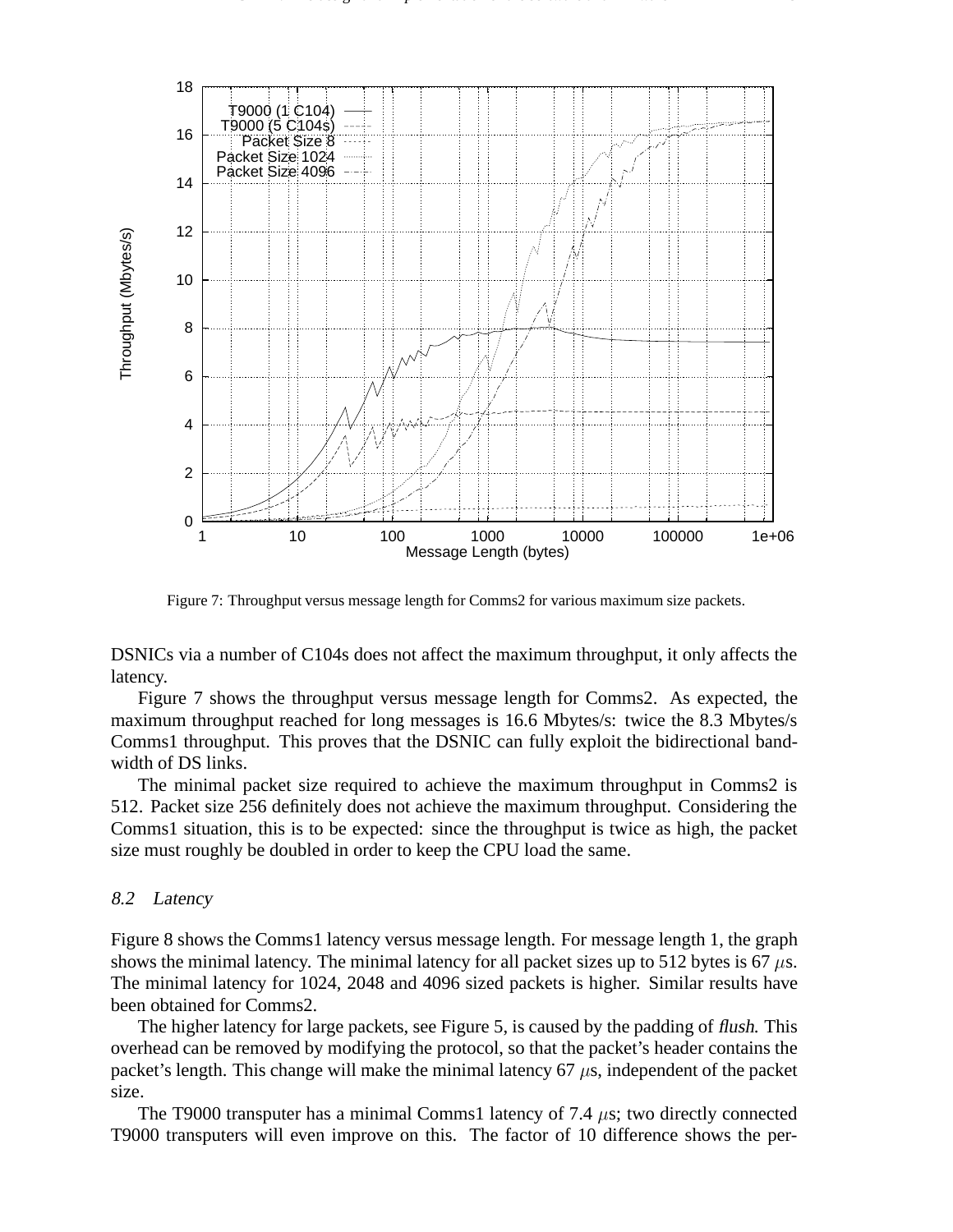

10 CERN  $\sigma$  -the design and implementation of the software and firmware and firmware and firmware and firmware and firmware and firmware and firmware and firmware and firmware and firmware and firmware and firmware and f

Figure 8: Latency versus message length for Comms1 for various maximum size packets.

formance lost due to the use of standard OS facilities, implemented in software, instead of dedicated hardware, i.e., the hardware communication system and the hardware scheduler.

#### 8.3 Interrupt packet handling

In the DSNIC, an interrupt handler takes care of all the packet handling to communicate messages. Figure 9 shows for Comms1 the number of packets handled per interrupt versus message length. The results in this graph are strongly related to the way in which the interrupt handler operates. The interrupt handler is activated by a number of hardware events, e.g., FIFOs, or mailboxes, becoming full or empty. The interrupt handler could terminate as soon as the events that interrupted the processor are handled. However, in order to improve performance, the interrupt handler, after having handled the events, checks whether any other hardware events need handling. If so, it handles them, and checks again for new events. Therefore, the interrupt handler can handle many packets each time it is called.

Handling many events per interrupt improves performance, since it avoids unneccesary processor interrupts. However, if many events are available, the interrupt handler is active for a long time. During this time no other interrupts can be handled, which has proven to cause problems to the timer interrupt. To avoid interrupt handling that takes too long, we limit the maximum number of events handled per interrupt. The effect of this is shown by the limit of about 70 handled packets per interrupt for the smaller packet sizes.

In Figure 9 two stable states can be identified, many and one: the state many, handling the maximum number of packets per interrupt, and the state one, handling one packet per interrupt. The small packet sizes result in such a large event handling frequency compared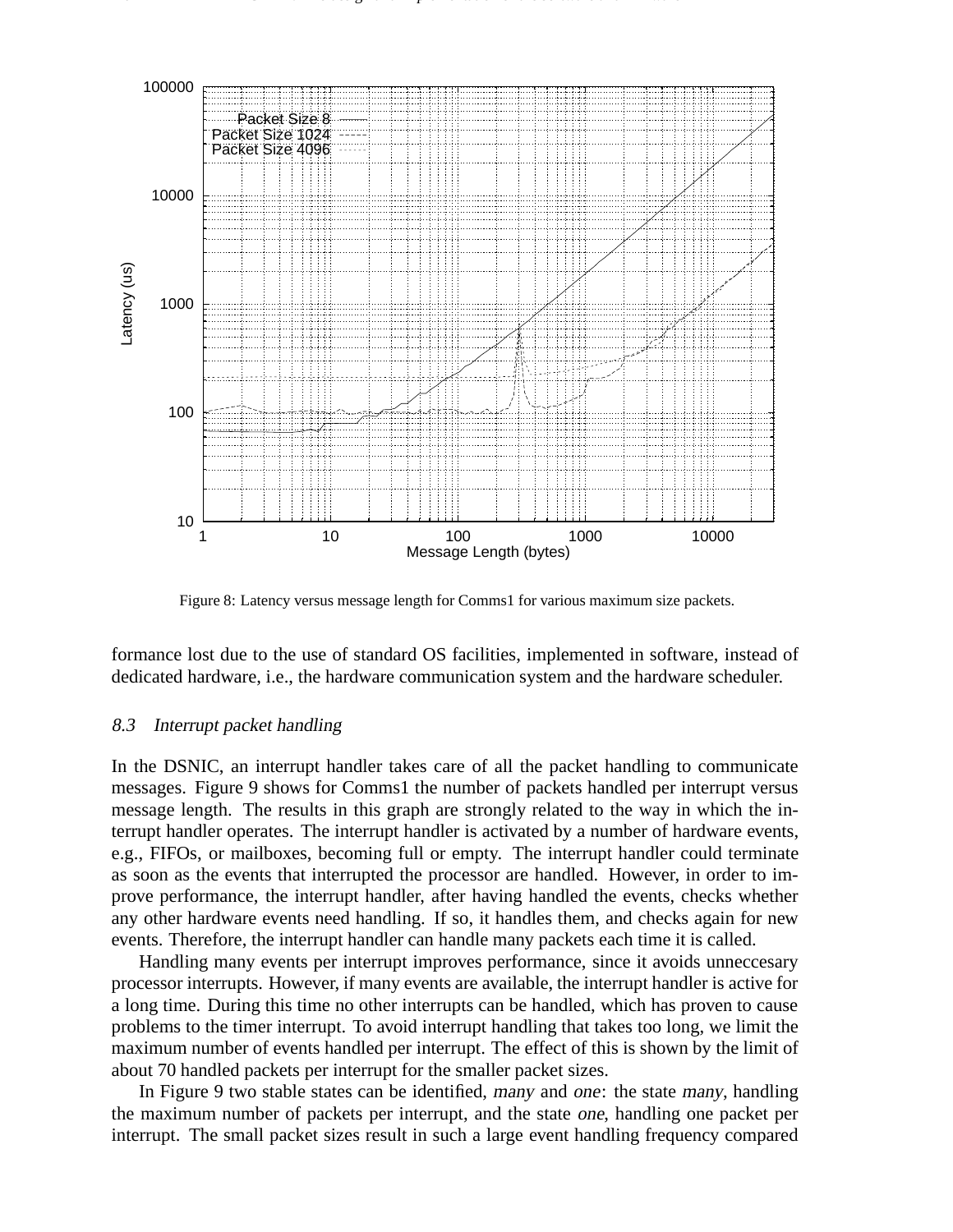

Figure 9: Number of packets handled per interrupt versus message length for Comms1 for various maximum size packets.

to the event handling time, that state many is reached. The large packet sizes result in such a low event handling frequency that state one is reached.

The larger packet sizes show a drop off at message length 270 to about 1 packet handled per interrupt. So, if a message of more than 270 bytes is sent, the interrupt handler only handles one packet, because at the end of the handler no new events are available. Handling one packet on interrupt therefore takes as much time as it takes to communicate a 270 byte packet. This drop in efficiency of the interrupt handler also causes the latency peak and throughput dip at message length 270, see Figure 8 and Figure 6.

Figure 10 shows the number of packets handled per interrupt versus message length for Comms2. In Comms2, we are dealing with bidirectional communication. Therefore, three stable states can be identified, the two states from Comms1, i.e., states many and one, and one extra state, state two. In state two, two packets are handled per interrupt, an outgoing and an incoming packet. Medium sized packets, such as packet size 1024, end up in state two.

#### 8.4 Processor load

The communication results can only be put into perspective if the communication load to the processor is known. Consequently, we have also performed load measurements. The load is measured by concurrent execution of a communication task and a computation task on each of the two processors. The computation task measures the remaining processor power. It does this by increasing a counter in memory. By measuring the counter increase per second on an unloaded system beforehand, we can determine the processor load in a system with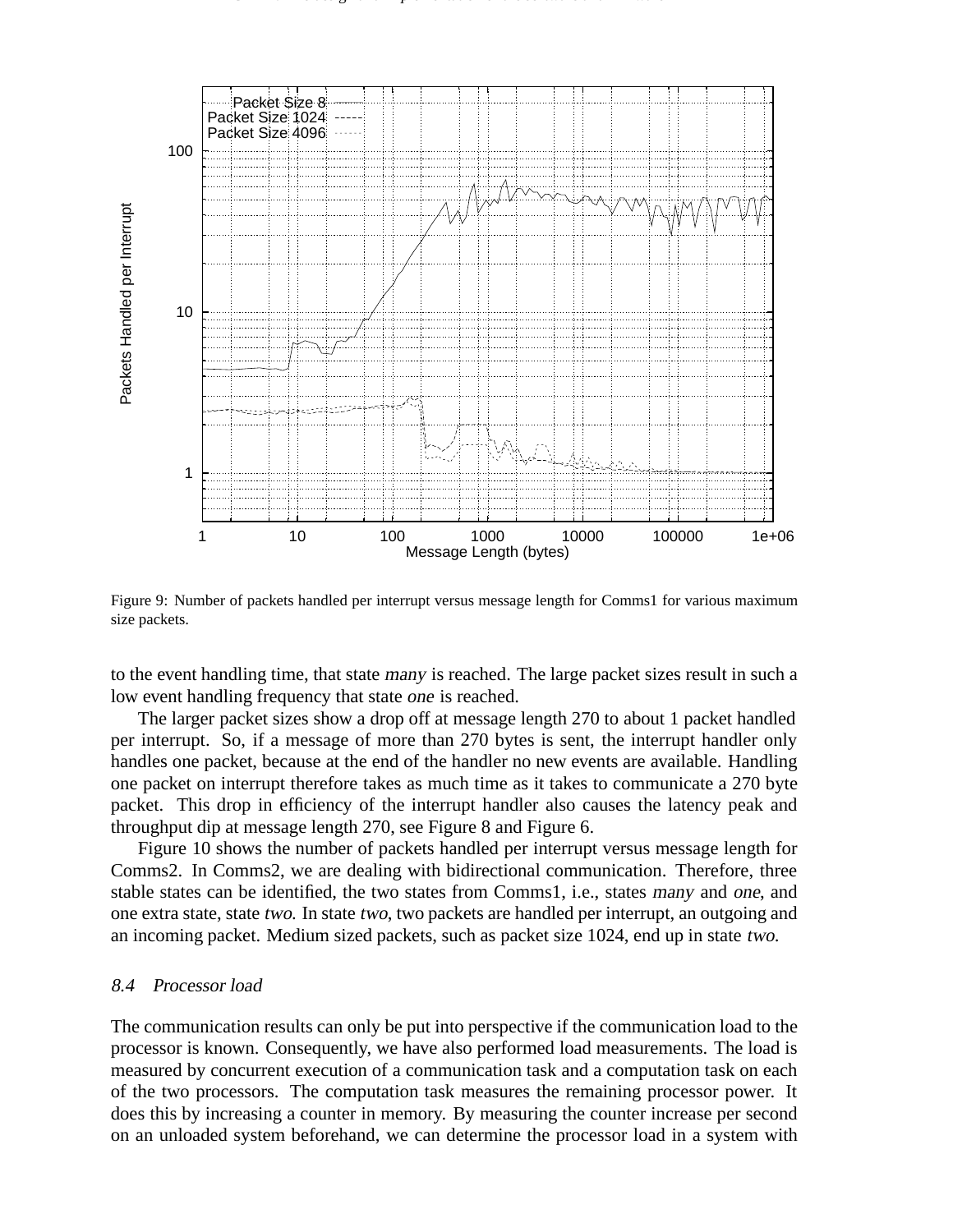![](_page_36_Figure_0.jpeg)

![](_page_36_Figure_1.jpeg)

Figure 10: Number of packets handled per interrupt versus message length for Comms2.

communication.

In Linux, there are two facilities to execute a task: processes and threads. Each process has its own memory space, which keeps all other processes from accessing this memory. Threads exist within processes, sharing the memory space of the process. Memory spaces are mapped onto physical memory by the Memory Management Unit (MMU) of the processor. Context switching requires changing the mapping of the MMU. Since threads of the same process use the same mapping, context switching between these threads takes less CPU time than context switching between processes.

The amount of time available for a process depends on the amount of time assigned to it by the scheduler. To avoid suffering of the communication process from the calculation process, a high priority real-time scheduling strategy is used for the communication process. This strategy should make sure that the communication process gets scheduled-in as soon as work for it is available, i.e., at the moment the blocking communication has finished.

Figure 11 shows three Comms2 throughput graphs: without computation, computation by a thread, and computation by a process. The graphs show that using concurrent threads has little impact on the communication, and that using processes has a significant impact. We can estimate this impact by using a quantification based on the Comms1 and 2 linear timing model[9]:

$$
t_n = t_0 + \frac{1}{r_{\infty}} \times n
$$

$$
r_n = \frac{n}{t_n}
$$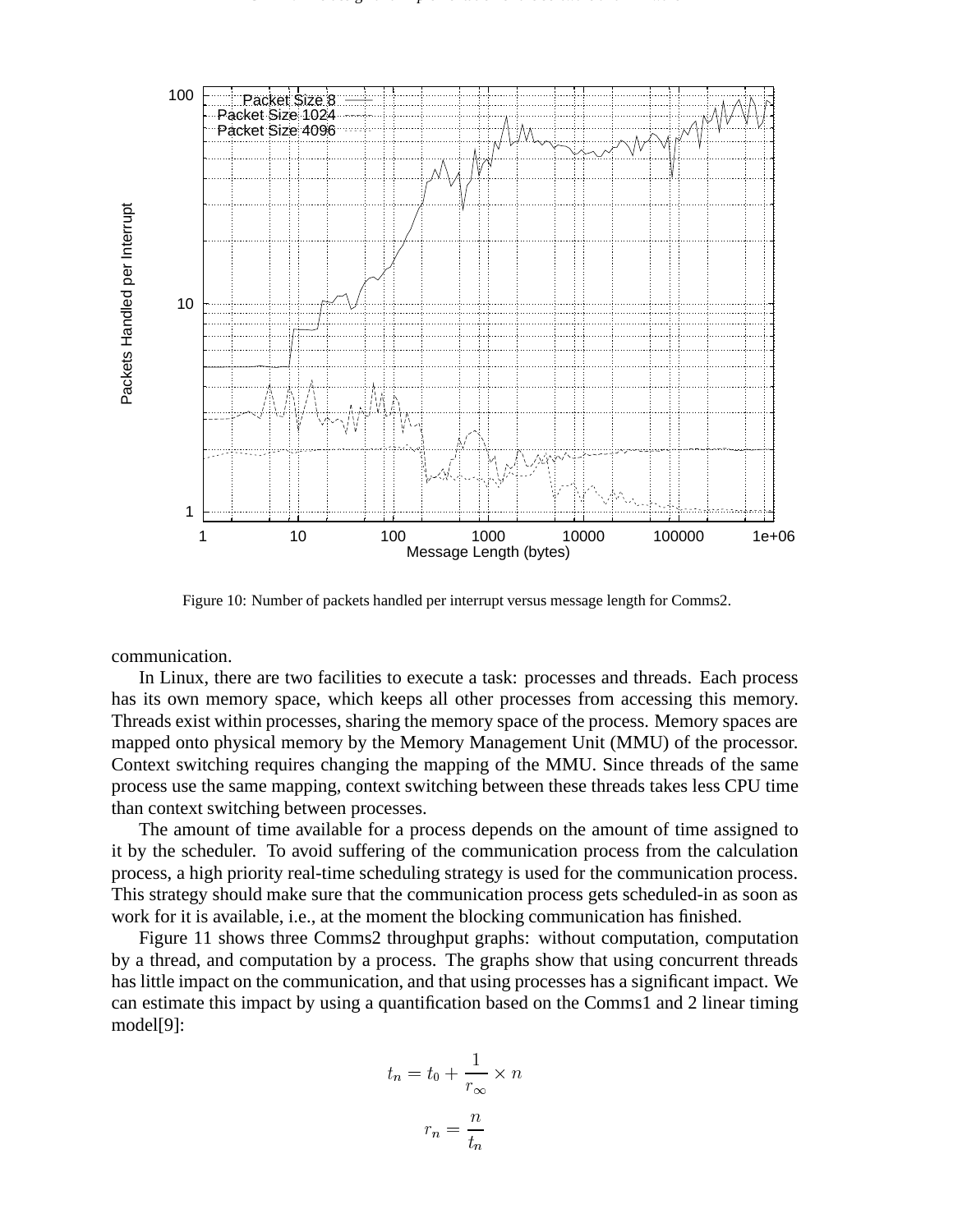![](_page_37_Figure_0.jpeg)

CERN / The design and implementation of the software in the software 13 and firmware 13 and firmware 13 and firmware 13 and 13 and 13 and 13 and 13 and 13 and 13 and 13 and 13 and 13 and 13 and 13 and 13 and 13 and 13 and

Figure 11: The effect of computation on the throughput for different message lengths, Comms2 and maximum packet size 4096.

In this model,  $t_n$  is the latency for a message of size n;  $t_0$  is the latency to send a zero byte message;  $r_n$  is the throughput; and  $r_\infty$  is the asymptotic bandwidth, i.e.,  $\lim_{n\to\infty} r_n = r_\infty$ , the limit on the maximum throughput. From this model one can derive that:

$$
t_0=\frac{n_{1/2}}{r_\infty}
$$

The value  $n_{1/2}$  is the half-performance message length, i.e., the message length required to achieve half the asymptotic bandwidth. Knowing  $r_{\infty} = 16.6$  Mbytes/s, we can estimate  $t_0$ , by obtaining  $n_{1/2}$  from the throughput graphs in Figure 11. These estimations, see Table 2, show that the context switching overhead due to the use of processes instead of threads is significant: a difference of about 600  $\mu$ s in  $t_0$ . The T9000 results, which are also included in this table, show how the T9000 outperforms the DSNIC with respect to 0-byte message latency.

The CPU load of both the process and the thread version are similar for long messages. This is to be expected: for large messages few process switches need to be performed because the communication task is nearly continuously sleeping, so the load is caused by interrupt handling which is identical in both situations. In that case, the interrupt frequency, which is directly related to the packet size, has a major effect on the load.

Table 3 shows the maximum CPU load measured during Comms1 and Comms2 for 0.5 Mb up to 1 Mb messages. For Comms1, we see that the CPU load roughly doubles if the packet size halves, so *packet size*  $\times$  *load* = *constant*. According to this formula, the *constant* is the packet size at which the CPU load would be 100 % to achieve full bandwidth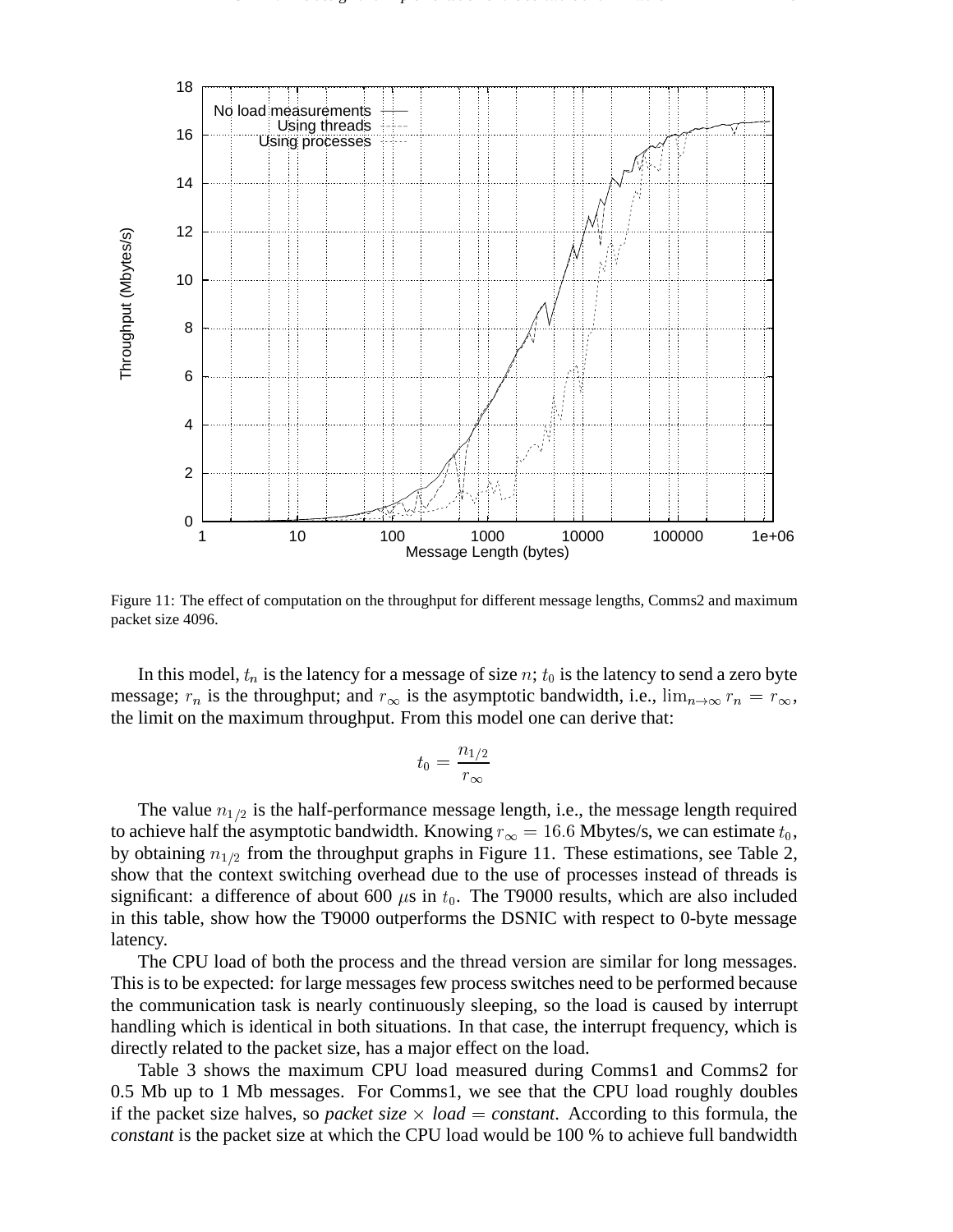| <b>Situation</b> | $n_{1/2}$ (bytes) | $t_0(\mu s)$ |
|------------------|-------------------|--------------|
| No load          | 3000              | 187          |
| Thread load      | 3000              | 187          |
| Process load     | 13000             | 783          |
| T9000 (1 C104)   | 26                | 3.25         |

Table 2: Estimations of the 0-byte message latency  $t_0$ , for Comms2 and packet size 4096.

Table 3: Maximum CPU load for long messages.

| Packet size (bytes) | Comms1 CPU load $(\frac{9}{6})$ | Comms2 CPU load $(\frac{9}{6})$ |
|---------------------|---------------------------------|---------------------------------|
| 8                   | 100.0                           | 92.8                            |
| 16                  | 100.0                           | 87.4                            |
| 32                  | 100.0                           | 82.8                            |
| 64                  | 99.9                            | 79.5                            |
| 128                 | 99.9                            | 89.8                            |
| 256                 | 93.7                            | 93.0                            |
| 512                 | 55.3                            | 97.2                            |
| 1024                | 28.9                            | 53.4                            |
| 2048                | 14.1                            | 36.1                            |
| 4096                | 7.1                             | 19.0                            |

utilisation. Using packet sizes smaller than the *constant* will not allow full bandwidth utilisation. For Comms1, the *constant* is approximately 290 for packet sizes of 512 and more. The 290 indicates that the maximum throughput cannot be reached with packet size 256, as we have seen before. Furthermore, the 290 corresponds to the end of the throughput dip in Comms1, where the expected throughput is reached again, see Figure 6.

## **9 Analysis**

## 9.1 CPU time for handling <sup>a</sup> packet

During the communication of small messages, the CPU is almost completely dedicated to packet handling: it is nearly continuously executing the protocol for every packet that is communicated. The only interference is caused by exiting the interrupt handler for a short while when the maximum number of events that can be handled in a single interrupt has been reached. This allows us to calculate a maximum of CPU time required to handle a packet if it would be dedicated to this task. For Comms2 and a packet size of 8 bytes, the maximum throughput reached is 0.696 Mbytes/s. This means that the CPU, if dedicated to packet handling, can handle a packet within 11.5  $\mu$ s. Since the same protocol implementation is used for any packet size, the required CPU time for handling a packet does not depend on the packet size.

## 9.2 Off-loading to <sup>a</sup> dedicated processor

A dedicated processor might be an interesting solution for off-loading more DSNIC functionality to the board. The CPU time for handling a packet allows us to relate the CPU power of such a dedicated processor to the packet size that can be handled by this processor, assuming the same communication protocol is used. This would result in a system in which the board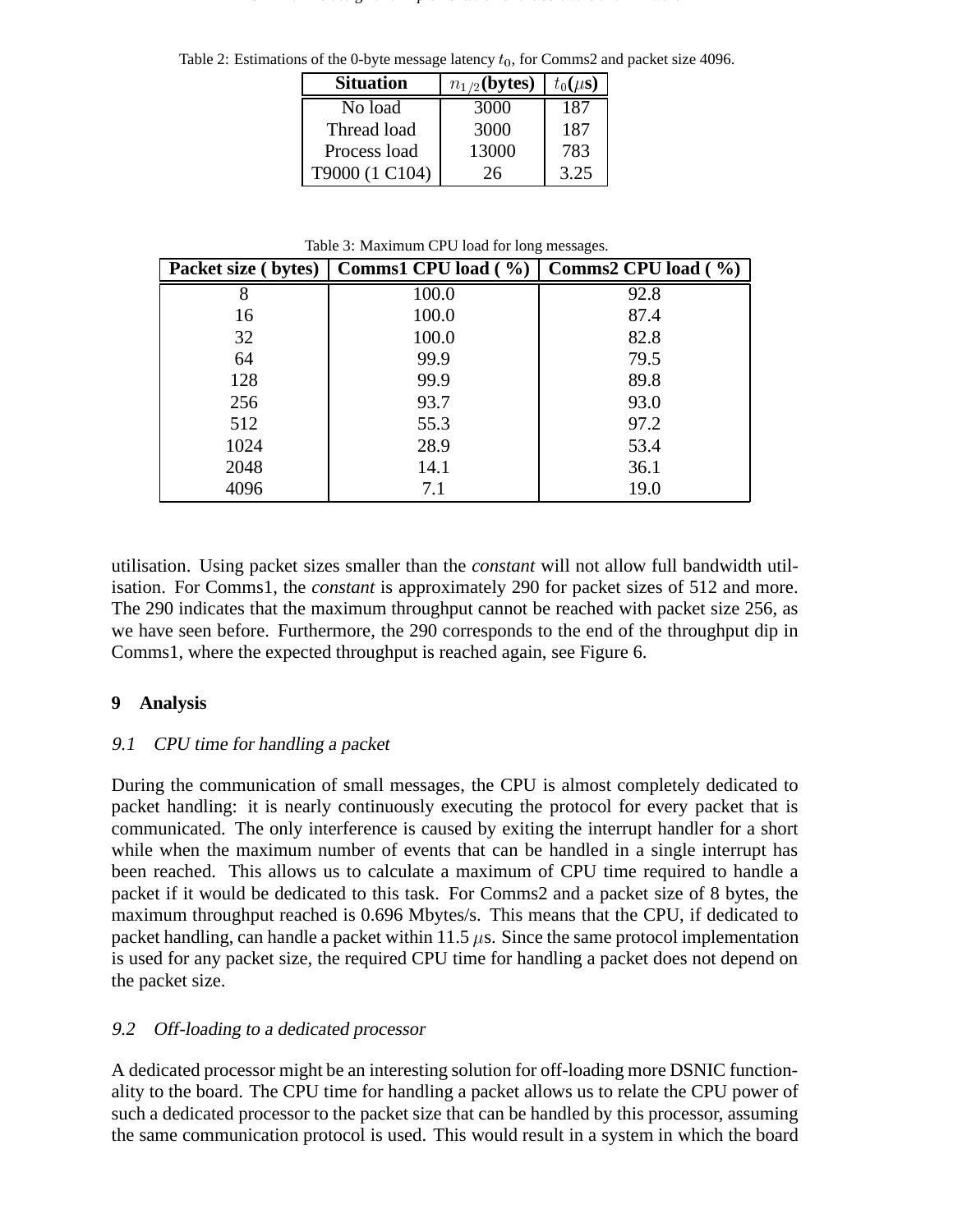takes care of all the packet handling, and the interface between the CPU and the board allows message communication.

Suppose the dedicated on-board processor is  $n$  times slower than the 200 MHz Pentium Pro. This means that it requires  $n \times 11.5 \mu s$  to handle a packet. To be able to keep up with the full bidirectional DS link bandwidth, 16.6 Mb/s in our case, we can calculate the required minimal packet size: 16.6 Mbytes/s  $\times$  11.5  $\mu$ s  $\times$  n.

The typical message length used for real-time analysis in ATLAS is 1 kbyte. For ATLAS, the dedicated processor is therefore required to be capable of handling packets of this size adequately. A communication processor that is 5.4 times slower than the Pentium should just be capable of link saturation. It is expensive to use a dedicated processor to achieve the optimal packet size of 28 bytes, since it requires a processor with about 7 times the power of the Pentium. If such a small packet size is required, one has to use dedicated hardware.

### 9.3 Interrupt service time

In Section 8.3, we derived that an interrupt takes as much time as it takes to send a 270 byte packet. Knowing that data is sent at 8.3 Mbytes/s, we can derive that it takes 32.5  $\mu$ s to service an interrupt.

This interrupt service time can be checked against the CPU load for long messages. For long messages, the processor load depends only minimally on the task switching time. In this case, the CPU load is caused by interrupts and memory bandwidth usage.

Consider the Comms1 communication of long messages in 4096 byte packets. Knowing that an interrupt takes  $32.5 \mu s$  to handle, we can conclude that on an average, communicating a single byte requires  $32.5 / 4096 = 7.93$  ns CPU time. It requires 65800  $\mu$ s CPU time every second to sustain the full data rate of 8.3 Mbytes/s. The CPU load due to interrupts for long messages and packet size 4096 is therefore 6.6 %. This 6.6 % is close to the 7.1 % observed. The difference can be explained by the memory bandwidth usage, and cache disturbance due to the interrupts.

## 9.4 Interrupt overhead

We have derived that a packet can be handled in 11.5  $\mu$ s, and that an interrupt is serviced in 32.5  $\mu$ s. Therefore, we can calculate the interrupt overhead for an interrupt that services one packet:  $32.5 - 11.5 = 21 \mu s$ . The interrupt overhead is caused by context switching. On interrupt handler entry, the context of the current process and its thread must be saved. On exit, it must be restored. Another negative effect of context switching is cache usage. On handler entry, memory locations different from the memory locations in the cache are used, and therefore cache updates are required. In a similar way, the interrupted process suffers from the interrupt: the cache it was using is disturbed, and cache updates are required.

## **10 Performance improvements**

Improving performance means obtaining higher throughput, lower latency, and lower CPU load during communication. The communication performance depends on both network and interface performance. Network performance is influenced by the communication protocol, as discussed in Section 6. The interface performance is determined by the efficiency of the implementation of the required operations.

We can distinguish three classes of operations: (1) *O*(*message length*) operations, such as copying of message data and CRC checking, (2) *O*(*nr of packets*) operations, the handling of packets, and (3) *O*(*nr of messages*), communication initialisation and task switching.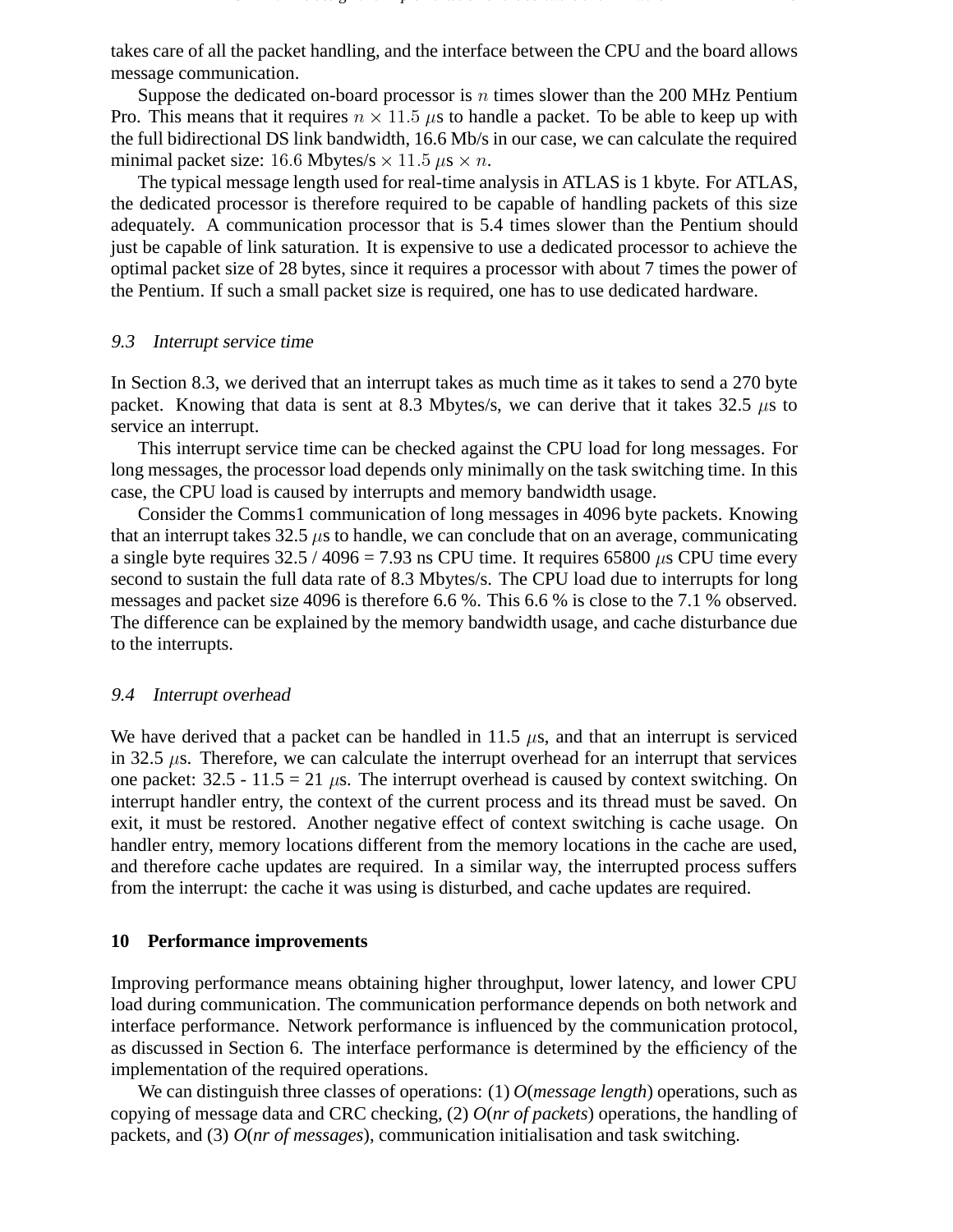![](_page_40_Figure_1.jpeg)

Figure 12: The effects of two performance improvement methods on the throughput and CPU load graph for Comms2 and packet size 1024. Graph A models the performance of the current system when using threads to perform the computation. Graph B models the performance of a system in which all packet handling is offloaded to the DSNIC board. Graph C models the performance of a system with low-latency context switches. Graph D models a system that takes both the advantages of B and C. Compared to A and B, graphs C and D show an improvement in throughput.

By using DMA directly to process space and a reliable network, we have avoided implementing any *O*(*message length*) operations on the CPU. The maximum throughput is therefore limited by the C101 hardware and not by the CPU power. We have chosen to implement the *O*(*nr of packets*) operations, i.e., the packet handling, on an interrupt basis. The *O*(*nr of messages*) operations are implemented as kernel calls that execute reschedule operations.

We focus on two methods to improve performance: using the DSNIC board for packet handling, and using alternatives for OS functionality. By extending the Comms1 and 2 communication model so it takes the CPU load caused by communication into account, we can estimate the effect of the two performance improvements on the throughput and the CPU load graph, see Figure 12.

#### 10.1 Modelling the CPU load

We model the CPU time to communicate a message of length  $n$  by the sum of a fixed time  $c_0$ and a time dependent on the message length  $n$ :

$$
c_n = c_0 + c_{byte} \times n
$$

The factor  $c_{byte}$  is the per-byte CPU time. Notice that  $0 \le c_0 \le t_0$ . Knowing the CPU time to communicate a message,  $c_n$ , and the communication latency,  $t_n$ , the following equation expresses the CPU load  $l_n$ :

$$
l_n = \frac{c_n}{t_n} \times 100\%
$$

The value  $l_0$ , which equals  $(c_0/t_0) \times 100$  %, expresses the CPU load for sending a 0-byte message. Furthermore, we can derive the following for the asymptotic CPU load  $l_{\infty}$ :

$$
l_{\infty} = \lim_{n \to \infty} l_n = c_{\text{byte}} \times r_{\infty} \times 100 \%
$$

In Section 9.3, we have already used this equation. The asymptotic CPU load,  $l_{\infty}$ , calculated there, using  $c_{byte} = 32.5 \ \mu s/4096$  bytes  $= 7.93$  ns/byte for the per-byte CPU time for 4096 byte packets, matches the measured CPU load for long messages.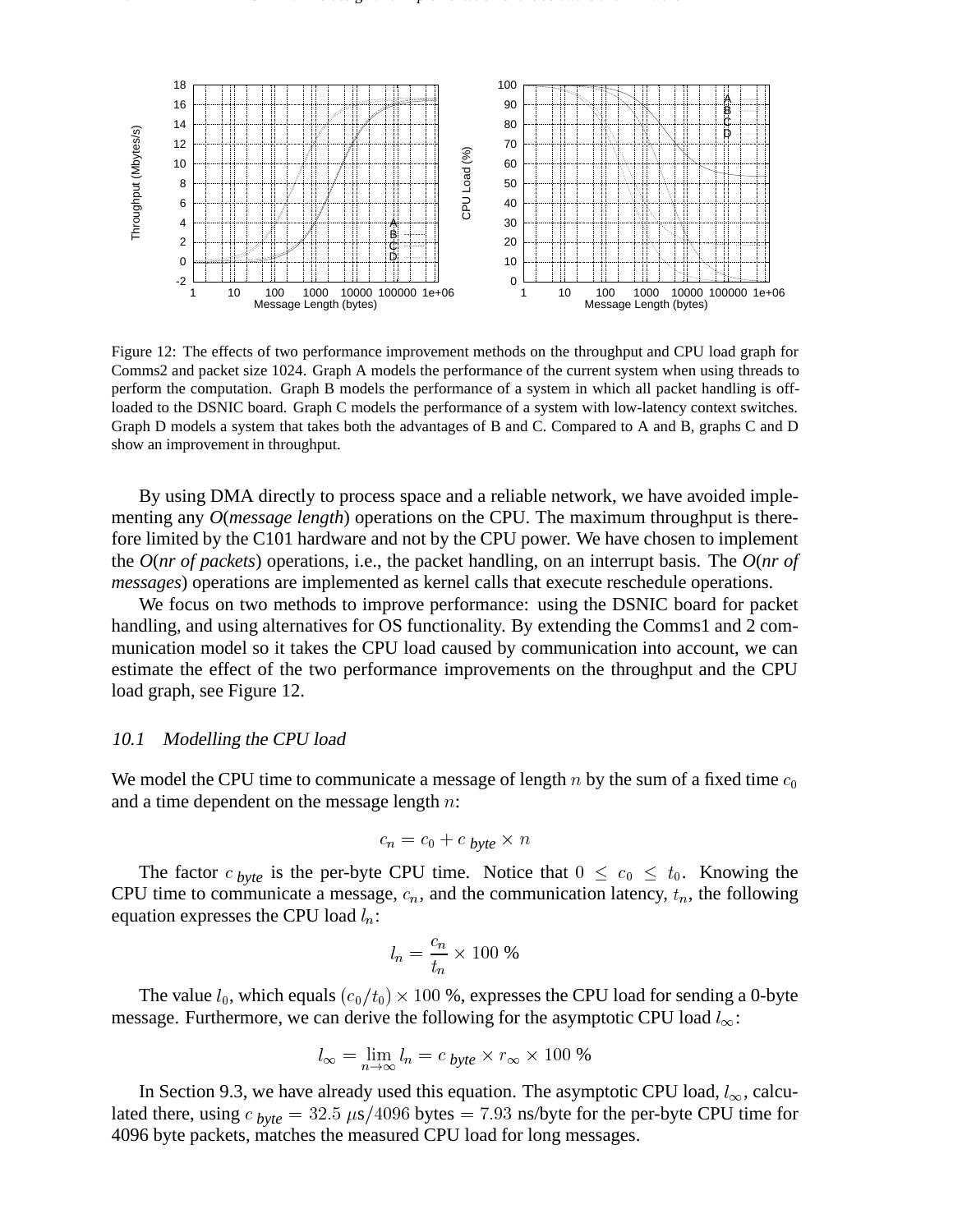The results presented in this paper allow us to derive the parameters of the model that match the Comms2 communication using a packet size of 1024, i.e., the typical packet size required for ATLAS, and threads to perform the computation results. From Figure 7, we can determine that  $r_{\infty}$ , the asymptotic bandwidth, equals 16.6 Mbytes/s. Furthermore, this figure allows us to determine that  $n_{1/2} = 1480$ . Since  $t_0 = n_{1/2}/r_\infty$ , we know that  $t_0 = 178 \mu s$ . Knowing from Table 3 that  $l_{\infty} = 53.4$  %, allows us to determine that  $c_{byte} = 32.17$  ns/byte, using  $c_{byte} = l_{\infty}/(100 % \times r_{\infty})$ . We cannot derive  $c_0$  from the measurements, therefore we assume the CPU load is 100 % during 0-byte message communication, so  $c_0 = t_0$ . These parameters have been used to reconstruct the performance graphs of the current system, see graph A in Figure 12.

#### 10.2 Using the DSNIC board for packet handling

By off-loading all the packet handling to the DSNIC board, as discussed in Section 9.2, all the packet handling interrupts, which are *O*(*nr of packets*), can be avoided. Avoiding these interrupts has no effect on the communication latency, since this latency is caused by the *O*(*nr of messages*) operations. Since latency and throughput are directly coupled in Comms1, there is no effect on the throughput graph. The gain is to be expected in CPU load. For ATLAS, which requires packet size 1 Kbyte, this can result in a performance gain of up to 53 %, see Table 3. This potential gain is modelled using  $c_{byte} = 0$ , see graph B in Figure 12.

#### 10.3 Low-latency context switches

Context switches are the main cause of both latency and CPU load. We can distinguish three types of context switches: (1) rescheduling, requiring context switches between processes or between threads, (2) kernel calls, requiring context switching between process and kernel space, and (3) interrupts requiring context switching between process and kernel space.

In a general purpose OS, these context switches require a lot of CPU time, and thereby cause both latency and load. Using light weight alternatives for the OS context switches can therefore result in a significant performance improvement. However, a light weight alternative usually implies a restriction in some other field, e.g., no protection between processes, a limitation in the use of OS functionality, or support for only a single process. If the restriction is acceptable, this method offers an interesting solution. Solutions that apply this method can be found in [4], [14], and [20]. Graph C in Figure 12 shows the potential of such an improvement, assuming the 0-byte latency  $t_0$  is 20  $\mu$ s, instead of 187  $\mu$ s, and assuming the interrupt handling overhead can be completely removed, which reduces the interrupt handling time from 32.5  $\mu$ s to 11.5  $\mu$ s. Furthermore, graph D in Figure 12 shows the effect of applying both the improvement methods: off-loading and low-latency context switches.

#### **11 Conclusion**

We have developed the DSNIC by continuously keeping the design aim in mind: optimise for low-latency high-throughput communication, requiring little CPU load. To accomplish this, the CSP based API is extended with facilities for asynchronous, non-blocking, and zero-copy communication. Furthermore, the communication protocol splits messages into limited size packets. This avoids continuous wormhole blocking and reduces the network latency. The protocol supports adaptive routing, and allows full bandwidth utilisation by a sliding window protocol and a non-restricting acknowledgement scheme. Reliability is ensured by the very low BER of DS link networks and the use of end-to-end flow control.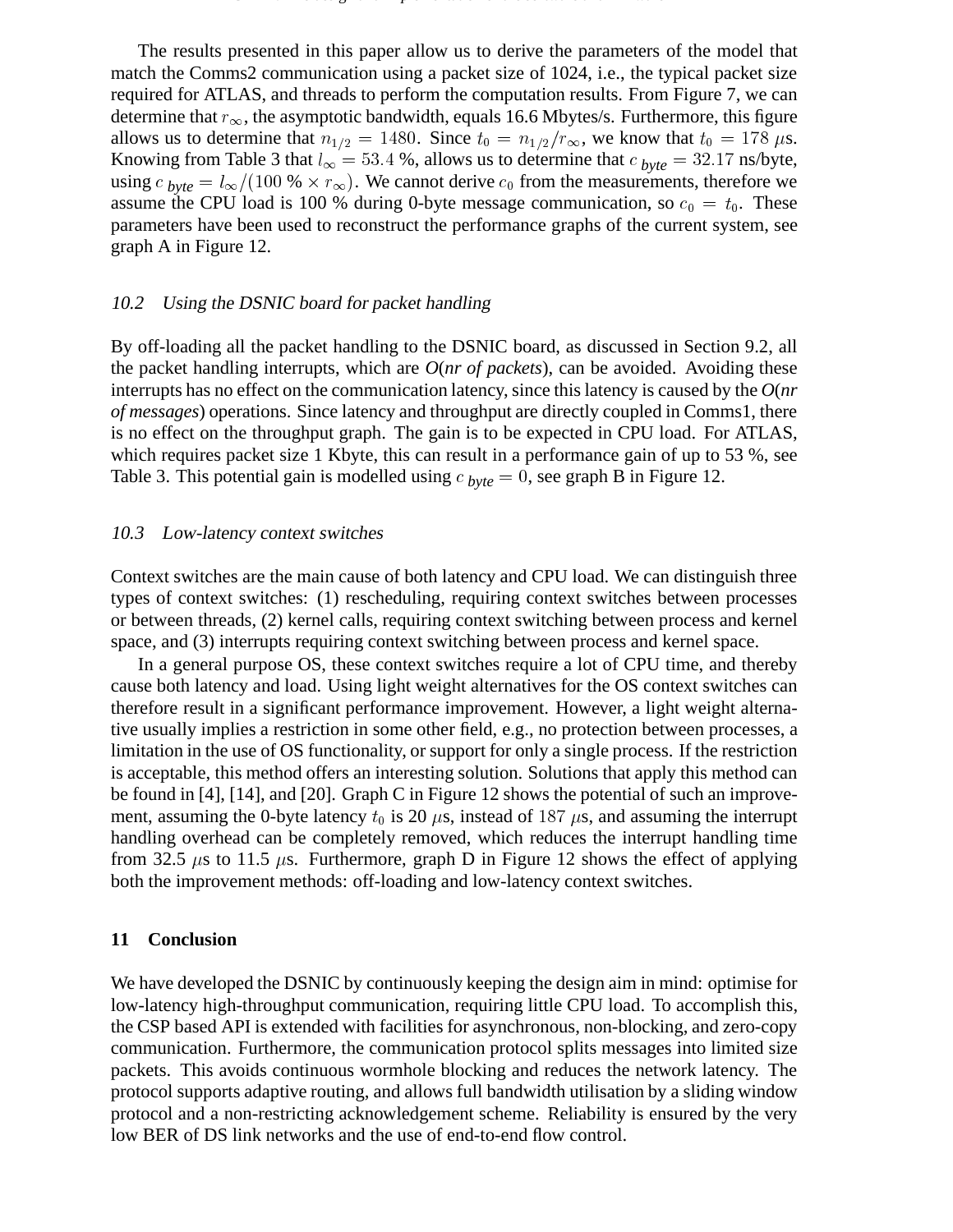This way, we have managed to obtain a system that reaches 8.3 Mbytes/s unidirectional process-to-process throughput over a single virtual link. A maximum throughput of 16.6 Mbytes/s is reached for bidirectional communication. In both unidirectional and bidirectional communication, up to 90 % of the maximum theoretical bandwidth can be exploited. The DSNIC offers a 1-byte message latency of  $67 \mu s$ . This is fast, considering that this is the process-to-process latency. During 8.3 Mbytes/s unidirectional communication, the DSNIC requires 7 % CPU load for a packet size of 4096 bytes. For that same packet size and 16.6 Mbytes/s bidirectional communication the CPU is loaded for 19 %.

We have observed that high throughput and low CPU load can only be obtained by using large packets, e.g., 4096 bytes long. On the other hand, we have shown that the ideal packet size for the 512 Clos DS link network is small: 28 bytes. Filling this gap completely would require dedicated hardware.

We have shown that protocol off-loading has the potential to result in a significant gain of available CPU power, e.g., up to 53 % for packet size 1024. Furthermore, we have shown that this method requires a substantial amount of on-board computing power.

In general purpose operating systems, context switches are a source of overhead. We have shown the overhead of one form of context switch: the interrupt. An interrupt that handles the communication of a single packet takes  $32.5 \mu s$ , whereas the same operation on the same CPU can also be performed in 11.5  $\mu$ s, an overhead of 65 %. Furthermore, we estimated the performance loss caused by context switches when using processes instead of threads to implement concurrent communication and computation.

The DSNIC has outperformed the T9000 in terms of throughput: the DSNIC achieves a maximum bidirectional throughput of 16.6 Mbytes/s compared to 8 Mbytes/s for the T9000. However, in terms of latency the T9000 outperforms the DSNIC: the latency for sending a single byte message on the T9000 is 7.4  $\mu$ s compared to 67  $\mu$ s for the DSNIC. This order of magnitude difference is due to the T9000's use of on-chip dedicated hardware to perform scheduling and communication. In contrast these functionalities are mainly provided in software on the DSNIC.

The message latency of the DSNIC is dictated by the efficiency of the software, which currently relies on standard OS facilities. Major performance improvement can be obtained by avoiding the use of OS facilities that require context switches, i.e., kernel calls, task switches, and interrupts; and obtaining adequate alternatives for them. An example implementation which avoids these standard facilities is presented in [20]. This work uses polling to avoid interrupts and provides an alternative concept of processes, which allows efficient context switching. Efficient context switching improves latency and reduces CPU loading. CPU loading could be improved further by offloading functionality to the communication board.

#### **Acknowledgements**

We are very grateful for the support of the European Union through the Esprit ARCHES project.

#### **References**

- [1] *The ESPRIT ARCHES Project, The Application, Refinement and Consolidation of HIC Exploiting Standards*. ESPRIT P 20693
- [2] *The ATLAS Technical Proposal*. CERN/LHCC/94-43, LHCC/P2, December 1994. ISBN 92-9083-067-0
- [3] *DSNIC : The DS Network Interface Card*. http://www.cern.ch/HSI/dshs/dsnic/dsnic.html.